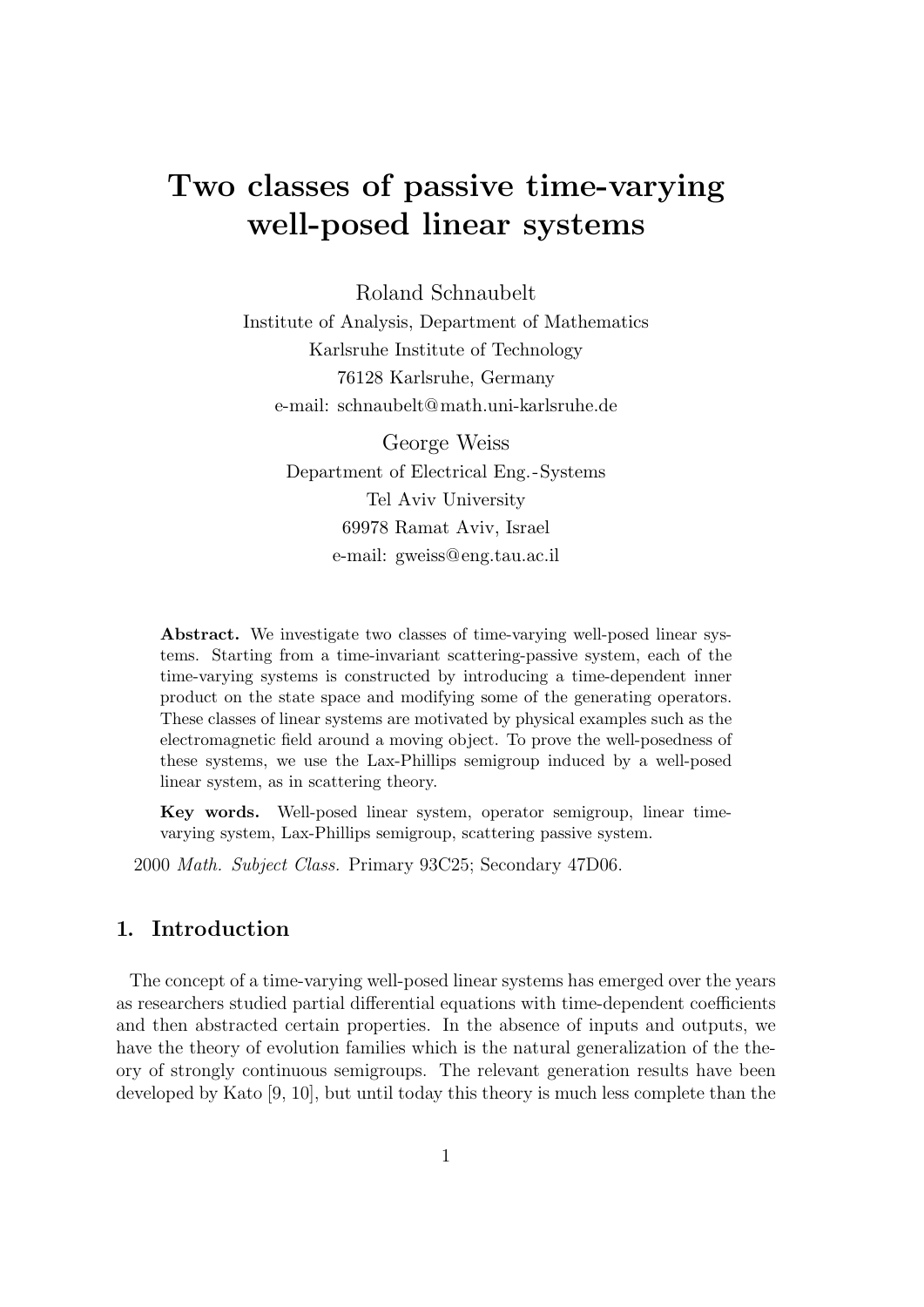theory of strongly continuous semigroups (see, for example, Fattorini [6], Okazawa [13], Tanabe [21] and the survey by Schnaubelt [17]).

Various classes of time-varying linear systems with inputs and outputs have been introduced by Acquistapace and Terreni [1], Curtain and Pritchard [3], Hinrichsen and Pritchard [7], Jacob [8], and Schnaubelt [16]. The most general definition is the one in [16] which mimicks the concept of a (time-invariant) well-posed linear system from Weiss [24] (which is equivalent to the differently looking earlier definition in Salamon [15]). Unfortunately, for such systems, there is no complete representation theory available (unlike for time-invariant well-posed systems). It is difficult to verify that a given system of linear equations defines a time-varying well-posed system, and for this reason it is also difficult to construct non-trivial examples of such systems. The difficulties arise when we have unbounded control or observation operators and the evolution family of the system is not of parabolic type.

In this paper we want to introduce two classes of time-varying well-posed linear systems. Each such system is constructed using a scattering passive time-invariant system and a family of time-dependent inner products on the state space.

To state our main results, we need to recall some terminology and results concerning (time-invariant) well-posed linear systems from Staffans and Weiss [20] and from [24] (see also Staffans [19]). We assume that the reader is familiar with well-posed linear systems. In particular, we do not repeat their definition. The purpose of the following paragraphs is only to clarify the notation, and to remind which results on well-posed systems will be needed. In this paper we encounter both (time-invariant) well-posed linear systems and their time-varying counterparts. For the reader's convenience, we use the superscript  $i$  (for "invariant") for notation refering to a time-invariant system.

Let  $\Sigma^i$  be a well-posed linear system. It is known (see [20, Section 3]) that such a system  $\Sigma^i$  can be described locally in time by the equations

$$
\begin{aligned} \dot{x}(t) &= Ax(t) + Bu(t), \\ y(t) &= \overline{C}x(t) + Du(t). \end{aligned} \tag{1.1}
$$

Here  $u(\cdot)$  is the *input function,*  $x(t)$  is the *state* at time t and  $y(\cdot)$  is the *output* function. We have  $u(t) \in U$ ,  $x(t) \in X$  and  $y(t) \in Y$ , where the Hilbert spaces U, X and Y are called the input space, the state space and the output space, respectively. The operator  $A: \mathcal{D}(A) \to X$  is the generator of a strongly continuous semigroup on X, and it determines two new Hilbert spaces as follows:  $X_1$  is  $\mathcal{D}(A)$  with the norm  $||z||_1 = ||(\beta I - A)z||$  where  $\beta \in \rho(A)$ . The extrapolation space  $X_{-1}$  is the completion of X with respect to the norm  $\|(\beta I - A)^{-1}z\|$ . These spaces are independent of the choice of  $\beta \in \rho(A)$  (different choices lead to equivalent norms). The generator A has a unique extension to an operator in  $\mathcal{L}(X, X_{-1})$  denoted by the same symbol. We have  $B \in \mathcal{L}(U, X_{-1})$  and there exists  $C \in \mathcal{L}(X_1, Y)$  such that if  $u = 0$  and  $x(0) \in \mathcal{D}(A)$ , then  $y(t) = Cx(t)$  for all  $t \geq 0$ .

The operators A, B and C are uniquely determined by  $\Sigma^i$ . We introduce the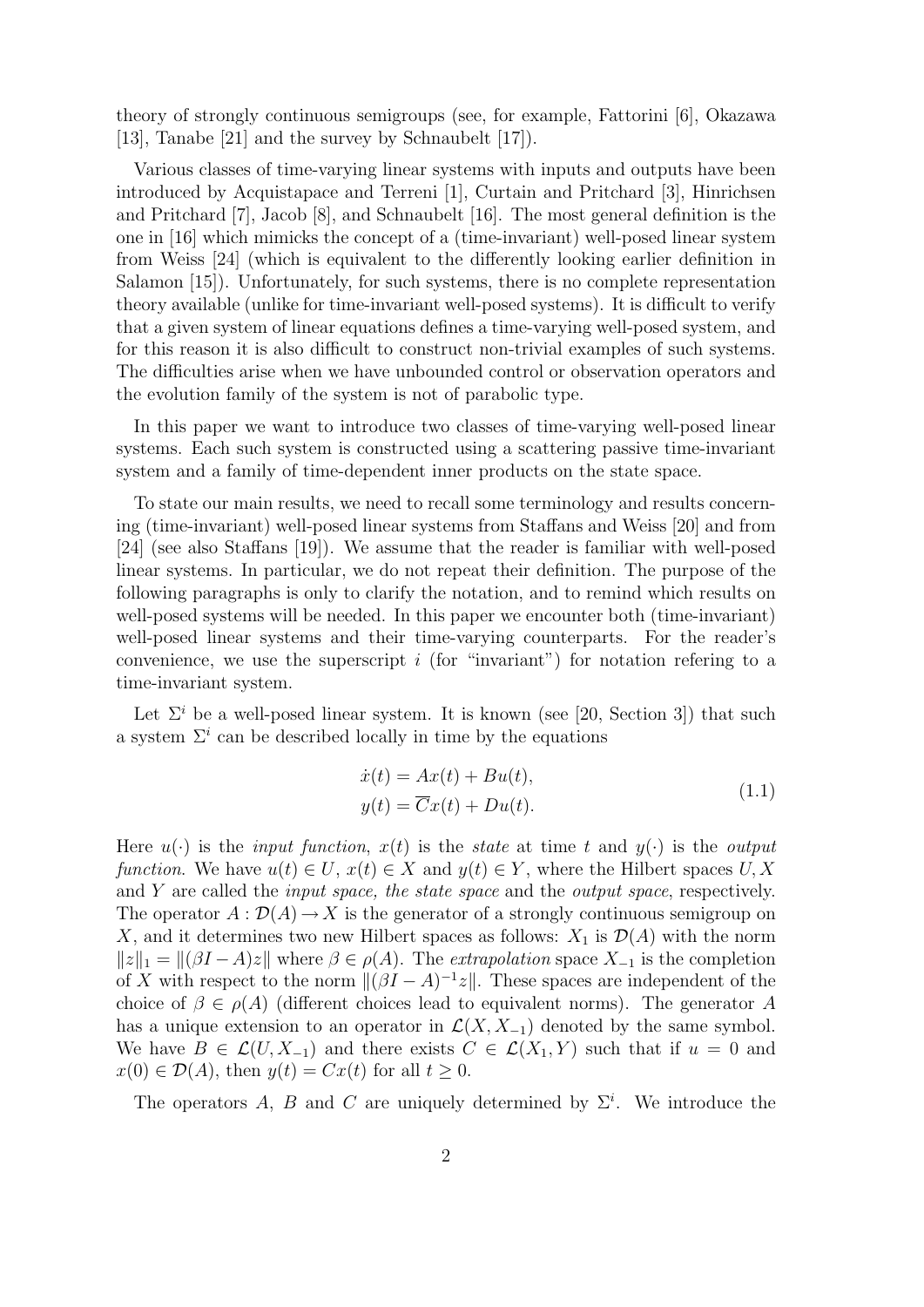Hilbert space  $Z = \mathcal{D}(A) + (\beta I - A)^{-1}BU$  with the norm

$$
||z||_Z = \inf \left\{ \left( ||w||_1^2 + ||v||^2 \right)^{\frac{1}{2}} \mid w \in \mathcal{D}(A), \ v \in U, \ z = w + (\beta I - A)^{-1} Bv \right\}.
$$

This space is also independent of the choice of  $\beta \in \rho(A)$ . Then the operator C appearing in  $(1.1)$  is a bounded extension of C to Z, which in general is not uniquely determined by the system. Finally,  $D \in \mathcal{L}(U, Y)$ . The operator D is uniquely determined if an extension  $\overline{C}$  has been selected.

A function  $x : [0, \infty) \to X$  is called a *classical solution* of (1.1) if

$$
x \in C^1([0,\infty), X)
$$

and the first equation in (1.1) holds for all  $t \geq 0$ . For inputs  $u \in C([0,\infty), U)$ , the first equation in (1.1) implies that any classical solution x belongs to  $C([0,\infty), Z)$ . Then the second equation in (1.1) makes sense and defines the output  $y \in$  $C([0,\infty), Y)$ . For given  $x(0)$  and u, the differential equation in (1.1) has a unique classical solution for  $t \geq 0$  if

$$
u \in \mathcal{H}^1((0,\infty),U) \quad \text{and} \quad Ax(0) + Bu(0) \in X. \tag{1.2}
$$

(Note that the second condition above implies  $x(0) \in Z$ .) If we take all the pairs  $(x(0), u)$  satisfying  $(1.2)$ , then the corresponding classical solutions of  $(1.1)$  determine four families of operators  $\mathbb{T}^i$ ,  $\Phi^i$ ,  $\Psi^i$  and  $\mathbb{F}^i$ , parametrized by  $\tau \geq 0$ , such that

$$
\begin{bmatrix} x(\tau) \\ \mathbf{P}_{\tau} y \end{bmatrix} = \begin{bmatrix} \mathbb{T}_{\tau}^{i} & \Phi_{\tau}^{i} \\ \Psi_{\tau}^{i} & \mathbb{F}_{\tau}^{i} \end{bmatrix} \begin{bmatrix} x(0) \\ \mathbf{P}_{\tau} u \end{bmatrix} . \tag{1.3}
$$

Here,  $P_{\tau}y$  denotes the restriction y to [0,  $\tau$ ]. The 2 × 2 matrix appearing above is a bounded operator from  $X \times L^2([0, \tau], U)$  to  $X \times L^2([0, \tau], Y)$ . (Here  $L^2([0, \tau], U)$ is regarded as a subspace of  $L^2([0,\infty),U)$ , by extending any function in  $L^2[0,\tau],U)$ to be zero for  $t > \tau$ .) In fact, in [20, 24] the system  $\Sigma^{i}$  is defined via the operator families  $\mathbb{T}^i$ ,  $\Phi^i$ ,  $\Psi^i$  and  $\mathbb{F}^i$ .  $\mathbb{T}^i$  is the strongly continuous semigroup generated by A.

Note that the bounded operators  $\mathbb{T}_\tau^i$ ,  $\Phi_\tau^i$ ,  $\Psi_\tau^i$  and  $\mathbb{F}_\tau^i$  are completely determined by their action on data pairs  $(x(0), u)$  satisfying  $(1.2)$ , because such pairs are dense in  $X \times L^2([0,\infty),U)$ . Moreover, for such  $(x(0),u)$ , we have

$$
\mathbf{P}_{\tau}y \in \mathcal{H}^{1}((0,\tau),Y) \quad \text{and} \quad Ax(\tau) + Bu(\tau) \in X.
$$

However, the formula (1.3) defines the state trajectory and the output function of  $\Sigma^i$  for every  $x(0) \in X$  and for every  $u \in L^2([0,\infty),U)$ .

The well-posed system  $\Sigma^i$  is called *scattering passive* if for every classical solution of  $(1.1)$  corresponding to initial data satisfying  $(1.2)$  we have

$$
\frac{\mathrm{d}}{\mathrm{d}t} ||x(t)||^2 \le ||u(t)||^2 - ||y(t)||^2 \qquad \forall t \ge 0.
$$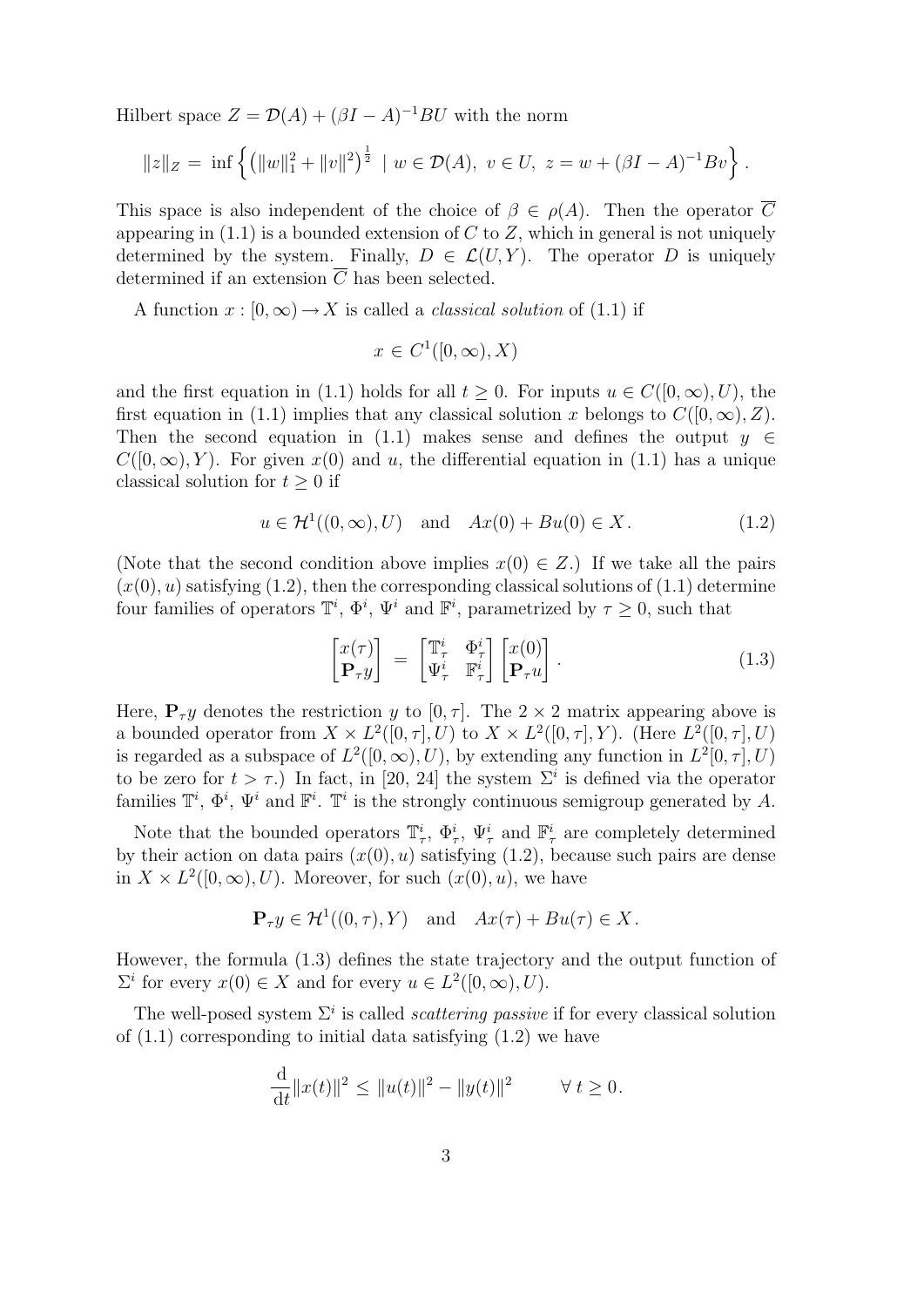In particular,  $\Sigma^i$  is called *scattering energy preserving* if we always have equality in the above formula. Such systems occur often in mathematical physics, where  $\frac{1}{2}||x(t)||^2$  is interpreted as the energy stored in the system at time t,  $\frac{1}{2}||u(t)||^2$  is 2<sup>||*x*(t)|| is metrpreted as the energy stored in the system at time t, 2||*u*(t)|| is<br>the incoming power and  $\frac{1}{2}$ ||*y*(t)||<sup>2</sup> is the outgoing power. If we integrate the above</sup> inequality, we see that  $\Sigma^i$  is scattering passive if and only if

$$
\left\| \begin{bmatrix} \mathbb{T}_\tau^i & \Phi_\tau^i \\ \Psi_\tau^i & \mathbb{F}_\tau^i \end{bmatrix} \right\| \leq 1
$$

for some (hence, for every)  $\tau > 0$ . Similarly,  $\Sigma^i$  is scattering energy preserving if and only if the  $2 \times 2$  matrix in  $(1.3)$  is isometric. Scattering passivity and scattering energy preservation can also be expressed in terms of  $A, B, \overline{C}, D$ , see Arov and Nudelman [2], Malinen et al [12], Staffans [18] and [20] for details (in [20], scattering passive systems were called dissipative).

Let  $\Sigma^i$  be a time-invariant scattering passive system described by (1.1). Let J be a closed interval of non-zero length (usually  $J = [0, \infty)$ ). Let  $P : J \to \mathcal{L}(X)$  be such that  $P(t) = P(t)^* > 0$  and  $P(t)^{-1}$  is bounded for every  $t \in J$ . Moreover, we assume that for every  $z \in X$ , both  $P(\cdot)z$  and  $P^{-1}(\cdot)z$  are continuously differentiable functions on  $J$ . We introduce two time-varying systems on the time interval  $J$ , informally defined by the equations

$$
\begin{aligned} \dot{x}(t) &= P(t)^{-1}(Ax(t) + Bu(t)),\\ y(t) &= \overline{C}x(t) + Du(t), \end{aligned} \tag{1.4}
$$

and

$$
\begin{aligned} \dot{x}(t) &= AP(t)x(t) + Bu(t), \\ y(t) &= \overline{C}P(t)x(t) + Du(t). \end{aligned} \tag{1.5}
$$

For the second system (described by  $(1.5)$ ), in our main results we assume additionally that  $P(\cdot)z$  is of class  $C^2$  (instead of just  $C^1$ ) for every  $z \in X$ .

At the first glance, it is not clear whether these equations make sense, even for smooth initial states and smooth u, because  $P(t)^{-1}$  has not been defined on  $X_{-1}$  and it is not clear if  $\overline{C}$  can be applied to  $x(t)$  or to  $P(t)x(t)$ , respectively. It is even less clear if these equations have solutions for some subspace of initial conditions and inputs, and even if they have solutions, it is not clear if these depend continuously on the data (the initial state and the input function).

In this paper, we show that in fact both of the above systems of equations determine well-posed time-varying systems, a concept that we define in Section 3. Our definition is a slight generalization of the concept of a well-posed nonautonomous system introduced in [16]. We denote by  $\Sigma_l$  the system generated by (1.4) and by  $\Sigma_r$ the system generated by  $(1.5)$  (here, l and r stand for left and right). In particular, if  $\tau \in J$  and the pair  $(x(\tau), u)$  satisfies

$$
u \in \mathcal{H}^1(J^0, U)
$$
 and  $Ax(\tau) + Bu(\tau) \in X$ ,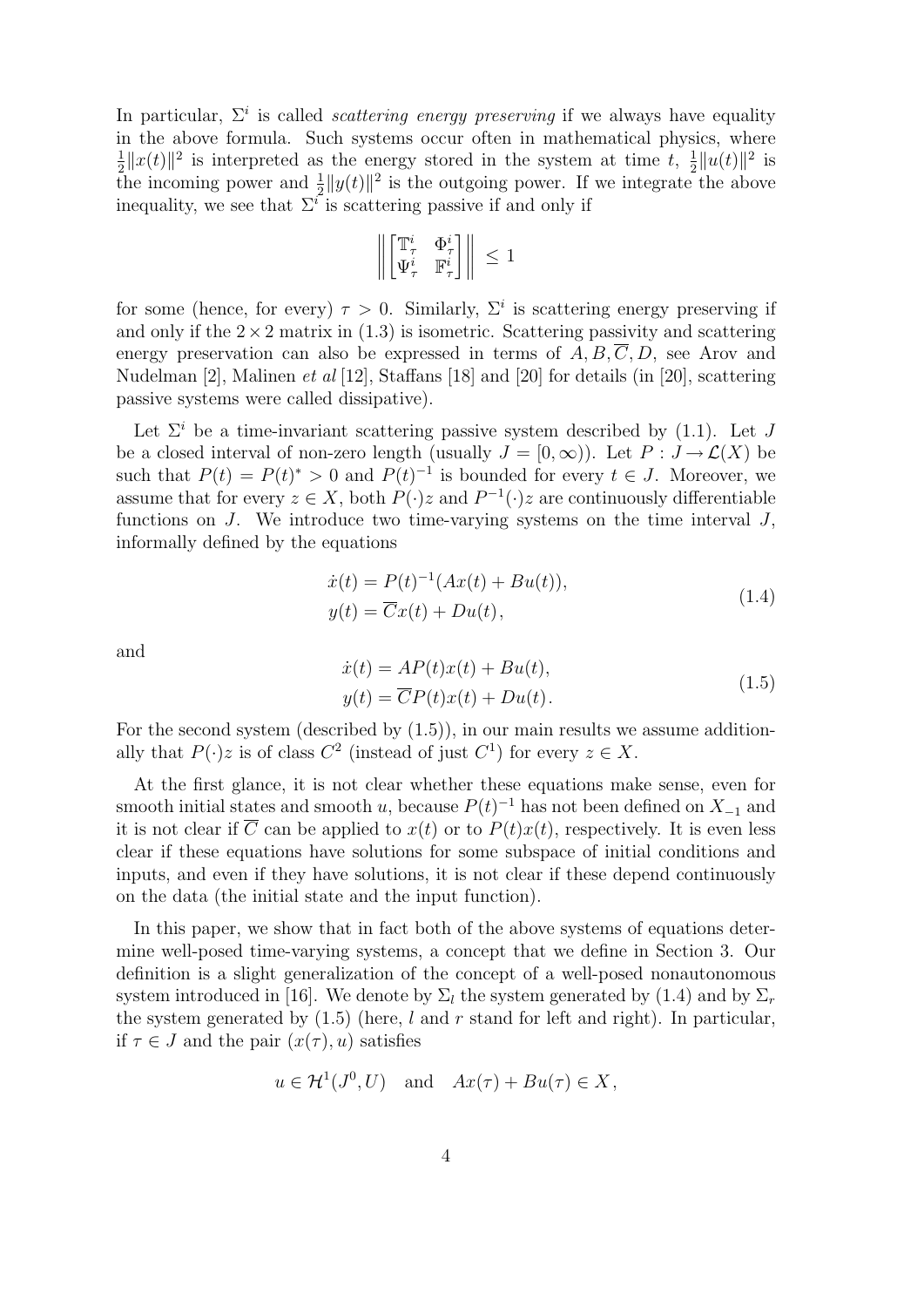then (1.4) has a classical solution for  $t \geq \tau$ ,  $t \in J$ , which satisfies

$$
\frac{\mathrm{d}}{\mathrm{d}t} \langle P(t)x(t), x(t) \rangle \le ||u(t)||^2 - ||y(t)||^2 + \langle \dot{P}(t)x(t), x(t) \rangle \tag{1.6}
$$

for every such t. ( $J^0$  denotes the interior of J.) If the pair  $(x(\tau), u)$  satisfies

$$
u \in H^1(J^0, U)
$$
 and  $AP(\tau)x(\tau) + Bu(\tau) \in X$ ,

then (1.5) has a classical solution for  $t \geq \tau$ ,  $t \in J$ , which satisfies the same balance inequality (1.6). In fact, the well-posedness of the systems  $\Sigma_l$  and  $\Sigma_r$  is derived as a consequence of (1.6). If the original well-posed system  $\Sigma^i$  is energy preserving, then we have equality in (1.6) (for both time-varying systems). A time-varying well-posed system that satisfies (1.6) could be called scattering P-passive.

In the next section we prove generation results for a class of time-varying systems without inputs and outputs. In Section 3 we define linear time-varying well-posed systems and discuss their relationship with the Lax-Phillips evolution family which governs a certain time-varying system without inputs and outputs. The Lax-Phillips evolution family is the time-varying counterpart of the Lax-Phillips semigroup induced by a (time-invariant) well-posed linear system.

The results from Section 3 are used in Section 4 to establish our main wellposedness theorems for  $(1.4)$  and  $(1.5)$ . In the last section (Section 5) we study a wave equation with time-dependent coefficients and with boundary control and observation. We transform the given system of equations into a system of the form (1.5) and then show the well-posedness of the latter system.

#### 2. Time-varying multiplicative perturbations of m-dissipative operators

The standing assumptions of this section are the following:  $A : \mathcal{D}(A) \to X$  is a maximally dissipative operator on the Hilbert space  $X$ . As in Section 1,  $J$  is a closed interval of non-zero length and the function  $P: J \to \mathcal{L}(X)$  satisfies

- $P(t) = P(t)^* > 0$  (hence  $P(t)^{-1}$  is bounded) for each  $t \in J$ , (2.1)
- $P(\cdot)z \in C^1(J,X)$  for each  $z \in X$ ,
- $P(\cdot)^{-1}z \in C^1(J, X)$  for each  $z \in X$ .

We equip  $X$  with the following scalar products and the corresponding norms:

$$
\langle w, z \rangle_t = \langle P(t)w, z \rangle
$$
 and  $||z||_t = ||P(t)^{\frac{1}{2}}z||$ ,  $t \in J$ .

It is clear from (2.1) and the uniform boundedness principle that the functions  $||P(\cdot)||$  and  $||P(\cdot)^{-1}||$  are bounded on compact subintervals of J, which implies that the norms  $\|\cdot\|_t$  are locally uniformly equivalent to the original norm on X.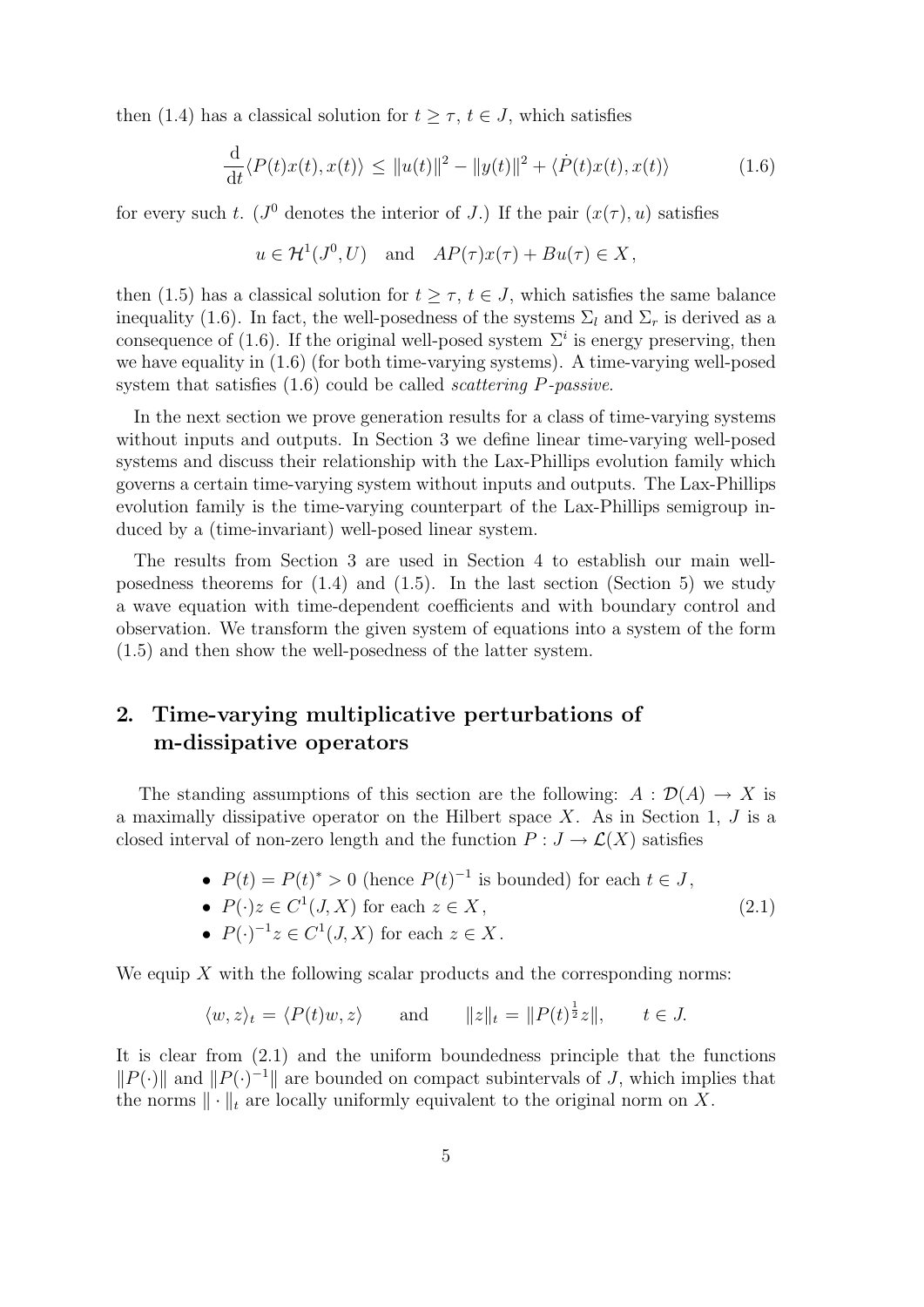Let  $\tau \in J$  and set  $J_{\tau} = J \cap [\tau, \infty)$ . In this section we study the initial value problems

$$
\dot{x}(t) = P(t)^{-1}Ax(t), \quad t \in J_{\tau}, \qquad x(\tau) = x_0,
$$
\n(2.2)

and

$$
\dot{x}(t) = AP(t)x(t), \quad t \in J_{\tau}, \qquad x(\tau) = x_0. \tag{2.3}
$$

Here the operators  $P(t)^{-1}A$  and  $AP(t)$  are defined on their natural domains, namely,

$$
\mathcal{D}(P(t)^{-1}A) = \mathcal{D}(A) \quad \text{and} \quad \mathcal{D}(AP(t)) = \{ z \in X \mid P(t)z \in \mathcal{D}(A) \}.
$$

From Engel and Nagel [5, Section VI.9], Kato [9], Schnaubelt [17] and Tanabe [21], we recall the following definition.

**Definition 2.1.** An evolution family  $\mathbb T$  on X with time interval J is a family of operators  $\mathbb{T}(t, \tau) \in \mathcal{L}(X)$  defined for  $t, \tau \in J$  with  $t \geq \tau$  which satisfies

- (a)  $\mathbb{T}(t, s)\mathbb{T}(s, \tau) = \mathbb{T}(t, \tau)$  for every  $t, s, \tau \in J$  with  $t \geq s \geq \tau$ ,
- (b)  $\mathbb{T}(t,t) = I$  for every  $t \in J$ ,
- (c)  $(t, \tau) \mapsto \mathbb{T}(t, \tau)$  is strongly continuous for  $t, \tau \in J$  with  $t \geq \tau$ .

The concept of an evolution family is the natural generalization of the concept of a strongly continuous semigroup to time-varying systems. When trying to generalize the concept of an infinitesimal generator, one runs into several difficulties, and as a result there is no standard notion of a time-varying infinitesimal generator. In this paper, we shall use the following definition:

**Definition 2.2.** Let  $\{A(t) : \mathcal{D}(A(t)) \to X \mid t \in J\}$  be a family of densely defined linear operators on X. We say that  $A(\cdot)$  generates the evolution family  $\mathbb T$  if  $\mathbb{T}(t,\tau)\mathcal{D}(A(\tau)) \subset \mathcal{D}(A(t))$  for all  $t,\tau \in J$  with  $t \geq \tau$  and, for every  $\tau \in J$  with  $\tau \neq \max J$  and every  $x_0 \in \mathcal{D}(A(\tau))$ , the function  $x(\cdot) = \mathbb{T}(\cdot, \tau)x_0$  is continuously differentiable on  $J_{\tau}$  and it is the unique solution of the Cauchy problem

$$
\dot{x}(t) = A(t)x(t), \quad t \in J_{\tau}, \qquad x(\tau) = x_0. \tag{2.4}
$$

It is known that the operators  $A(t)$  generate at most one evolution family and that not every evolution family is generated in this way.

Proposition 2.3. Under the standing assumptions stated at the beginning of this section,  $P(\cdot)^{-1}A$  generates an evolution family  $\mathbb{T}_l$  on X with time interval J. Let  $x_0 \in \mathcal{D}(A)$ . Then the map

$$
(t,\tau) \mapsto P(t)^{-1} A \mathbb{T}_l(t,\tau) x_0 \quad (\text{for } t,\tau \in J \text{ with } \tau \le t)
$$

is continuous in X. Further, for each  $t \in J$  with  $t \neq \min J$ , the map  $\tau \mapsto \mathbb{T}_l(t, \tau) x_0$ (for  $\tau \in J$  with  $\tau \leq t$ ) is continuously differentiable and

$$
\frac{\partial}{\partial \tau} \mathbb{T}_l(t, \tau) x_0 = - \mathbb{T}_l(t, \tau) P(\tau)^{-1} A x_0.
$$
 (2.5)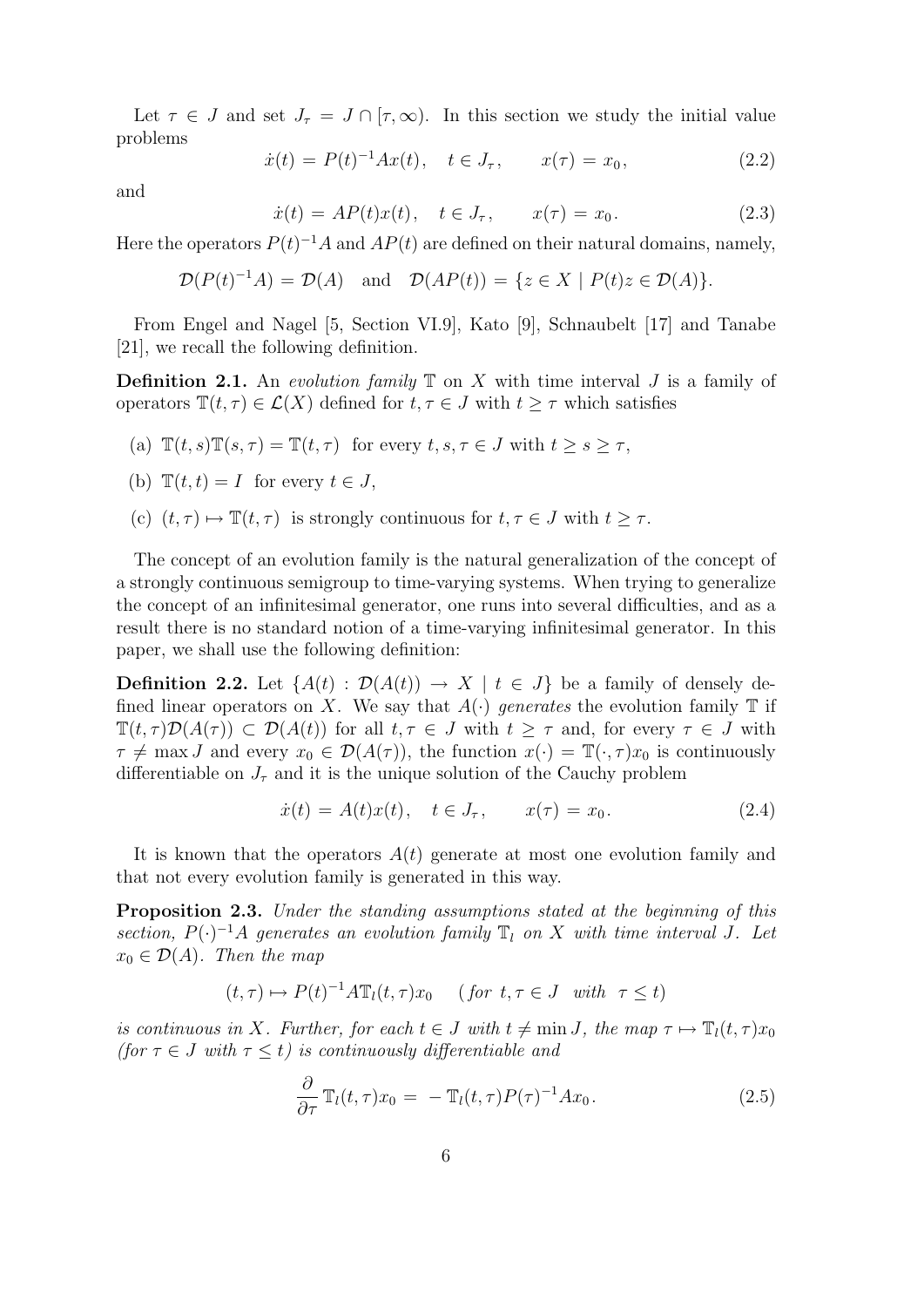*Proof.* Let  $t \in J$ . We have

$$
\langle P(t)^{-1}Az, z \rangle_t = \langle Az, z \rangle \qquad \forall \ z \in \mathcal{D}(A),
$$

so that  $P(t)^{-1}A$  is dissipative on X with respect to the scalar product  $\langle \cdot, \cdot \rangle_t$ . Since this scalar product induces on  $X$  a norm that is equivalent to the original one, this implies that  $I - P(t)^{-1}A$  has closed range.

It is clear that  $P(t)^{-1}A$  is closed and that its adjoint is  $A^*P(t)^{-1}$ , with the domain  $\mathcal{D}(A^*P(t)^{-1}) = \{x \in X \mid P(t)^{-1}x \in \mathcal{D}(A^*)\}.$  It is also clear that  $A^*P(t)^{-1}$  is dissipative with respect to the scalar product  $\langle P(t)^{-1}w, z \rangle$ . Therefore  $I - A^*P(t)^{-1}$ is injective, so that  $I - P(t)^{-1}A$  has dense range. Together with what we proved earlier, this implies that  $\text{Ran}(I - P(t)^{-1}A) = X$ . As a result,  $P(t)^{-1}A$  is maximally dissipative with respect to  $\langle \cdot, \cdot \rangle_t$ .

Take a compact interval  $[a, b] \subset J$ ,  $z \in X$ , and set

$$
L = \max_{t \in [a,b]} \|\dot{P}(t)\|, \qquad M = \max_{t \in [a,b]} \|P(t)^{-1}\|.
$$
 (2.6)

 $M$  and  $L$  are finite by the uniform boundedness principle. We estimate

$$
||z||_t^2 = \langle (P(t) - P(\tau) + P(\tau))z, z \rangle \le L |t - \tau| ||z||^2 + ||z||^2_{\tau}
$$
  
 
$$
\le LM |t - \tau| ||z||^2_{\tau} + ||z||^2_{\tau} \le e^{LM|t - \tau|} ||z||^2_{\tau}
$$

(we have used the fact that  $||P(\tau)^{-\frac{1}{2}}||^2 = ||P(\tau)^{-1}||$ ). Due to this inequality and a result of Kato [9, Proposition 3.4] (see also [21, Proposition 4.3.2]),  $P(\cdot)^{-1}A$  is a stable family in the sense of [9]. In addition,  $P(\cdot)^{-1}A$  is strongly continuously differentiable on the (time-invariant) domain  $\mathcal{D}(A)$ . As a consequence,  $P(\cdot)^{-1}A$ generates a unique evolution family  $\mathbb{T}_l$  on the time interval [a, b] by the corollary to Theorem 4.4.2 in [21]. Moreover, by the same corollary from [21], the mapping  $(t, \tau) \mapsto P(t)^{-1} A \mathbb{T}_l(t, \tau) x_0$  is continuous in X and (2.5) holds for all  $\tau, t$  such that  $a \leq \tau \leq t \leq b$  and  $a < t$ . The assertions then follow since [a, b] was arbitrary.  $\Box$ 

**Proposition 2.4.** The functions  $P(\cdot)$ ,  $(I - P(\cdot)A)^{-1}$  and  $(I - AP(\cdot))^{-1}$  are locally Lipschitz continuous in operator norm. These statements remain true if we replace  $P(\cdot)$  with  $P(\cdot)^{-1}$  and/or A with  $A^*$ .

Proof. It follows easily from the first part of (2.6) that on any compact subiterval  $[a, b] \subset J$ ,  $P(\cdot)$  is Lipschitz continuous in operator norm, with Lipschitz constant L (we have already used this in the last proof).

We have seen in the proof of Proposition 2.3 that  $P(t)^{-1}A$  is maximally dissipative with respect to the inner product  $\langle \cdot, \cdot \rangle_t$ , which implies that  $I - P(t)^{-1}A$  has a bounded inverse that is a contraction with respect to the norm  $\|\cdot\|_{t}$ . Denoting  $N = \max_{t \in [a, b]} ||P(t)||$ , we have that for  $t \in [a, b],$ 

$$
||(I - P(t)A)^{-1}z|| \le ||P(t)^{-\frac{1}{2}}|| \cdot ||(I - P(t)A)^{-1}z||_t \le ||P(t)^{-\frac{1}{2}}|| \cdot ||z||_t
$$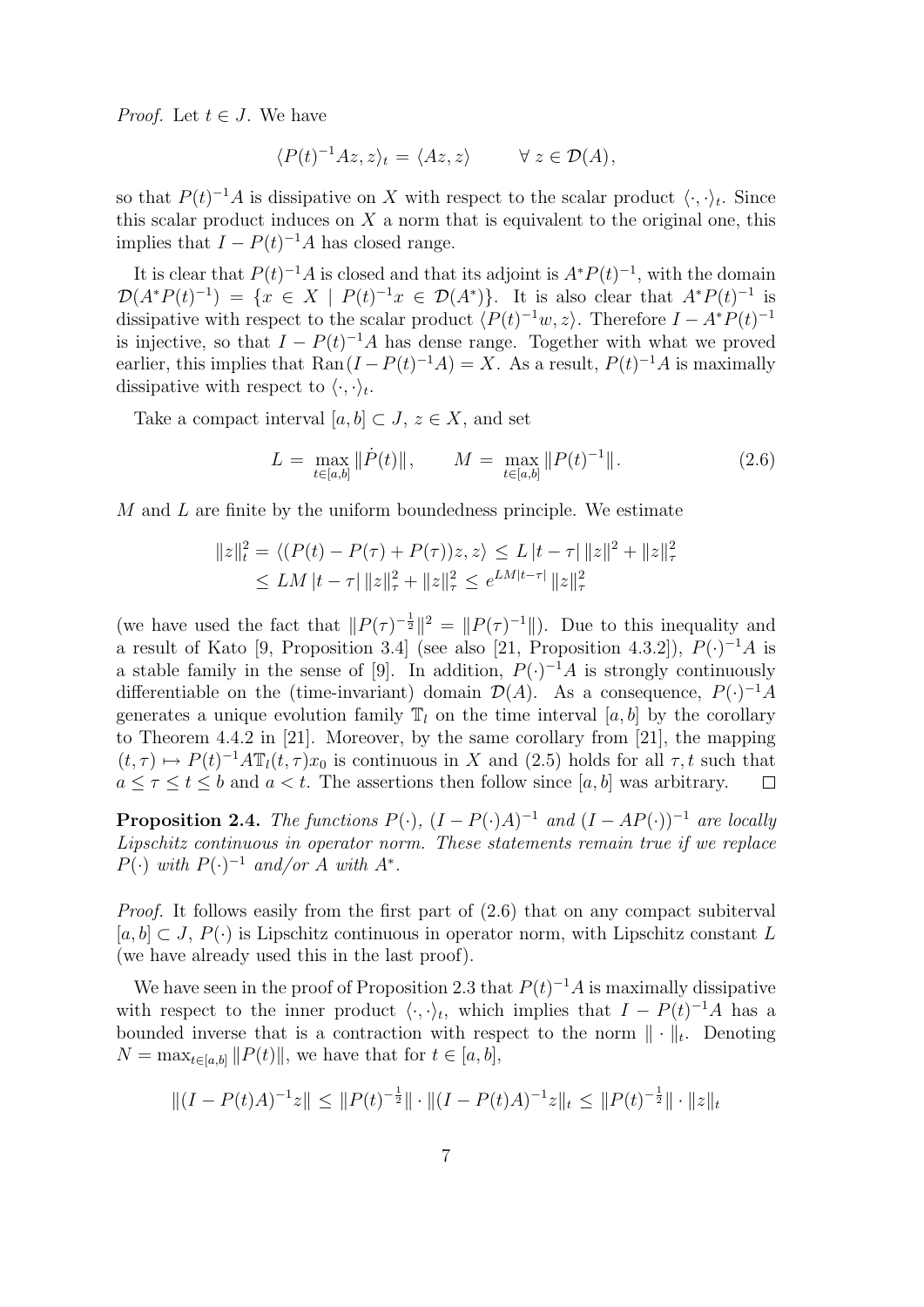$$
\leq \|P(t)^{-\frac{1}{2}}\| \cdot \|P(t)^{\frac{1}{2}}\| \cdot \|z\| \leq (MN)^{\frac{1}{2}}\|z\|.
$$
 (2.7)

We have  $A(I - P(t)A)^{-1} = P(t)^{-1} [-I + (I - P(t)A)^{-1}]$ . From this combined with  $(2.7)$ , it follows that for  $t \in [a, b]$ ,

$$
||A(I - P(t)A)^{-1}z|| \le M\left[1 + (MN)^{\frac{1}{2}}\right].
$$
\n(2.8)

For  $t, \tau \in [a, b]$  we have, by a trivial computation,

$$
(I - P(\tau)A)^{-1} - (I - P(t)A)^{-1} = (I - P(\tau)A)^{-1}[P(\tau) - P(t)]A(I - P(t)A)^{-1}.
$$

From this, (2.7) and (2.8) we see that for  $t, \tau \in [a, b]$ ,

$$
||(I - P(\tau)A)^{-1} - (I - P(t)A)^{-1}|| \leq (MN)^{\frac{1}{2}}L|t - \tau|M\left[1 + (MN)^{\frac{1}{2}}\right],
$$

i.e.,  $(I - P(\cdot)A)^{-1}$  is locally Lipschitz continuous in operator norm. Taking adjoints, we see that also  $(I - A^*P(\cdot))^{-1}$  is locally Lipschitz. Replacing A with  $A^*$ , we see that also  $(I - AP(\cdot))^{-1}$  is locally Lipschitz. It is clear that we can also make the remaining replacements mentioned in the proposition.  $\Box$ 

We shall prove below that under an additional smoothness assumption,  $AP(\cdot)$  also generates an evolution family on  $X$ . This will be more difficult, since the domains  $\mathcal{D}(AP(t))$  vary in time and the fundamental generation Theorem 6.1 from [9] does not apply. Under our standing assumptions (2.1), we construct an evolution family  $\mathbb{T}_r$  on X such that for every  $x_0 \in X$  the function  $x(t) = \mathbb{T}_r(t, \tau)x_0$  is continuously differentiable in  $X_{-1}$  for  $t \in J_{\tau}$  and it satisfies (2.4). Afterwards we show that  $AP(\cdot)$ in fact generates  $\mathbb{T}_r$  if, in addition,  $P(\cdot)z \in C^2(J,X)$  for all  $z \in X$ .

We need several preparations. Remember that extrapolation spaces were defined after (1.1). For a detailed discussion of such spaces we refer to Tucsnak and Weiss [23, Chapter 2]. We take  $\beta = 1$  in the definition of the norms on the domains and the extrapolation spaces of the operators A,  $A^*$ ,  $P(t)^{-1}A$ ,  $A^*P(t)^{-1}$ ,  $AP(t)$  and  $P(t)A^*$  (this is possible according to the last proposition). The extrapolation space  $X_{-1}$  of A is isomorphic to  $[\mathcal{D}(A^*)]'$  (duality with respect to the pivot space X) and hence they are identified. Similarly, for each  $t \in J$ , the spaces

$$
X_{-1,l}^t = [D(A^*P(t)^{-1})]', \qquad X_{-1,r}^t = [D(P(t)A^*)]'
$$

are identified with the extrapolation spaces of  $P(t)^{-1}A$  and  $AP(t)$ , respectively. The norms of  $\mathcal{D}(P(t)A^*)$  and  $\mathcal{D}(A^*)$  are locally uniformly equivalent, so that the restrictions  $I(t)$ :  $\mathcal{D}(P(t)A^*) \to \mathcal{D}(A^*)$  and  $I(t)^{-1}$ :  $\mathcal{D}(A^*) \to \mathcal{D}(P(t)A^*)$  of the identity are locally uniformly bounded, for  $t \in J$ . Thus  $I(t)^*$  is an isomorphism from  $X_{-1}$  to  $X_{-1,r}^t$  and both  $I(t)^*$  and its inverse  $(I(t)^{-1})^*$  are locally uniformly bounded for  $t \in J$ . In the sequel we shall identify  $X_{-1}$  and  $X_{-1,r}^t$  for all  $t \in J$ . It is then clear that the extension of  $AP(t)$  to an operator in  $\mathcal{L}(X, X_{-1})$  is simply the corresponding extension of A times  $P(t)$ .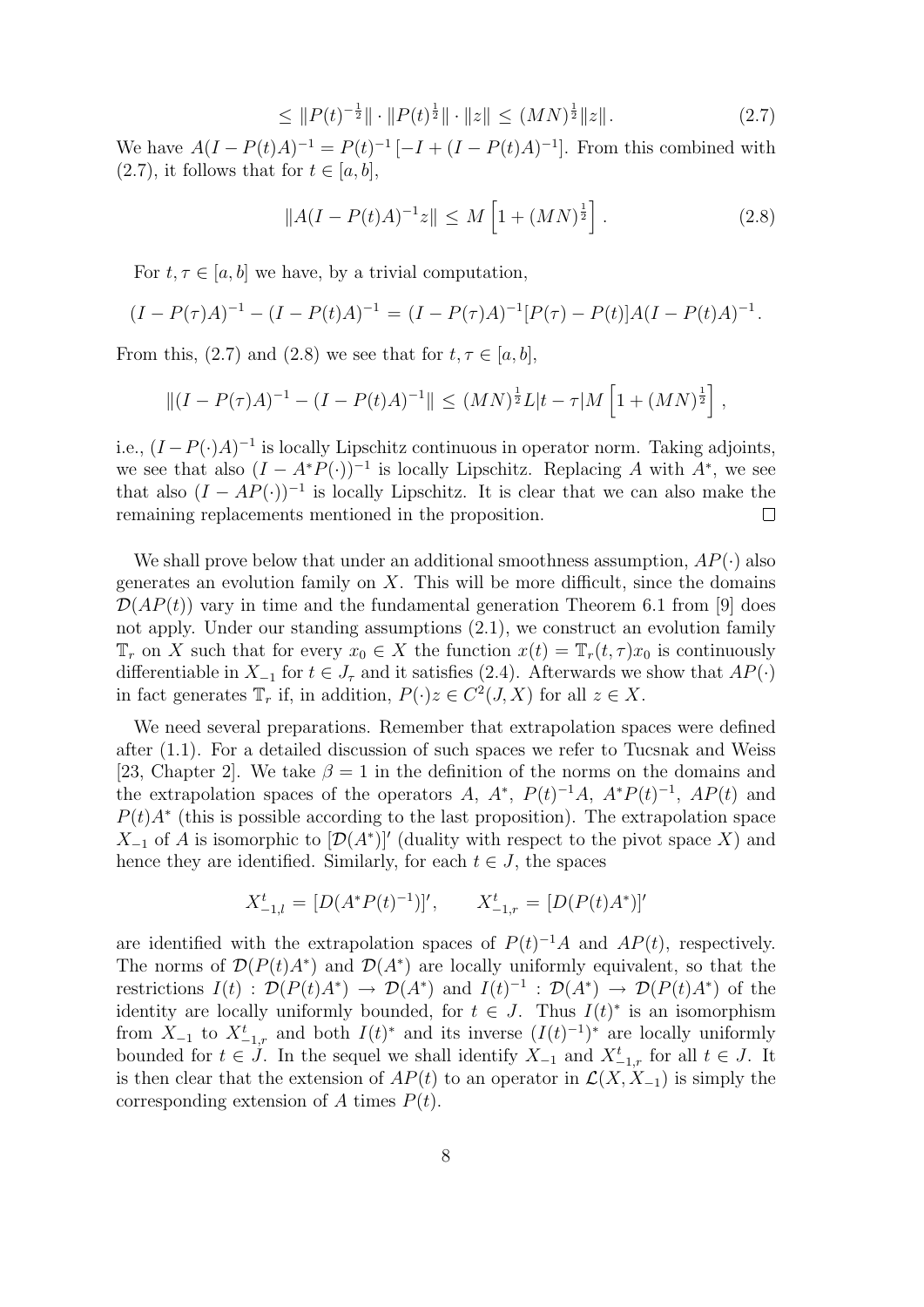**Definition 2.5.** A backward evolution family  $\mathcal{S}$  on X with time interval J is a family of operators  $\mathbb{S}(t, \tau) \in \mathcal{L}(X)$  defined for  $t, \tau \in J$  with  $t \geq \tau$  which satisfy properties (b) and (c) in Definition 2.1 and

$$
\mathbb{S}(\sigma,\tau)\mathbb{S}(t,\sigma) = \mathbb{S}(t,\tau) \quad \text{for every} \ \ t,\sigma,\tau \in J \ \ \text{with} \ \ t \ge \sigma \ge \tau.
$$

With  $A(\cdot)$  as in Definition 2.2, we say that  $A(\cdot)$  generates the backward evolution family S if  $\mathbb{S}(t, \tau)\mathcal{D}(A(t)) \subset \mathcal{D}(A(\tau))$  for all  $t, \tau \in J$  with  $t \geq \tau$  and, for each  $t \in J$ with  $t \neq \min J$  and every  $x_0 \in \mathcal{D}(A(t))$ , the function  $v(\cdot) = \mathbb{S}(t, \cdot)x_0$  is continuously differentiable on  $J \cap (-\infty, t]$  and it is the unique solution of the final value problem

$$
\dot{v}(\tau) = -A(\tau)v(\tau), \quad \tau \le t, \ \tau \in J, \qquad v(t) = x_0.
$$

One can easily adapt the proofs of Kato's generation results for evolution familes to show the natural analogues of Theorem 4.4.2 and its corollary and of Proposition 4.3.2 in [21] for backward evolution families.

**Remark 2.6.** The function  $t \mapsto P(t)^{-1}$  also satisfies the assumptions listed in (2.1). Proposition 2.3 thus shows that  $P(\cdot)A$  generates an evolution family  $\tilde{\mathbb{T}}_l$  on X with time interval J. We define a new evolution family  $V$  on X by

$$
\mathbb{V}(t,\tau) = P(t)^{-1} \tilde{\mathbb{T}}_l(t,\tau) P(\tau) \quad \text{for } t,\tau \in J \text{ with } \tau \le t.
$$

From  $\frac{d}{dt}P(t)^{-1}z = -P(t)^{-1}\dot{P}(t)P(t)^{-1}z$  we see that V is generated by

$$
A_1(t) = AP(t) - P^{-1}(t)\dot{P}(t)
$$

with domains  $\mathcal{D}(A_1(t)) = \mathcal{D}(AP(t))$ ,  $t \in J$ , and that

$$
\frac{\partial}{\partial \tau} \mathbb{V}(t, \tau) x_0 = -\mathbb{V}(t, \tau) A_1(\tau) x_0 \tag{2.9}
$$

for every  $x_0 \in D(AP(\tau))$  and  $t, \tau \in J$  with  $\tau \leq t$  and  $t \neq \min J$ .

The main idea of the following proposition is to introduce the evolution family  $\mathbb{T}_r$ as a bounded perturbation of V, in the sense of Curtain and Pritchard [3, Ch. 9].

Proposition 2.7. Under the standing assumptions stated at the beginning of this section, and using the notation V from Remark 2.6, there exists an evolution family  $\mathbb{T}_r$  on X with time interval J having the following properties:

(a) For all  $x_0 \in X$  and  $t, \tau \in J$  with  $\tau \leq t$ ,  $\mathbb{T}_r$  satisfies the integral equations

$$
\mathbb{T}_r(t,\tau)x_0 = \mathbb{V}(t,\tau)x_0 + \int_{\tau}^t \mathbb{V}(t,s)P(s)^{-1}\dot{P}(s)\mathbb{T}_r(s,\tau)x_0 \,\mathrm{d}s,\tag{2.10}
$$

$$
\mathbb{T}_r(t,\tau)x_0 = \mathbb{V}(t,\tau)x_0 + \int_{\tau}^t \mathbb{T}_r(t,s)P(s)^{-1}\dot{P}(s)\mathbb{V}(s,\tau)x_0 ds.
$$
 (2.11)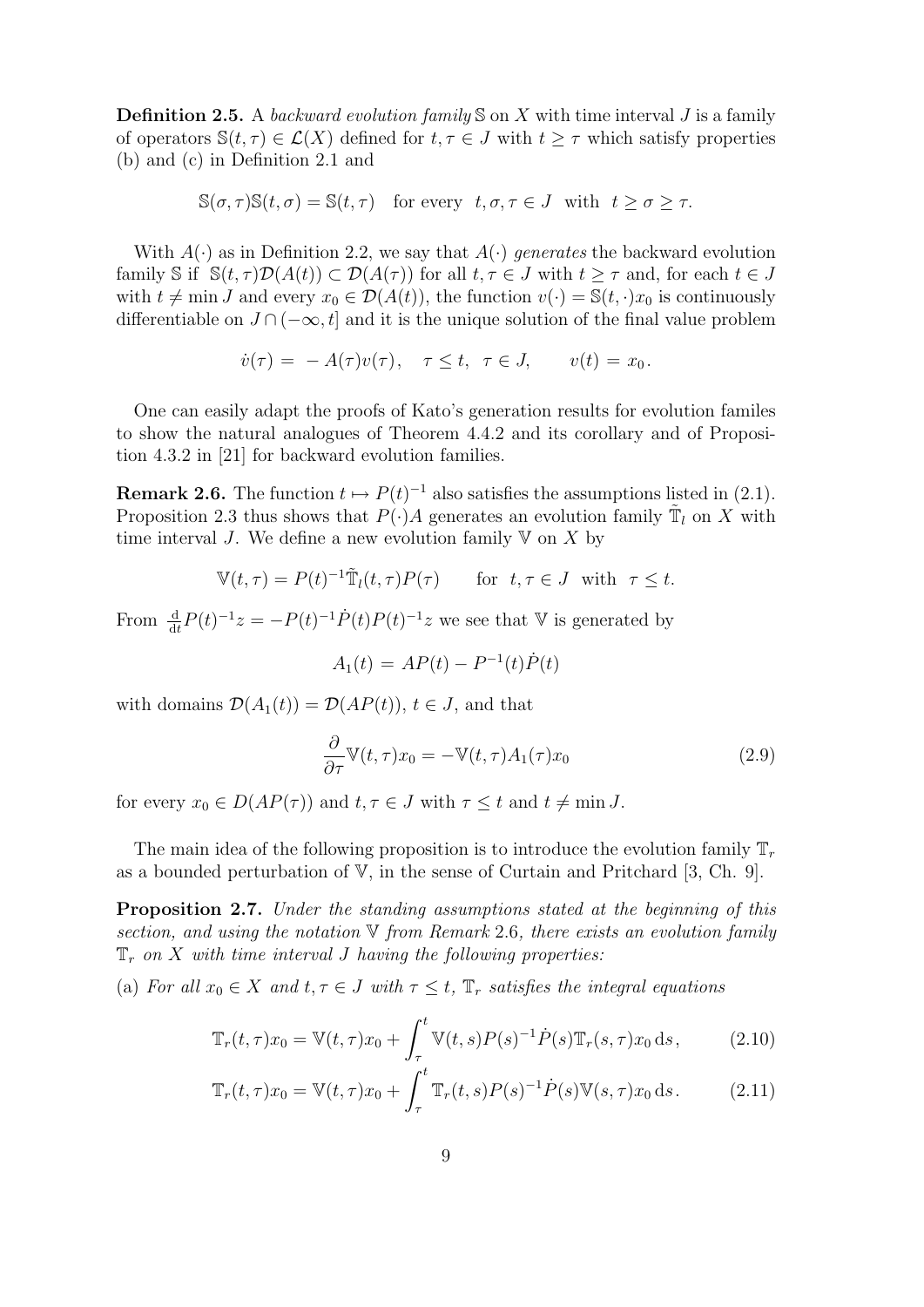Moreover,  $\mathbb{T}_r$  is the unique solution of each of these integral equations.

(b) For all  $t, \tau \in J$  with  $t \geq \tau$ ,  $t \neq \min J$ ,  $\tau \neq \max J$ , the derivatives

$$
\frac{\partial}{\partial \tau} \mathbb{T}_r(t, \tau) x_0 = - \mathbb{T}_r(t, \tau) A P(\tau) x_0 \quad \text{and} \quad \frac{\partial^+}{\partial t} \mathbb{T}_r(t, \tau) x_0 \Big|_{t = \tau} = A P(\tau) x_0
$$

exist in X for every  $x_0 \in \mathcal{D}(AP(\tau))$ .

- (c) For each  $x_0 \in X$  and  $\tau \in J$  with  $\tau \neq \max J$ , the function  $t \mapsto x(t) = \mathbb{T}_r(t, \tau) x_0$ is continuously differentiable in  $X_{-1}$  and satisfies (2.3) in  $X_{-1}$  for all  $t \in J_{\tau}$ . The operators  $\mathbb{T}_r(t,\tau)$  have locally uniformly bounded extensions to operators in  $\mathcal{L}(X_{-1})$  denoted by the same symbols, for all  $t, \tau \in J$  with  $\tau \leq t$ . Moreover, for each  $x_0 \in X$  and  $t \in J$  with  $t \neq \min J$ , the function  $\tau \mapsto \mathbb{T}_r(t, \tau) x_0$  is continuously differentiable in  $X_{-1}$  and  $\frac{\partial}{\partial \tau}\mathbb{T}_r(t,\tau)x_0 = -\mathbb{T}_r(t,\tau)AP(\tau)x_0$ , for all  $t, \tau \in J$  with  $\tau \leq t$ .
- (d) The adjoint family  $\{\mathbb{T}_r(t,\tau)^* \mid t,\tau \in J, t \geq \tau\}$  is a backward evolution family generated by  $P(t)A^*$ . Let  $x_0 \in \mathcal{D}(A^*)$ . Then the map

$$
(t,\tau) \mapsto P(\tau)A^* \mathbb{T}_r(t,\tau)^* x_0 \qquad \text{(for } (t,\tau) \in J^2 \quad \text{with } \tau \le t\text{)}
$$

is continuous in X and, for  $\tau \in J$  with  $\tau \neq \max J$ , the map  $J_{\tau} \ni t \mapsto \mathbb{T}_r(t, \tau)^* x_0$ is continuously differentiable in X with derivative  $\mathbb{T}_r(t,\tau)^* P(t) A^* x_0$ .

In point (a) above, by the uniqueness of  $\mathbb{T}_r$  we mean the following statement: Let S be a family of operators in  $\mathcal{L}(X)$  indexed by pairs  $(t, \tau) \in J^2$  with  $\tau \leq t$  such that the map  $(t, \tau) \mapsto \mathbb{S}(t, \tau)z$  is weakly continuous for every  $z \in X$  and such that either (2.10) or (2.11) hold, with S in place of  $\mathbb{T}_r$  and with weak integrals, for all  $x_0 \in X$ and  $t, \tau \in J$  with  $\tau \leq t$ . Then  $\mathbb{S} = \mathbb{T}_r$ .

*Proof.* (a) It is known that there is an evolution family  $\mathbb{T}_r$  on X satisfying (2.10) and (2.11), see Theorem 9.2 and Corollary 9.4 of [3] (where the strong continuity of  $\mathbb{T}_r$  follows from the proof of [3, Theorem 9.2]). The uniqueness assertion in (a) in the case of (2.10) is a direct consequence of Gronwall's inequality applied to the function  $\phi(t) = ||\mathbb{S}(t, \tau)x_0 - \mathbb{T}_r(t, \tau)x_0||$ . In the case of the integral equation (2.11) we need the following observation: Let  $T(t)$ ,  $t \in [\tau, t]$ , be bounded operators on X such  $t \mapsto T(t)z$  is weakly continuous for every  $z \in X$ . Then the map  $t \mapsto ||T(t)||$  is lower semicontinuous and thus Lebesgue measurable. Using this for  $T(t) = \mathbb{S}(t, \tau) \mathbb{T}_r(t,\tau)$ , we can derive from  $(2.11)$  that

$$
||T(t)x_0|| \le \int_{\tau}^t ||T(s)|| \cdot ||P(s)^{-1} \dot{P}(s) \mathbb{V}(s, \tau)|| \cdot ||x_0|| \, \mathrm{d}s.
$$

After taking here the supremum with respect to  $x_0$  in the unit ball of X, we can again apply Gronwall's lemma to deduce that  $T(t) = 0$ .

(b) The first differential equation in (b) follows from (2.11) and (2.9), and the second one from (2.10) and the fact that  $A_1(\cdot)$  (defined in Remark 2.6) generates V.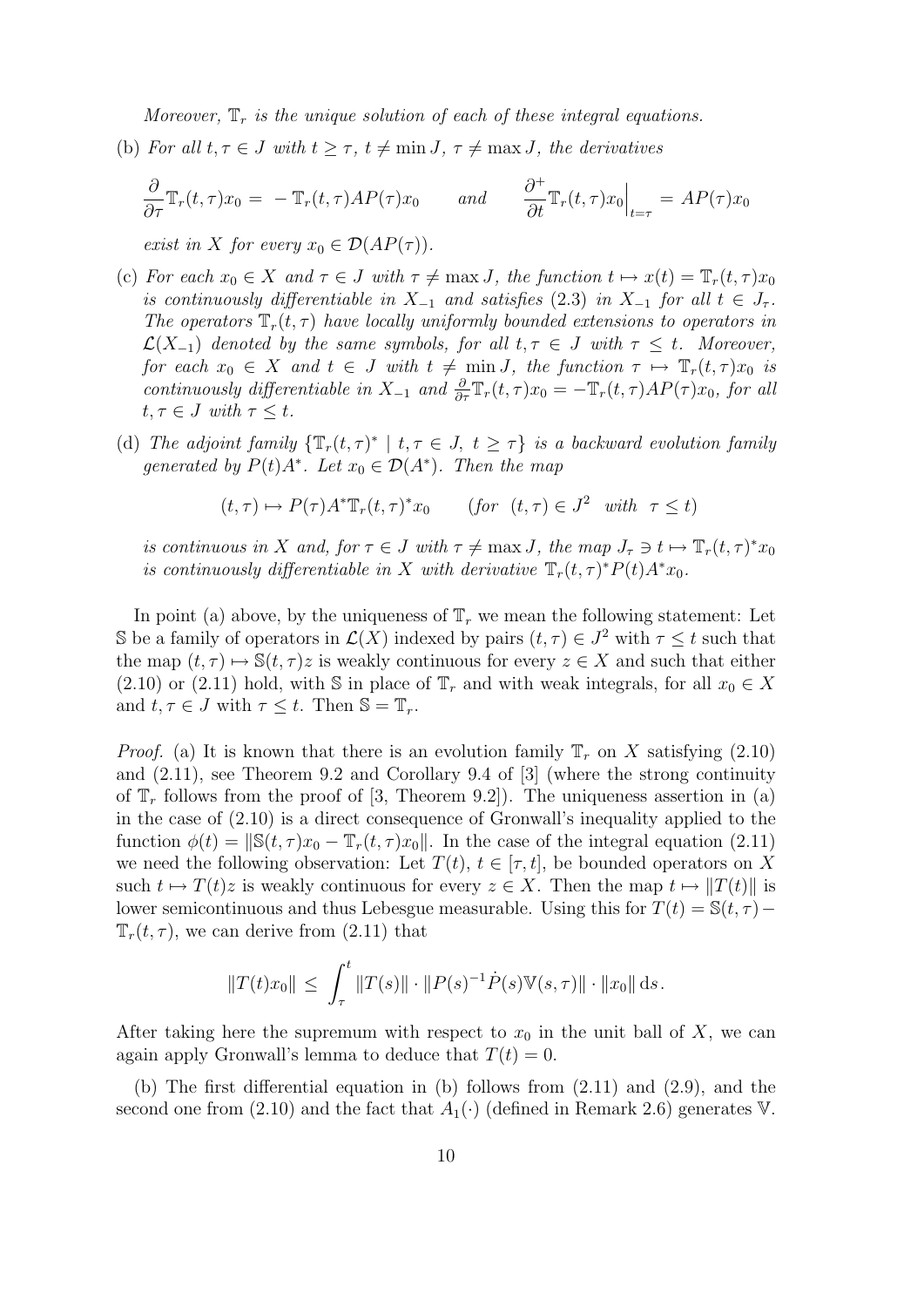(d) By the backward analogue of Proposition 2.3, the operators  $P(t)A^*$  (with  $t \in J$ ) generate a backward evolution family S on X with time interval J satisfying the continuity and differentiablity assertions in (d), with  $\mathbb{T}_r(t,\tau)^*$  replaced by  $\mathbb{S}(t,\tau)$ . Fix  $t, \tau \in J$  with  $t > \tau$ , and take  $w \in \mathcal{D}(AP(\tau))$  and  $z \in \mathcal{D}(A^*)$ . We can differentiate

$$
\frac{\partial}{\partial s} \langle \mathbb{S}(t,s)^* \mathbb{V}(s,\tau)w, z \rangle = \frac{\partial}{\partial s} \langle \mathbb{V}(s,\tau)w, \mathbb{S}(t,s)z \rangle \n= \langle [AP(s) - P^{-1}(s)\dot{P}(s)] \mathbb{V}(s,\tau)w, \mathbb{S}(t,s)z \rangle - \langle \mathbb{V}(s,\tau)w, P(s)A^* \mathbb{S}(t,s)z \rangle \n= - \langle \mathbb{S}(t,s)^* P^{-1}(s)\dot{P}(s) \mathbb{V}(s,\tau)w, z \rangle,
$$

for all  $s \in [\tau, t]$ . Integrating this equation from  $\tau$  to t, we deduce that the operators  $\mathbb{S}(t,\tau)^*$  satisfy (2.11) with a weak integral for all  $x_0 \in X$  and  $t, \tau \in J$  with  $\tau \leq t$ . Hence,  $\mathbb{T}_r = \mathbb{S}^*$  due to the uniqueness part of statement (a).

(c) Let  $x_0 \in X$ ,  $z \in \mathcal{D}(A^*)$ ,  $\tau \in J$  and  $t \in J_{\tau}$ . Then assertion (d) implies that

$$
\frac{\partial}{\partial t} \langle \mathbb{T}_r(t,\tau)x_0,z\rangle = \frac{\partial}{\partial t} \langle x_0,\mathbb{T}_r(t,\tau)^*z\rangle = \langle x_0,\mathbb{T}_r(t,\tau)^*P(t)A^*z\rangle
$$

$$
= \langle AP(t)\mathbb{T}_r(t,\tau)x_0,z\rangle.
$$

This means that  $x(t) = \mathbb{T}_r(t, \tau) x_0$  solves (2.3) in the space  $X_{-1}$ , as claimed. Let us denote by  $X_1^d$  the space  $\mathcal{D}(A^*)$  with the norm  $||z||_1^d = ||(I - A^*)z||$ . We know from (d) that  $\overline{T_r}(t,\tau)^* \mathcal{D}(A^*) \subset \mathcal{D}(A^*)$ . With the closed graph theorem we obtain that  $\mathbb{T}_r(t,\tau)^* \in \mathcal{L}(X_1^d)$ . According to (d), for every  $x_0 \in X_1^d$ , the function  $(t,\tau) \mapsto$  $\mathbb{T}_r(t,\tau)^*x_0$  is continuous in  $X_1^d$  and hence bounded on any compact set of pairs  $(t, \tau)$  with  $t \geq \tau$ . Using the uniform boundedness principle, we conclude that the operators  $\mathbb{T}_r(t,\tau)^*$  are locally uniformly bounded in  $\mathcal{L}(X_1^d)$ , and this implies that the operators  $\mathbb{T}_r(t,\tau)$  are locally uniformly bounded in  $\mathcal{L}(X_{-1})$ . As above one further deduces from assertion (d) that

$$
\frac{\partial}{\partial \tau} \langle \mathbb{T}_r(t, \tau) x_0, z \rangle = \frac{\partial}{\partial \tau} \langle x_0, \mathbb{T}_r(t, \tau)^* z \rangle = - \langle x_0, P(\tau) A^* \mathbb{T}_r(t, \tau)^* z \rangle \n= - \langle \mathbb{T}_r(t, \tau) A P(\tau) x_0, z \rangle.
$$

We next show that the map  $\tau \mapsto \mathbb{T}_r(t,\tau)AP(\tau)x_0$  is continuous in  $X_{-1}$ , for  $\tau \in J$ with  $\tau \leq t$ . Then the above weak derivative is in fact a strong derivative and assertion (c) will be established. To verify the asserted continuity, we fix  $\tau \in J$  with  $\tau \leq t$ . Take  $x_n \in \mathcal{D}(AP(\tau))$  with  $x_n \to x_0$  in X and  $\sigma \in J$  with  $\sigma \leq t$  and  $\sigma \to \tau$ . Observe that the operators  $T_r(t, \tau)AP(\tau)$  and  $T_r(t, \sigma)AP(\tau)$  are uniformly bounded in  $\mathcal{L}(X, X_{-1})$  by some constant  $c > 0$ . For each n, we have  $AP(\tau)x_n \in X$  and thus

$$
\limsup_{\sigma \to \tau} ||(T_r(t, \tau) - T_r(t, \sigma))AP(\tau)x_0||_{-1} \n\leq ||T_r(t, \tau)AP(\tau)(x_0 - x_n)||_{-1} \n+ \limsup_{\sigma \to \tau} (||(T_r(t, \tau) - T_r(t, \sigma))AP(s)x_n||_{-1} + ||T_r(t, \sigma)AP(\tau)(x_n - x_0)||_{-1}) \n\leq 2c||x_0 - x_n|| + \limsup_{\sigma \to \tau} ||(T_r(t, \tau) - T_r(t, \sigma))AP(\tau)x_n||_{-1} = 2c||x_0 - x_n||.
$$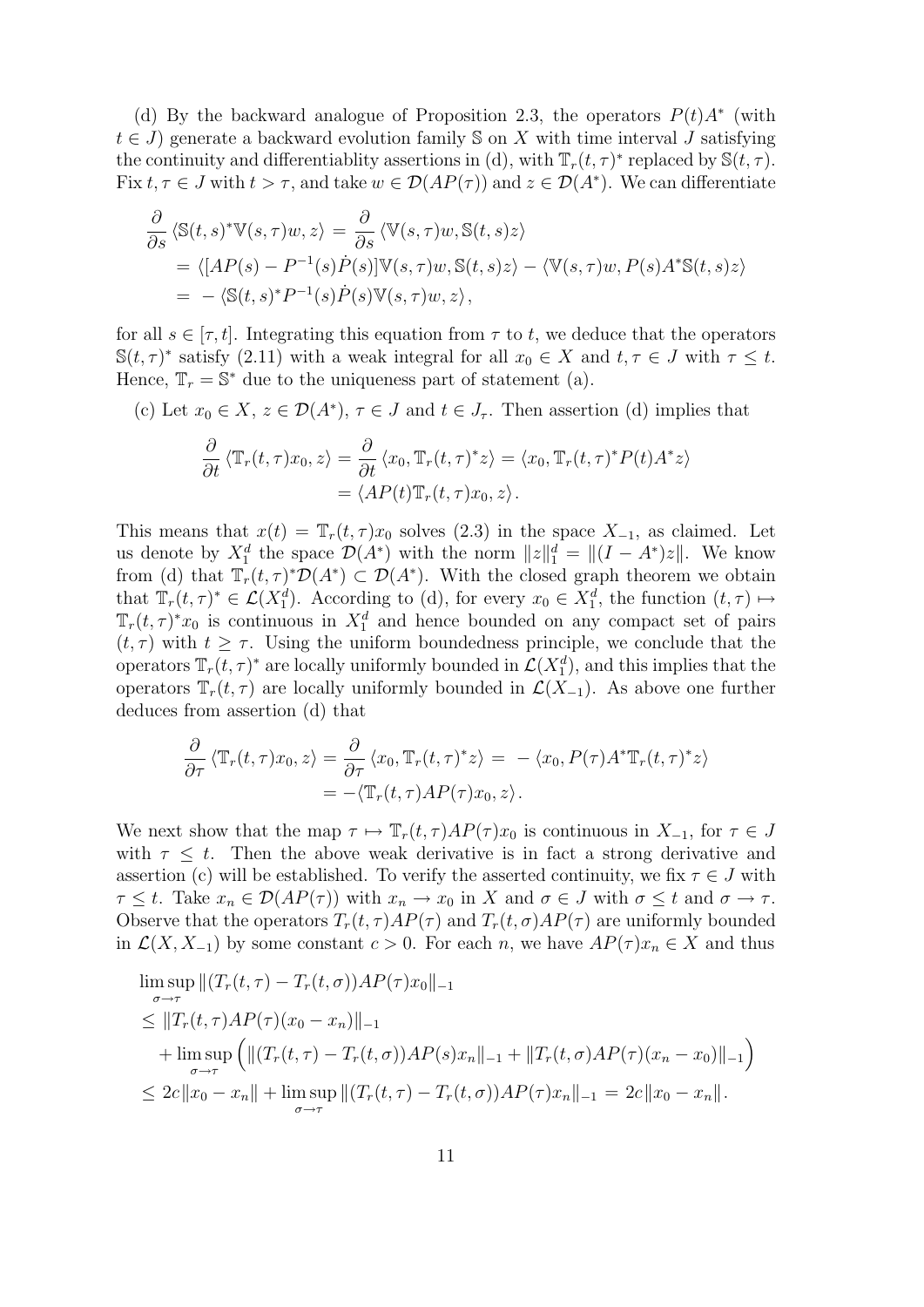Hence,  $|| (T_r(t, \tau) - T_r(t, \sigma))AP(\tau)x_0||_{-1} \to 0$  as  $\sigma \to \tau$ . We finally estimate

$$
||T_r(t,\tau)AP(\tau)x_0 - T_r(t,\sigma)AP(\sigma)x_0||_{-1}
$$
  
\n
$$
\leq ||(T_r(t,\tau) - T_r(t,\sigma))AP(\tau)x_0||_{-1} + ||T_r(t,\sigma)A(P(\tau)x_0 - P(\sigma)x_0)||_{-1}.
$$

Since the operators  $T_r(t, \sigma)A : X \to X_{-1}$  are uniformly bounded, both terms on the right hand side tend to 0 as  $\sigma \rightarrow \tau$ .  $\Box$ 

Proposition 2.8. In addition to the standing assumptions of this section, we suppose that  $P(\cdot)z \in C^2(J,X)$  for every  $z \in X$ . Let  $\mathbb{T}_l$  and  $\mathbb{T}_r$  be the evolution families from Propositions 2.3 and 2.7, respectively. Then the following statements hold:

(a) The operators  $AP(t)$ , with  $t \in J$ , generate the evolution family  $\mathbb{T}_r$ . The map

$$
(t,\tau) \mapsto AP(t)\mathbb{T}_r(t,\tau)[I - AP(\tau)]^{-1}z \quad (\text{ for } t,\tau \in J \text{ with } \tau \le t)
$$

is continuous in X, for every  $z \in X$ .

(b) The operators  $A^*P(t)^{-1}$ , with  $t \in J$ , generate the backward evolution family  $\{\mathbb{T}_l(t,\tau)^* \mid t,\tau \in J, t \geq \tau\}$ . For every  $z \in X$ , the map

$$
(t,\tau) \mapsto A^*P(\tau)^{-1}\mathbb{T}_l(t,\tau)^*[I - A^*P(t)^{-1}]^{-1}z \quad (\text{for } t,\tau \in J \text{ with } \tau \le t)
$$

is continuous in X. The operators  $\mathbb{T}_l(t, \tau)$  have locally uniformly bounded extensions to operators in  $\mathcal{L}(X_{-1,l}^{\tau}, X_{-1,l}^t)$  denoted by the same symbols, for all  $t, \tau \in J$ with  $\tau \leq t$ .

*Proof.* (a) It suffices to prove assertion (a) for every compact interval  $[a, b] \subset J$ . Fix such an interval  $[a, b]$ . As in the proof of Proposition 2.3, we see that the operators  $P(t)A, t \in [a, b]$ , are stable in the sense of Kato [9] and they generate an evolution family  $\tilde{T}_l$  satisfying the assertions of Proposition 2.3 with  $P(t)^{-1}$  replaced by  $P(t)$ . We have already encountered  $\tilde{T}_l$  in Remark 2.6. Since  $\|\dot{P}(t)P(t)^{-1}\|$  is bounded on  $[a, b]$  (see  $(2.6)$ ), the family of perturbed operators

$$
A_2(t) = P(t)A + \dot{P}(t)P(t)^{-1}, \qquad t \in [a, b],
$$

with domains  $\mathcal{D}(A)$ , is also stable in the sense of Kato, according to Proposition 4.3.3 of [21]. Since  $A_2(\cdot)z$  is continuously differentiable for each  $z \in \mathcal{D}(A)$ , the corollary to Theorem 4.4.2 in [21] implies that  $A_2(\cdot)$  generates an evolution family S such that the map  $(t, \tau) \mapsto AS(t, \tau)z$  is continuous for  $a \leq \tau \leq t \leq b$  and for each  $z \in \mathcal{D}(A)$ . Therefore the function  $s \mapsto \tilde{T}_l(t, s) \mathbb{S}(s, \tau) z$  is continuously differentiable with derivative  $\tilde{T}_l(t,s)\dot{P}(s)P(s)^{-1}\mathbb{S}(s,\tau)z$  for  $s \in [\tau,t]$ . By integration and approximation (using that  $\mathcal{D}(A)$  is dense in X), we derive that for every  $x_0 \in X$ ,

$$
\mathbb{S}(t,\tau)x_0 = \tilde{\mathbb{T}}_l(t,\tau)x_0 + \int_{\tau}^t \tilde{\mathbb{T}}_l(t,s)\dot{P}(s)P(s)^{-1}\mathbb{S}(s,\tau)x_0 ds
$$

if  $a \leq \tau \leq t \leq b$ . Consequently, the operators  $P(t)^{-1} \mathbb{S}(t, \tau) P(\tau)$  satisfy (2.10), so that

$$
\mathbb{T}_r(t,\tau) = P(t)^{-1} \mathbb{S}(t,\tau) P(\tau), \qquad a \le \tau \le t \le b,
$$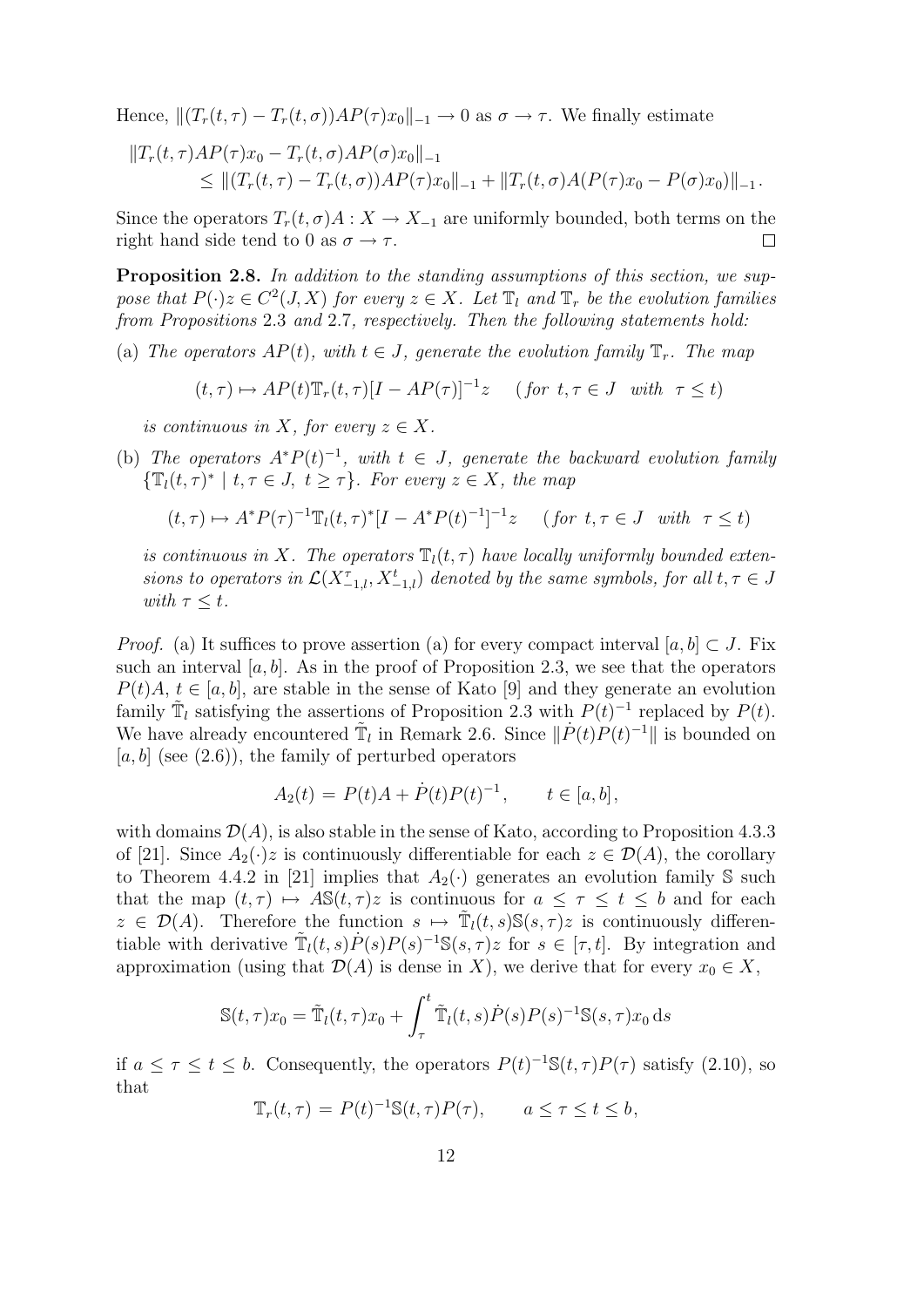due to the uniqueness statement in Proposition 2.7(a). On the other hand, it is easy to see that the evolution family  $P(t)^{-1} \mathbb{S}(t, \tau) P(\tau)$ , with  $a \leq \tau \leq t \leq b$ , is generated by  $AP(t)$ , so that the first part of (a) is proved.

To prove the continuity of  $AP(t)\mathbb{T}_r(t,\tau)[I - AP(\tau)]^{-1}$ , we compute

$$
AP(t)\mathbb{T}_r(t,\tau)[I - AP(\tau)]^{-1} = A\mathbb{S}(t,\tau)(I - A)^{-1}(I - A)P(\tau)[I - AP(\tau)]^{-1}
$$
  
= 
$$
A\mathbb{S}(t,\tau)(I - A)^{-1}[I + (P(\tau) - I)[I - AP(\tau)]^{-1}].
$$
 (2.12)

From what we have shown earlier in this proof, we know that the map  $(t, \tau) \mapsto$  $A\mathbb{S}(t,\tau)(I-A)^{-1}x$  is continuous in X for  $a \leq \tau \leq t \leq b$  and for each  $x \in X$ . Moreover, by the uniform boundedness theorem, the operators  $A\mathbb{S}(t,\tau)(I-A)^{-1}$ , where  $a \leq \tau \leq t \leq b$ , are uniformly bounded. The second factor in (2.12),  $[I + (P(\tau) - I)[I - AP(\tau)]^{-1}]$ , is Lipschitz continuous in norm, according to Proposition 2.4. Combining these facts, the desired continuity result follows.

(b) It is easy to see that  $P(\cdot)^{-1}z \in C^2(J,X)$  for every  $z \in X$ . As in the proof of assertion (a) one can show that the operators  $A^*P(t)^{-1}$ ,  $t \in J$ , generate a backward evolution family  $\hat{\mathbb{T}}$  with time interval J satisfying the continuity assertion in (b) with  $\mathbb{T}_l(t,\tau)^*$  replaced by  $\mathbb{T}(t,\tau)$ . Fix  $t,\tau \in J$  with  $t > \tau$ , and take  $w \in \mathcal{D}(A)$  and  $z \in \mathcal{D}(A^*P(t)^{-1})$ . Then we obtain

$$
\frac{\partial}{\partial s} \langle w, \mathbb{T}_l(s, \tau)^* \hat{\mathbb{T}}(t, s) z \rangle = \frac{\partial}{\partial s} \langle \mathbb{T}_l(s, \tau) w, \hat{\mathbb{T}}(t, s) z \rangle \n= \langle P(s)^{-1} A \mathbb{T}_l(s, \tau) w, \hat{\mathbb{T}}(t, s) z \rangle - \langle \mathbb{T}_l(s, \tau) w, A^* P(s)^{-1} \hat{\mathbb{T}}(t, s) z \rangle = 0,
$$

for all  $s \in [\tau, t]$ . This identity implies that  $\mathbb{T}_l(t, \tau)^* = \mathbb{T}(t, \tau)$ . The last assertion is a consequence of the other results in (b).  $\Box$ 

### 3. The Lax-Phillips semigroup induced by a well-posed system and its time-varying generalization

Starting from an arbitrary (time-invariant) well-posed linear system  $\Sigma^i$ , it is possible to define a strongly continuous semigroup which resembles those encountered in the scattering theory of Lax and Phillips [11], and which contains all the information about  $\Sigma^i$ . We recall this construction from Staffans and Weiss [20, Section 6]. Afterwards, we give the precise definition of a time-varying well-posed system and we construct a Lax-Phillips type evolution family induced by such a system.

Let H be a Hilbert space. For any interval J we regard  $L^2(J, H)$  as a subspace of  $L^2(\mathbb{R}, H)$ , by extending functions to be zero outside J. We denote by  $P_+$  the projection from  $L^2(\mathbb{R}, H)$  to  $L^2(\mathbb{R}_+, H)$  (by truncation) and similarly,  $P_-\$  is the projection from  $L^2(\mathbb{R}, H)$  to  $L^2(\mathbb{R}_-, H)$ . For every  $t \in \mathbb{R}$ , we designate by  $S_t$  the operator of left shift by t on  $L^2(\mathbb{R}, H)$ , i.e.,  $\mathcal{S}_t f = f(\cdot + t)$ . We further set  $\mathcal{S}_t^{\pm} =$  $\mathbf{P}_{\pm} \mathcal{S}_t$ . For any open set  $\Omega \subset \mathbb{R}^n$ , we denote by  $\mathcal{H}^1(\Omega, H)$  the space of all functions  $f \in L^2(\Omega, H)$  whose distributional derivatives  $\frac{\partial}{\partial x_k} f$  belong to  $L^2(\Omega, H)$   $(1 \leq k \leq n)$ .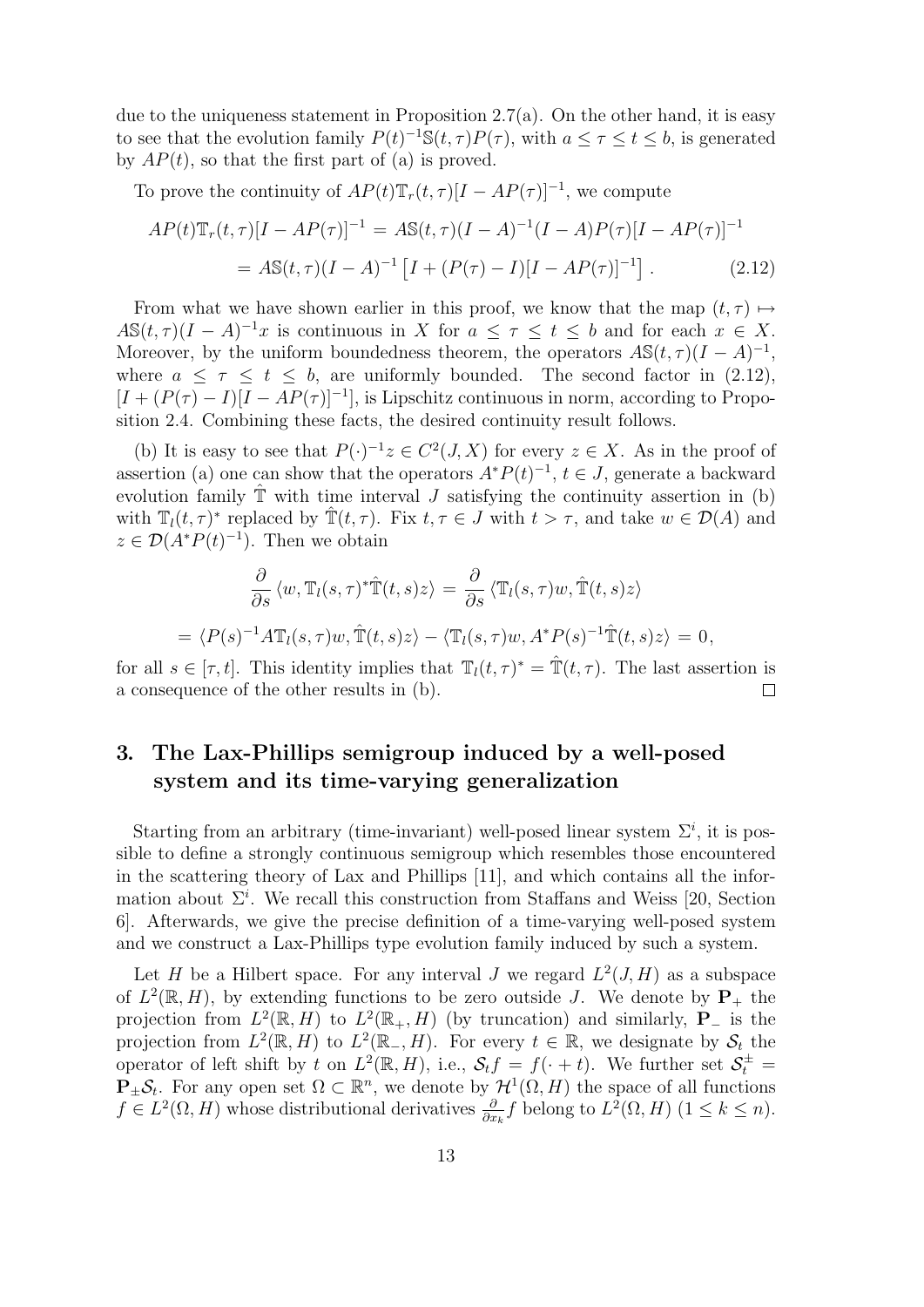Like in Section 1, we assume that  $\Sigma^i$  is a well-posed linear system with input space U, state space X and output space Y. The operators  $A, B, \overline{C}$  and D are as in (1.1) and the families of operators  $\mathbb{T}^i$ ,  $\Phi^i$ ,  $\Psi^i$  and  $\mathbb{F}^i$  are as in (1.3).

**Proposition 3.1.** Let  $\mathcal{Y} = L^2((-\infty,0],Y)$  and  $\mathcal{U} = L^2([0,\infty),U)$ . For all  $t \geq 0$ we define on  $\mathcal{Y} \times X \times \mathcal{U}$  the operator  $\mathfrak{T}_t^i$  by

$$
\mathfrak{T}^i_t = \begin{bmatrix} \mathcal{S}^-_t & 0 & 0 \\ 0 & I & 0 \\ 0 & 0 & \mathcal{S}^+_t \end{bmatrix} \begin{bmatrix} I & \Psi^i_t & \mathbb{F}^i_t \\ 0 & \mathbb{T}^i_t & \Phi^i_t \\ 0 & 0 & I \end{bmatrix}.
$$

Then  $\mathfrak{T}^i = (\mathfrak{T}^i_t)_{t \geq 0}$  is a strongly continuous semigroup. We denote the generator of  $\mathfrak{T}^i$  by  $\mathfrak{A}$ . The domain of  $\mathfrak A$  is given by

$$
\mathcal{D}(\mathfrak{A}) = \left\{ \begin{bmatrix} y_0 \\ x_0 \\ u_0 \end{bmatrix} \in \mathcal{H}^1((-\infty, 0), Y) \times X \times \mathcal{H}^1((0, \infty), U) \mid \begin{aligned} Ax_0 + Bu_0(0) &\in X, \\ y_0(0) &= \overline{C}x_0 + Du_0(0) \end{aligned} \right\}
$$

and on  $\mathcal{D}(\mathfrak{A})$  the operator  $\mathfrak A$  is given by

$$
\mathfrak{A}\begin{bmatrix}y_0\\x_0\\u_0\end{bmatrix} = \begin{bmatrix}y'_0\\Ax_0 + Bu_0(0)\\u'_0\end{bmatrix}.
$$
\n(3.1)

For the proof we refer to [20].  $\mathfrak{T}^i$  is called the Lax-Phillips semigroup induced by  $\Sigma^i$ . The intuitive interpretation of the space  $\mathcal{Y} \times X \times \mathcal{U}$  and of  $\mathfrak{T}_t^i$  acting on it is that the first component is the past output, the second component is the current state, while the third component is the future input. Indeed, let  $y_0 \in \mathcal{Y}, x_0 \in X$ ,  $u_0 \in \mathcal{U}$ , and define

$$
\begin{bmatrix} y_t \\ x_t \\ u_t \end{bmatrix} = \mathfrak{T}_t \begin{bmatrix} y_0 \\ x_0 \\ u_0 \end{bmatrix} \quad \text{for } t \ge 0.
$$

Let x and y be the state trajectory and the output function of  $\Sigma^i$ , i.e., the solutions of (1.1) corresponding to the initial state  $x(0) = x_0$  and the input function  $u = u_0$ . We extend y to R by putting  $y(t) = y_0(t)$  for  $t \leq 0$ . Then

$$
y(t - \theta) = y_t(-\theta), \quad x(t) = x_t, \quad u(t + \theta) = u_t(\theta)
$$

for all  $t \geq 0$  and for almost every  $\theta \geq 0$ .

Assume that  $x_0$  and  $u_0$  satisfy

$$
u_0 \in \mathcal{H}^1((0,\infty),U)
$$
 and  $Ax_0 + Bu_0(0) \in X$ .

Then for every  $t \geq 0$  we have

$$
\frac{\mathrm{d}}{\mathrm{d}t} \left\| \begin{bmatrix} y_t \\ x_t \\ u_t \end{bmatrix} \right\|^2 = \|y(t)\|^2 + \frac{\mathrm{d}}{\mathrm{d}t} \|x(t)\|^2 - \|u(t)\|^2.
$$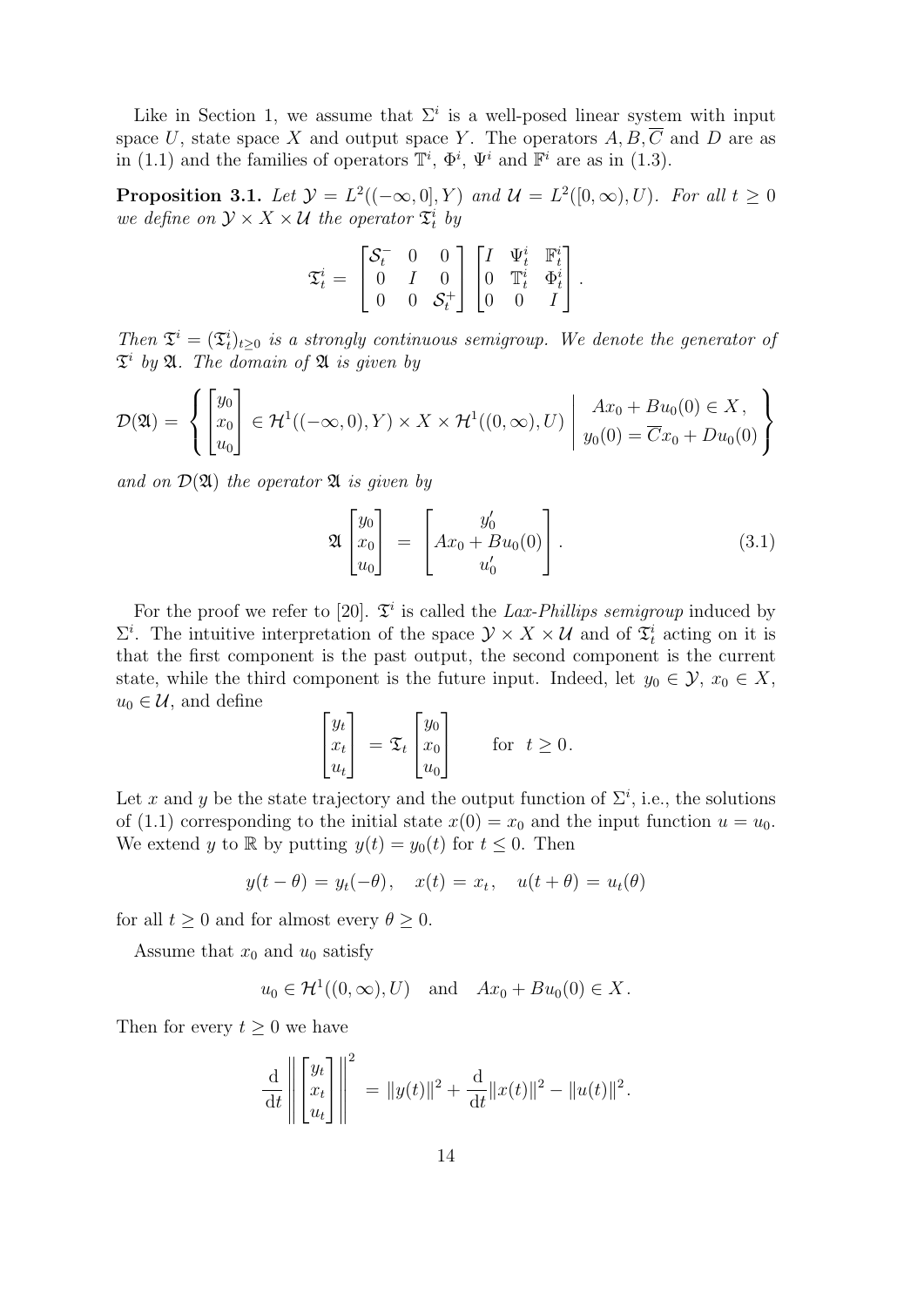Thus,  $\Sigma^i$  is scattering passive if and only if  $\mathfrak{T}^i$  is a contraction semigroup. Similarly,  $\Sigma^i$  is scattering energy preserving if and only if  $\mathfrak{T}^i$  is an isometric semigroup.

In the sequel, we extend the concept of Lax-Phillips semigroup to the time-varying case. For this, first we give the definition of a time-varying well-posed system. Let J be a closed interval of non-zero length. For every  $t, \tau \in \mathbb{R}$  with  $\tau \leq t$ , we denote by  $P(t, \tau)$  the truncation operator to the interval  $[\tau, t]$ , which can be applied to any function u defined on an interval containing [ $\tau$ ,  $t$ ]. (The function  $P(t, \tau)u$  is considered to be zero outside the interval  $[\tau, t]$ .)

**Definition 3.2.** A time-varying well-posed system  $\Sigma$  with input space U, state space X, output space Y and time interval J consists of four families of operators  $\mathbb{T}, \Phi, \Psi$ and F, parametrized by pairs  $(t, \tau) \in J^2$  with  $\tau \leq t$ , with the following properties:

- $\mathbb T$  is an evolution family on X with time interval  $J$  (as defined in Section 2).
- The operators  $\Phi(t,\tau): L^2(J,U) \to X$ ,  $\Psi(t,\tau): X \to L^2(J,Y)$ ,  $\mathbb{F}(t,\tau): L^2(J,U) \to L^2(J,Y)$  are locally uniformly bounded.
- For all  $t, \tau \in J$  with  $\tau \leq t$ , we have

$$
\Phi(t,\tau) = \Phi(t,\tau)\mathbf{P}(t,\tau),\tag{3.2}
$$

$$
\Psi(t,\tau) = \mathbf{P}(t,\tau)\Psi(t,\tau),\tag{3.3}
$$

$$
\mathbb{F}(t,\tau) = \mathbf{P}(t,\tau)\mathbb{F}(t,\tau) = \mathbb{F}(t,\tau)\mathbf{P}(t,\tau).
$$
\n(3.4)

• For all  $t, s, \tau \in J$  with  $\tau \leq s \leq t$ , all  $u \in L^2(J, U)$  and all  $x_0 \in X$ , we have

$$
\Phi(t,\tau)u = \Phi(t,s)u + \mathbb{T}(t,s)\Phi(s,\tau)u,\tag{3.5}
$$

$$
\Psi(t,\tau)x_0 = \Psi(t,s)\mathbb{T}(s,\tau)x_0 + \Psi(s,\tau)x_0,\tag{3.6}
$$

$$
\mathbb{F}(t,\tau)u = \mathbb{F}(t,s)u + \mathbb{F}(s,\tau)u + \Psi(t,s)\Phi(s,\tau)u.
$$
\n(3.7)

This definition is slightly more general than the one in [16] since we have weakened the uniform boundedness assumptions. Note that the operators  $\mathbb{T}(t, \tau)$  are also locally uniformly bounded due to their strong continuity.

**Remark 3.3.** Suppose that the operator families  $\mathbb{T}$ ,  $\Phi$ ,  $\Psi$  and  $\mathbb{F}$  in the above definition are such that the operators

$$
\mathbb{T}^i_\tau = \mathbb{T}(\theta + \tau, \theta), \qquad \qquad \Phi^i_\tau = \Phi(\theta + \tau, \theta) \mathcal{S}_{-\theta},
$$
  

$$
\Psi^i_\tau = \mathcal{S}_{\theta} \Psi(\theta + \tau, \theta), \qquad \qquad \mathbb{F}^i_\tau = \mathcal{S}_{\theta} \mathbb{F}(\theta + \tau, \theta) \mathcal{S}_{-\theta},
$$

are independent of  $\theta$ , for all pairs  $(\theta + \tau, \theta) \in J^2$  with  $\tau \geq 0$ . Then the families  $\mathbb{T}^i$ ,  $\Phi^i$ ,  $\Psi^i$  and  $\mathbb{F}^i$  can be extended to all  $\tau \geq 0$  in a natural way (which we do not detail), and these extended families form a (time-invariant) well-posed linear system.

If  $\mathbb{T}$ ,  $\Phi$ ,  $\Psi$  and  $\mathbb{F}$  form a well-posed time-varying system, then  $\mathbb{T}$  is strongly continuous by definition. We next want to show that also the families  $\Phi$ ,  $\Psi$  and  $\mathbb F$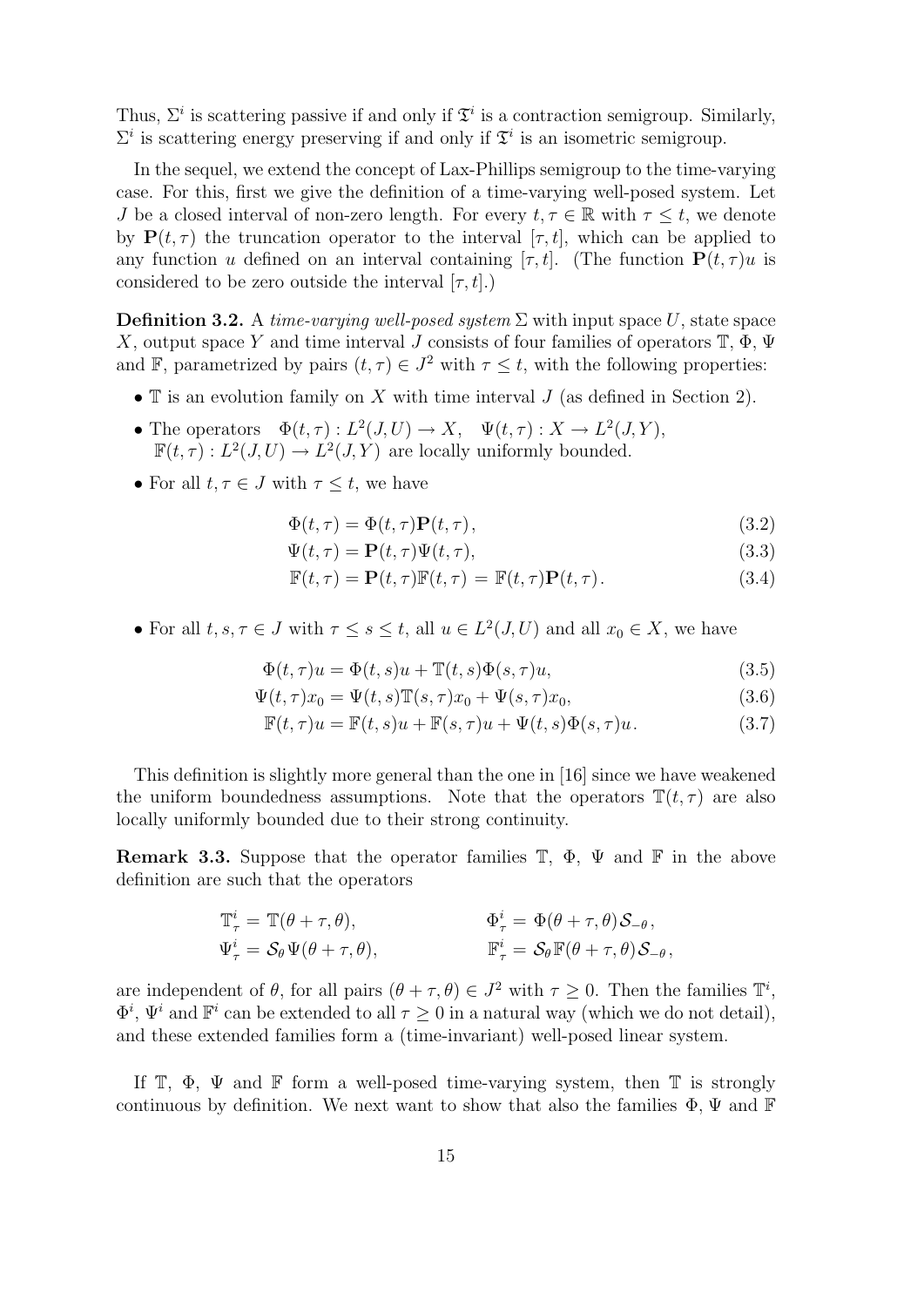are strongly continuous as functions of  $(t, \tau)$ . To this aim, we first observe that the identities  $(3.2)$ ,  $(3.3)$  and  $(3.4)$  imply that

$$
\Psi(t,t) = 0, \quad \Phi(t,t) = 0 \quad \text{and} \quad \mathbb{F}(t,t) = 0 \quad \text{for } t \in J. \tag{3.8}
$$

Second, let  $t, s, \tau \in J$  with  $\tau \leq s \leq t$ . Then the formulas (3.3) and (3.6), respectively, (3.4) and (3.7) yield

$$
\Psi(s,\tau) = \mathbf{P}(s,\tau)\Psi(t,\tau) \quad \text{and} \quad \mathbb{F}(s,\tau) = \mathbf{P}(s,\tau)\mathbb{F}(t,\tau). \quad (3.9)
$$

In the next lemma we prove the continuity of  $\Psi(t, \tau)$  at points of the form  $(r, r)$ .

**Lemma 3.4.** Let  $\Sigma$  be a time-varying well-posed system with time interval J. Let  $x_0 \in X$  and  $r \in J$ . Then

$$
\lim_{\substack{(t,\tau)\to(r,r)\\(t,\tau)\in J^2,\ t\geq \tau}} \Psi(t,\tau)x_0 = 0.
$$

*Proof.* Fix  $r \in J$ . For any  $t, \tau, \theta \in J$  with  $\theta \leq \tau \leq t$ , we rewrite (3.6) in the form

$$
\Psi(t,\tau) = \Psi(t,\theta) - \Psi(\tau,\theta) - \Psi(t,\tau)[\mathbb{T}(\tau,\theta) - I]. \tag{3.10}
$$

Due to the local uniform boundedness of  $\Psi$ , there is a constant  $k > 0$  such that

$$
\|\Psi(t,\tau)\| \le k \qquad \forall \ t,\tau \in [r-1,r+1] \cap J.
$$

Take  $\varepsilon > 0$ . Since the map  $(t, \tau) \mapsto \mathbb{T}(t, \tau)x_0$  is continuous and  $\mathbb{T}(r, r)x_0 = x_0$ , there exists a  $\delta \in (0,1)$  such that

$$
\|\mathbb{T}(\tau,r-\delta)x_0-x_0\|\leq \frac{\varepsilon}{2k} \qquad \forall \ \tau\in[r-\delta,r+\delta]\cap J.
$$

Since  $f = \Psi(r + \delta, r - \delta)x_0 \in L^2([r - \delta, r + \delta], Y)$ , there exists a  $\gamma > 0$  such that

$$
t, \tau \in [r - \delta, r + \delta], t \geq \tau, t - \tau \leq \gamma \implies \int_{\tau}^{t} |f(s)|^2 ds \leq \frac{\varepsilon^2}{4}.
$$
 (3.11)

For all  $(t, \tau)$  as in (3.11), we can thus deduce from (3.9) that

$$
\|\Psi(t,r-\delta)x_0 - \Psi(\tau,r-\delta)x_0\| \le \frac{\varepsilon}{2}.
$$

Equation (3.10) with  $\theta = r - \delta$  then implies that  $\|\Psi(t, \tau)x_0\| \leq \frac{\varepsilon}{2} + \frac{\varepsilon}{2} = \varepsilon$  for all pairs  $(t, \tau)$  as in (3.11). This fact shows the asserted convergence.

**Proposition 3.5.** Suppose that the operator families  $\mathbb{T}, \Phi, \Psi$  and  $\mathbb{F}$  form a timevarying well-posed system  $\Sigma$  with time interval J. Then the operators  $\Psi(t,\tau)$ ,  $\Phi(t,\tau)$ and  $\mathbb{F}(t,\tau)$  are strongly continuous with respect to  $(t,\tau) \in J^2$  with  $\tau \leq t$ .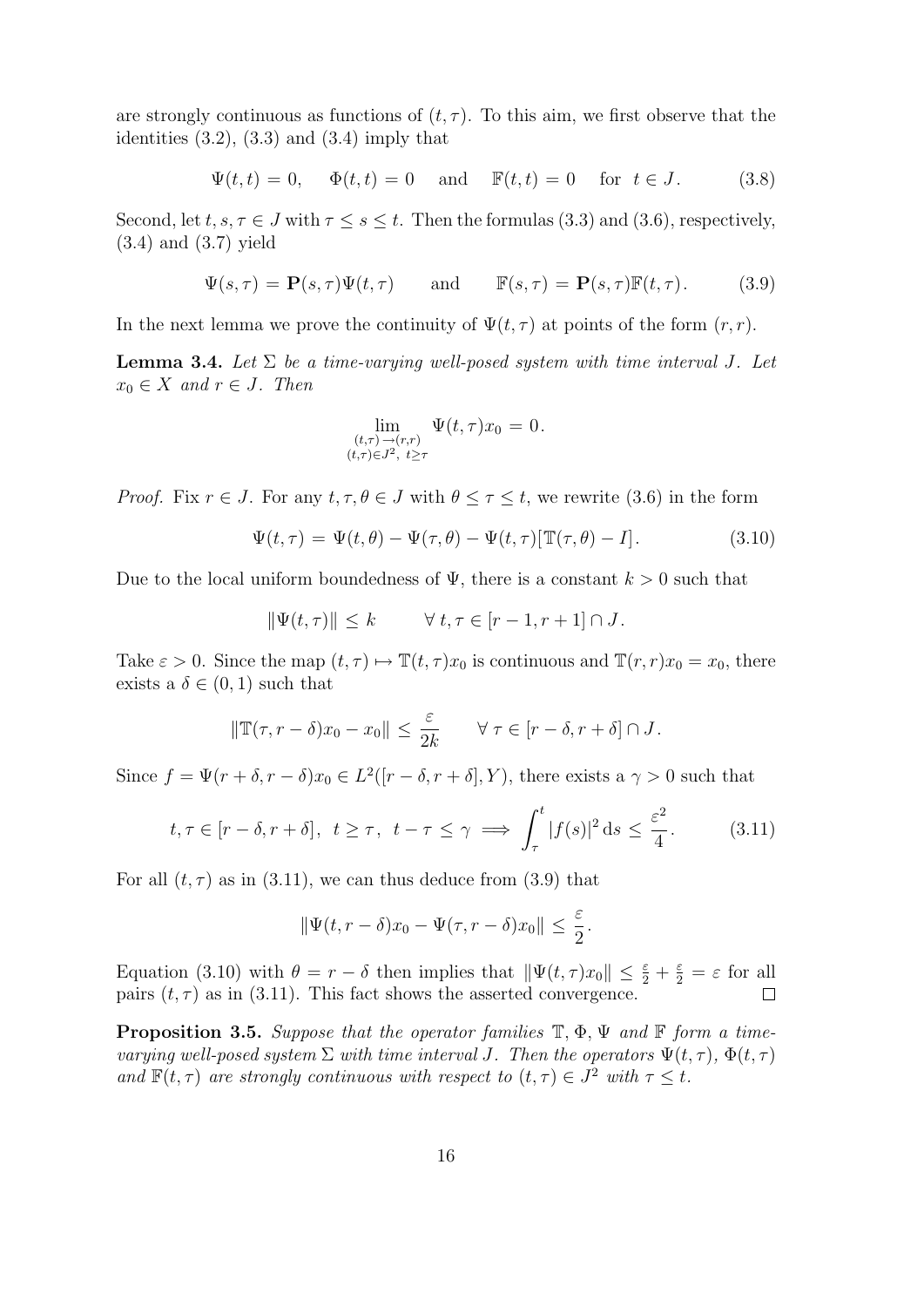*Proof.* The strong continuity of the map  $(t, \tau) \mapsto \Phi(t, \tau)$  was proved in [16, Proposition 3.5]. (The proof given there also works in the present, slightly more general situation.) In Lemma 3.4 we have shown that  $\Psi(t, \tau)$  is strongly continuous as  $(t, \tau) \rightarrow (r, r)$ , where  $r \in J$ . Due to (3.9), the map  $t \mapsto \Psi(t, \tau)$  is strongly continuous. Take  $t, \tau, \theta \in J$  with  $\theta \leq \tau \leq t$ . Equation (3.10) implies that

$$
\|[\Psi(t,\theta)-\Psi(t,\tau)]x_0\|\leq \|\Psi(t,\tau)\|\cdot\|[\mathbb{T}(\tau,\theta)-I]x_0\|+\|\Psi(\tau,\theta)x_0\|
$$

for all  $x_0 \in X$ . We can think of the situations when  $\tau$  is fixed and  $\theta \to \tau$ , or when  $\theta$  is fixed and  $\tau \rightarrow \theta$ . In both cases, the above estimate shows that the strong continuity of the map  $\tau \mapsto \Psi(t, \tau)$  because of the local uniform boundednes of  $\Psi$ , the strong continuity of T and Lemma 3.4.

Now take  $(t_0, \tau_0) \in J^2$  with  $\tau_0 < t_0$  and let  $(t_n, \tau_n)$  be a sequence in  $J^2$  such that  $(t_n, \tau_n) \rightarrow (t_0, \tau_0)$ . Denote  $s = \frac{1}{2}$  $\frac{1}{2}(t_0 + \tau_0)$ . For large *n* we have  $\tau_n < s < t_n$ . From (3.6) and the strong continuity of  $t \mapsto \Psi(t, \tau)$  and  $\tau \mapsto \Psi(t, \tau)$ , we then deduce that  $\Psi(t_n, \tau_n)x_0 \to \Psi(t_0, \tau_0)x_0$ . Thus, the family  $\Psi$  is strongly continuous.

Let  $u \in L^2(J, U)$  and let  $a, b \in J$  with  $a < b$ . For any  $t, \tau \in [a, b]$  with  $\tau \leq t$ , the local uniform boundedness of F yields that

$$
\|\mathbb{F}(t,\tau)u\| \le c\|\mathbf{P}(t,\tau)u\|,\tag{3.12}
$$

where  $c \geq 0$  is independent of t,  $\tau$  and u. Arguing as in (3.11), we deduce from (3.12) that the map  $(t, \tau) \mapsto \mathbb{F}(t, \tau)$ , defined for  $(t, \tau) \in [a, b]^2$  with  $t \geq \tau$ , is strongly continuous at points  $(r, r)$  with  $r \in [a, b]$ . Since a and b were arbitrary, it follows that  $\mathbb{F}(t,\tau)$  is strongly continuous at  $(r,r)$  for every  $r \in J$ .

The map  $t \mapsto \mathbb{F}(t, \tau)$  is strongly continuous by (3.9). We want to show the strong continuity of the map  $\tau \mapsto \mathbb{F}(t, \tau)$ . To this end, we take  $\tau, s, t \in J$  with  $\tau \le s \le t$ . Then formula (3.7) implies that

$$
\|\mathbb{F}(t,s)u - \mathbb{F}(t,\tau)u\| \le \|\mathbb{F}(s,\tau)u\| + \|\Psi(t,s)\Phi(s,\tau)u\|.
$$

This estimate combined with the strong continuity of  $\Phi$  and  $\mathbb F$  at  $(r, r)$  shows the strong continuity of  $\tau \mapsto \mathbb{F}(t, \tau)$ . Now the strong continuity of  $(t, \tau) \mapsto \mathbb{F}(t, \tau)$  at points  $(t_0, \tau_0)$  with  $t_0 > \tau_0$  follows from  $(3.7)$  and the results established so far.  $\Box$ 

**Remark 3.6.** Recall the notation  $J_{\tau} = J \cap [\tau, \infty)$ . If  $\tau \in J$  with  $\tau \neq \max J$ ,  $x_0 \in X$ and  $u \in L^2(J, U)$ , then the funcion  $x \in C(J_\tau, X)$  defined by  $x(t) = \mathbb{T}(t, \tau)x_0 +$  $\Phi(t,\tau)u$  is called the *state trajectory* of  $\Sigma$  corresponding to the initial time  $\tau$ , the initial state  $x_0$  and the input u. According to (3.9) there exists a unique  $y \in$  $L^2_{\text{loc}}(J_\tau, Y)$  such that

$$
\mathbf{P}(t,\tau)y = \Psi(t,\tau)x_0 + \mathbb{F}(t,\tau)u
$$

for every  $t \in J_{\tau}$ . This y is called the *output function* of  $\Sigma$  corresponding to the initial time  $\tau$ , the initial state  $x_0$  and the input u.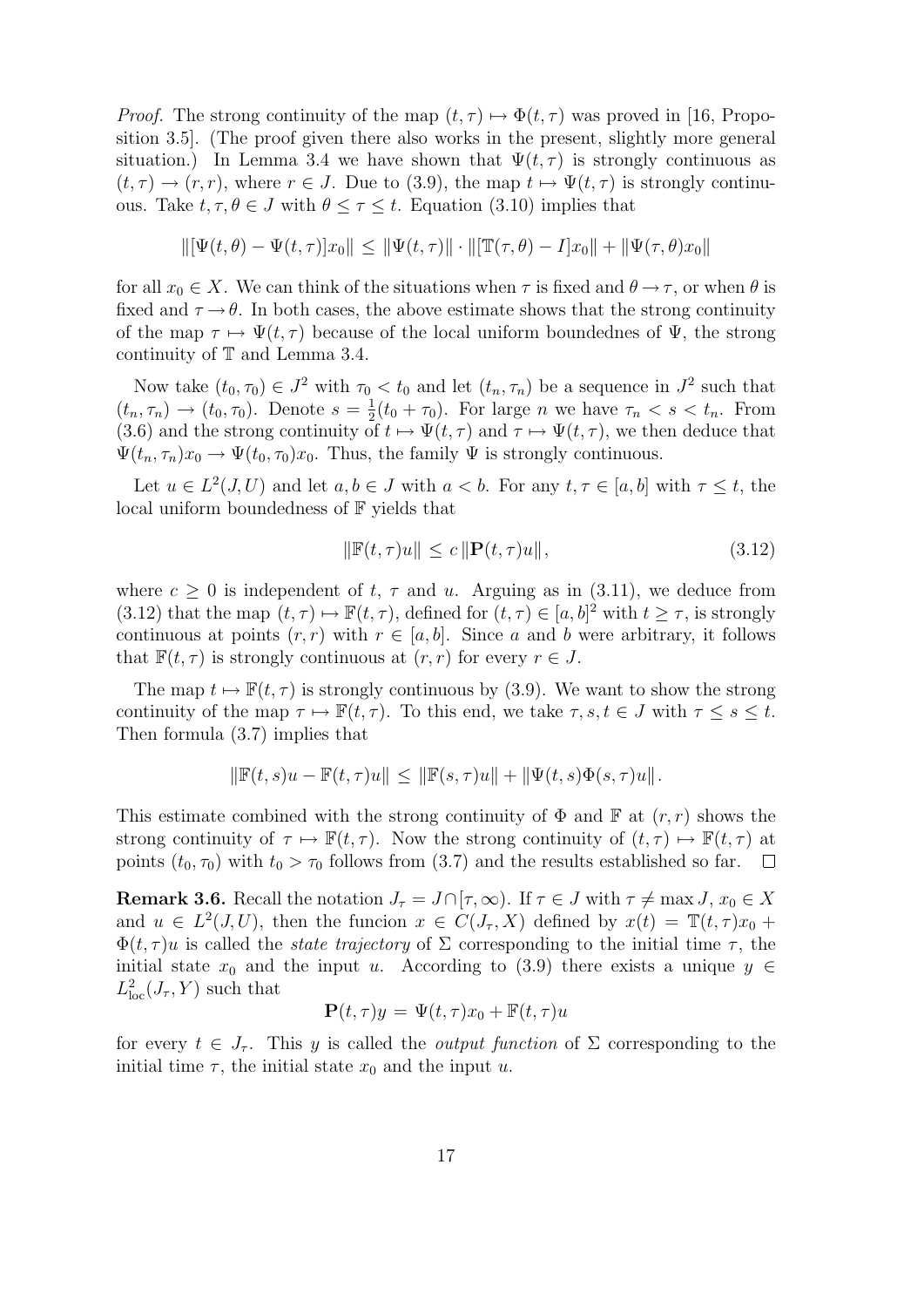**Proposition 3.7.** Let  $\mathbb{T}$ ,  $\Phi$ ,  $\Psi$  and  $\mathbb{F}$  be families of operators, indexed by pairs  $(t, \tau) \in J^2$  with  $\tau \leq t$ , such that

$$
\mathbb{T}(t,\tau): X \to X, \qquad \Phi(t,\tau): L^2(J,U) \to X, \n\Psi(t,\tau): X \to L^2(J,Y), \qquad \mathbb{F}(t,\tau): L^2(J,U) \to L^2(J,Y),
$$

and  $(3.2)$ – $(3.4)$  hold. Then these families form a time-varying well-posed system with time interval J if and only if the family  $\mathfrak T$  of the operators

$$
\mathfrak{T}(t,\tau) = \begin{bmatrix} \mathcal{S}_{t-\tau}^{-} & \mathcal{S}_{t}^{-}\Psi(t,\tau) & \mathcal{S}_{t}^{-}\mathbb{F}(t,\tau)\mathcal{S}_{-\tau} \\ 0 & \mathbb{T}(t,\tau) & \Phi(t,\tau)\mathcal{S}_{-\tau} \\ 0 & 0 & \mathcal{S}_{t-\tau}^{+} \end{bmatrix}, \qquad (t,\tau) \in J^{2}, \ \tau \leq t, \qquad (3.13)
$$

is an evolution family on  $\mathcal{Y} \times X \times U$  with time interval J.

We call  $\mathfrak X$  the Lax-Phillips evolution family induced by  $\Sigma$ . Note that if (3.3) and (3.4) hold, then in (3.13) the operators  $S_{t-\tau}^-$  and  $S_t^-$  could be replaced with  $S_{t-\tau}$ and  $S_t$  without changing the operator  $\mathfrak{T}(t, \tau)$ . (Recall that we identified a function defined on  $\mathbb{R}_-$  with its extension by 0 to  $\mathbb{R}$ .)

Proof. Suppose that the four families form a time-varying well-posed system. Let  $(t, \tau) \in J^2$  with  $t \geq \tau$ . Then the operator  $\mathfrak{T}(t, \tau)$  defined in (3.13) is a bounded linear map on  $\mathcal{Y} \times X \times \mathcal{U}$  satisfying  $\mathfrak{T}(t,t) = I$ . Proposition 3.5 further implies the strong continuity of  $(t, \tau) \mapsto \mathfrak{T}(t, \tau)$ . We show that property (a) from Definition 2.1 holds for the family  $\mathfrak{T}$ . Take  $t, s, \tau \in J$  with  $t \geq s \geq \tau$ . Employing property (a) from Definition 2.1 for the evolution family T, we obtain

$$
\mathfrak{T}(t,s)\mathfrak{T}(s,\tau) = \begin{bmatrix} \mathcal{S}_{t-\tau}^- & T_{12} & T_{13} \\ 0 & \mathbb{T}(t,\tau) & T_{23} \\ 0 & 0 & \mathcal{S}_{t-\tau}^+ \end{bmatrix},
$$
\n(3.14)

where, using (3.3) and (3.6) for  $T_{12}$ , (3.4) and (3.7) for  $T_{13}$ , (3.2) and (3.5) for  $T_{23}$ ,

$$
T_{12} = \mathcal{S}_{t-s}^{-} \mathcal{S}_{s}^{-} \Psi(s,\tau) + \mathcal{S}_{t}^{-} \Psi(t,s) \mathbb{T}(s,\tau)
$$
(3.15)  
\n
$$
= \mathcal{S}_{t}^{-} [\Psi(s,\tau) + \Psi(t,s) \mathbb{T}(s,\tau)]
$$
  
\n
$$
= \mathcal{S}_{t}^{-} \Psi(t,\tau),
$$
  
\n
$$
T_{13} = \mathcal{S}_{t-s}^{-} \mathcal{S}_{s}^{-} \mathbb{F}(s,\tau) \mathcal{S}_{-\tau} + \mathcal{S}_{t}^{-} \Psi(t,s) \Phi(s,\tau) \mathcal{S}_{-\tau} + \mathcal{S}_{t}^{-} \mathbb{F}(t,s) \mathcal{S}_{-s} \mathcal{S}_{s-\tau}^{+}
$$
(3.16)  
\n
$$
= \mathcal{S}_{t}^{-} [\mathbb{F}(s,\tau) + \Psi(t,s) \Phi(s,\tau) + \mathbb{F}(t,s)] \mathcal{S}_{-\tau}
$$
  
\n
$$
= \mathcal{S}_{t}^{-} \mathbb{F}(t,\tau) \mathcal{S}_{-\tau},
$$
  
\n
$$
T_{23} = \mathbb{T}(t,s) \Phi(s,\tau) \mathcal{S}_{-\tau} + \Phi(t,s) \mathcal{S}_{-s} \mathcal{S}_{s-\tau}^{+}
$$
  
\n
$$
= [\mathbb{T}(t,s) \Phi(s,\tau) + \Phi(t,s)] \mathcal{S}_{-\tau}
$$
  
\n
$$
= \Phi(t,\tau) \mathcal{S}_{-\tau}.
$$
(3.17)

Substituting these expressions for  $T_{12}$ ,  $T_{13}$  and  $T_{23}$  into (3.14), we conclude that  $\mathfrak{T}(t, s)\mathfrak{T}(s, \tau) = \mathfrak{T}(t, \tau)$ , as expected.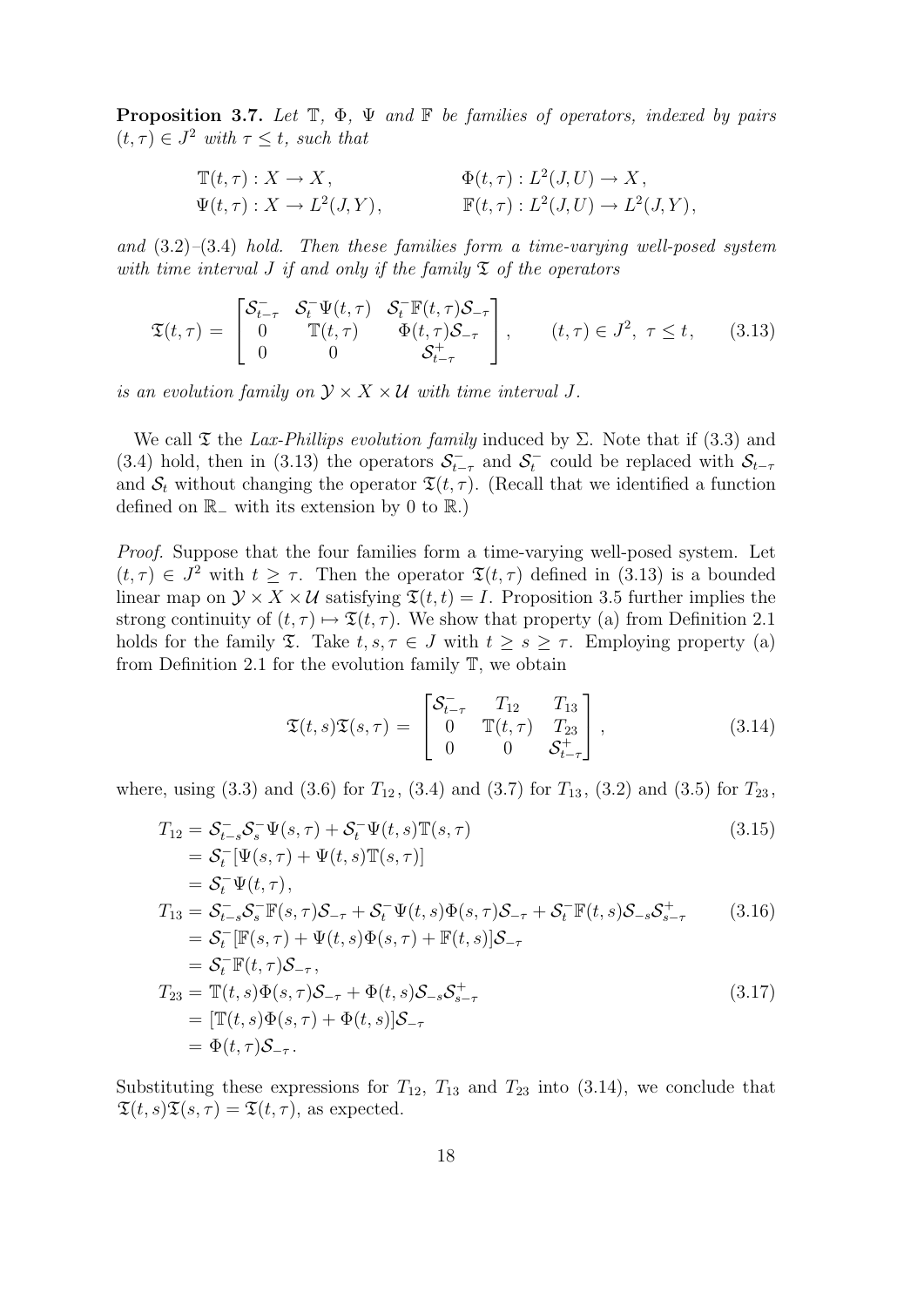Conversely, suppose that  $\mathfrak T$  is an evolution family on  $\mathcal Y \times X \times \mathcal U$ . This fact easily implies that  $\mathbb{T}(t,t) = I$  and  $(t,\tau) \mapsto \mathbb{T}(t,\tau)$  is strongly continuous for  $(t,\tau) \in J^2$ with  $t \geq \tau$ . Since  $\mathfrak{T}(t, \tau)$  is locally uniformly bounded, we can deduce the locally uniform boundedness of the operators  $\Phi(t, \tau)$ ,  $\Psi(t, \tau)$  and  $\mathbb{F}(t, \tau)$  using (3.3) and (3.4). Take  $t, s, \tau \in J$  with  $t \geq s \geq \tau$ . By property (a) of Definition 2.1 for  $\mathfrak{T}$ , the expression in (3.13) is equal to

$$
\mathfrak{T}(t,s)\mathfrak{T}(s,\tau) = \begin{bmatrix} \mathcal{S}_{t-\tau}^- & T_{12} & T_{13} \\ 0 & \mathbb{T}(t,s)\mathbb{T}(s,\tau) & T_{23} \\ 0 & 0 & \mathcal{S}_{t-\tau}^+ \end{bmatrix},
$$

where  $T_{12}$ ,  $T_{13}$ , and  $T_{23}$  are given by  $(3.15)$ ,  $(3.16)$  and  $(3.17)$ , respectively. Employing (3.2)–(3.4) and arguing as in the first part of the proof, we can then show that  $\mathbb T$  is an evolution family and that  $(3.5)$ – $(3.7)$  hold.  $\Box$ 

## 4. Time-varying multiplicative perturbations of well-posed systems

Notation and standing assumptions. In this section,  $\Sigma^i$  is a time-invariant scattering passive system with input space  $U$ , state space  $X$  and output space  $Y$ . This system can be described in terms of the operators A, B,  $\overline{C}$  and D as in (1.1). Recall from Section 1 that  $Z = \mathcal{D}(A) + (\beta I - A)^{-1}BU$ , which is a Hilbert space with a certain norm. (Thus, if  $x_0 \in X$  and  $v \in U$  are such that  $Ax_0 + Bv \in X$ , then  $x_0 \in Z$ .) We know from the theory of well-posed linear systems (see [20]) that  $\overline{C} \in \mathcal{L}(Z, Y)$ . J is a closed interval of non-zero length and  $J^0$  is the interior of J. The function  $P: J \to \mathcal{L}(X)$  satisfies the assumptions in (2.1). For  $\tau \in J$ , we set  $J_{\tau} = J \cap [\tau, \infty)$ . As in the previous section,  $P(t, \tau)$  is the truncation operator to the interval  $[\tau, t]$ . We denote by  $\Pi_k$  the projection onto the k-th factor of the product of n Hilbert spaces.

We shall construct the time-varying well-posed systems  $\Sigma_l$  and  $\Sigma_r$  corresponding to the equations (1.4) and (1.5), respectively. The families  $\mathbb{T}_j$ ,  $\Phi_j$ ,  $\Psi_j$  and  $\mathbb{F}_j$  forming the systems  $\Sigma_i$   $(j = l, r)$  provide the state trajectory and the output function of the system starting from any initial time  $\tau \in J$  (if the initial state  $x(\tau)$ ) and the input function u are given). Therefore, we expect to find solutions of  $(1.4)$  and  $(1.5)$  on intervals of the type  $J_{\tau}$ . These solutions do not need to have an extension to J. Similarly to the time-invariant case, recalled in Section 1, we only expect to have classical solutions on  $J_{\tau}$  for pairs  $(x(\tau), u)$  in a dense subspace of  $X \times L^2(J, U)$ . These classical solutions will then determine the operator families of the systems  $\Sigma_l$ or  $\Sigma_r$  by continuous extension.

We start by looking at the first equation in (1.4), which is

$$
P(t)\dot{x}(t) = Ax(t) + Bu(t).
$$
\n(4.1)

A classical solution of (4.1) on an interval  $J_{\tau}$  is a function

$$
x \in C^1(J_\tau, X)
$$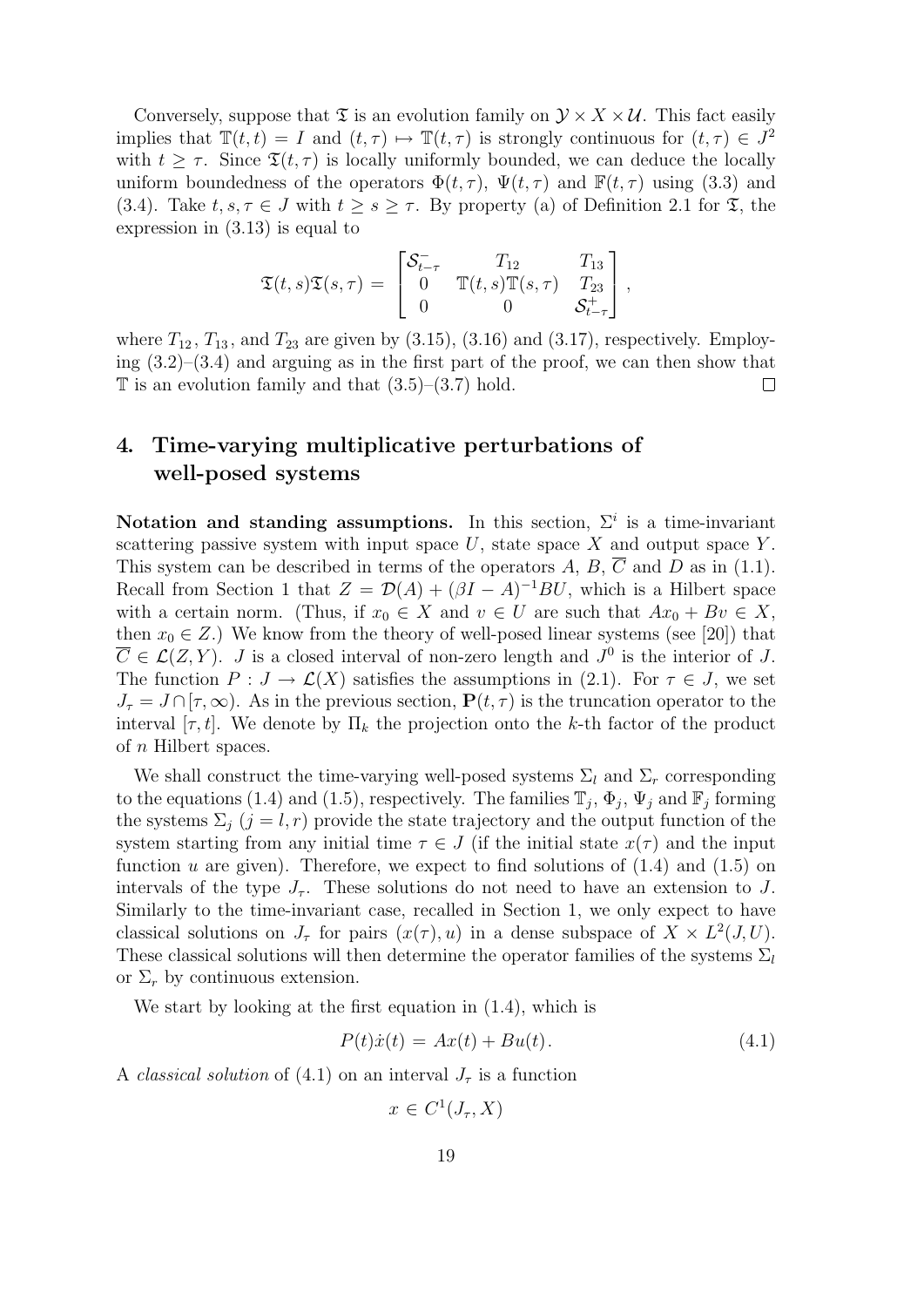such that (4.1) holds for all  $t \in J_{\tau}$ . We claim that for such an x that corresponds to an input function  $u \in C(J, U)$ , we have  $x \in C(J_\tau, Z)$ . To see this, choose  $\beta \in \rho(A)$ , rewrite (4.1) as  $(\beta I - A)x(t) = \beta x(t) - P(t)\dot{x}(t) + Bu(t)$  and apply  $(\beta I - A)^{-1}$  to both sides, using that  $(\beta I - A)^{-1}B \in \mathcal{L}(X, Z)$ . Thus the right-hand side of the second equation in (1.4) is well defined and determines the output  $y \in C(J_\tau, Y)$ .

Next we introduce the similar concept for the system of equations (1.5). We repeat the first equation of (1.5) below:

$$
\dot{x}(t) = AP(t)x(t) + Bu(t). \tag{4.2}
$$

A *classical solution* of  $(4.2)$  on  $J_{\tau}$  is a function

$$
x \in C^1(J_\tau, X)
$$

such that (4.2) holds for all  $t \in J_{\tau}$ . By a similar argument as above, if x is such a solution corresponding to an input  $u \in C(J, U)$ , then  $P(\cdot)x(\cdot) \in C(J_\tau, Z)$  and hence the second equation in (1.5) determines  $y \in C(J_\tau, Y)$ .

In order to construct the systems  $\Sigma_l$  and  $\Sigma_r$ , we use the generator **2** of the Lax-Phillips semigroup on  $\mathcal{Y} \times X \times \mathcal{U}$ , introduced in Proposition 3.1, and the Lax-Phillips evolution family, introduced in Proposition 3.7. We further define

$$
\mathfrak{P}(t) = \begin{bmatrix} I & 0 & 0 \\ 0 & P(t) & 0 \\ 0 & 0 & I \end{bmatrix} \quad \text{for every } t \in J. \tag{4.3}
$$

On  $\mathcal{Y} \times X \times \mathcal{U}$  we consider for each  $t \in J$  the operators

$$
\mathfrak{P}(t)^{-1}\mathfrak{A}\begin{bmatrix}y_0\\x_0\\u_0\end{bmatrix}=\begin{bmatrix}y'_0\\P(t)^{-1}(Ax_0+Bu_0(0))\\u'_0\\u'_0\end{bmatrix},
$$

$$
\mathfrak{A}\mathfrak{P}(t)\begin{bmatrix}y_0\\x_0\\u_0\end{bmatrix}=\begin{bmatrix}y'_0\\AP(t)x_0+Bu_0(0)\\u'_0\end{bmatrix},
$$

defined on the domains  $\mathcal{D}(\mathfrak{P}(t)^{-1}\mathfrak{A}(t)) = \mathcal{D}(\mathfrak{A})$  and

$$
\mathcal{D}(\mathfrak{A}\mathfrak{P}(t)) = \{ \begin{bmatrix} y_0 \\ x_0 \\ u_0 \end{bmatrix} \in \mathcal{H}^1((-\infty, 0), Y) \times X \times \mathcal{H}^1((0, \infty), U) \mid
$$
  
 
$$
AP(t)x_0 + Bu_0(0) \in X, \quad y_0(0) = \overline{C}P(t)x_0 + Du_0(0) \}.
$$

For each  $\tau \in J$  we set  $V(\tau) = \{(x_0, u) \in X \times \mathcal{H}^1(J^0, U) \mid Ax_0 + Bu(\tau) \in X\}.$ 

**Theorem 4.1.** (a) There exists a time-varying well-posed system  $\Sigma_l$  with time interval J consisting of operator families  $\mathbb{T}_l$ ,  $\Phi_l$ ,  $\Psi_l$  and  $\mathbb{F}_l$  such that the Lax-Phillips evolution family  $\mathfrak{T}_l$  induced by  $\Sigma_l$  is generated by  $\mathfrak{P}(\cdot)^{-1}\mathfrak{A}$ . Let  $\tau \in J$  with  $\tau \neq \max J$ and  $(x(\tau), u) \in V(\tau)$ . Then (4.1) has a unique classical solution given by

$$
x(t) = \mathbb{T}_l(t, \tau) x(\tau) + \Phi_l(t, \tau) u \quad \text{for all} \ \ t \in J_\tau,
$$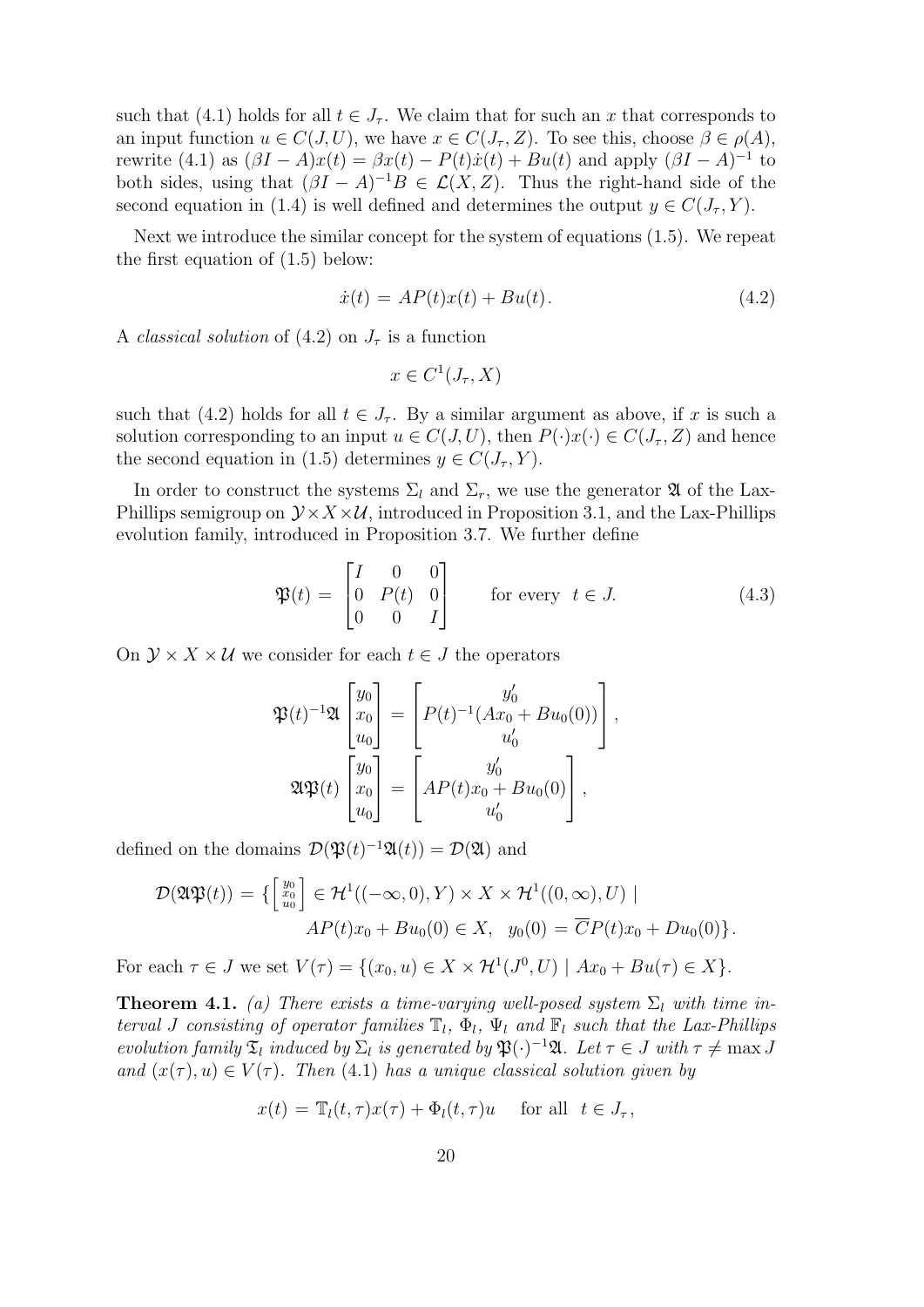and we have  $x \in C(J_\tau, Z)$ . Moreover, the function y from (1.4) satisfies

$$
\mathbf{P}(t,\tau)y = \Psi_l(t,\tau)x(\tau) + \mathbb{F}_l(t,\tau)u \quad \text{ for all } t \in J_\tau,
$$

so that it is the output function of  $\Sigma_l$  corresponding to  $\tau$ ,  $x(\tau)$  and u (see Remark 3.6). We have  $\mathbf{P}(t,\tau)y \in \mathcal{H}^{1}((\tau,t),Y)$  for each  $t \in J_{\tau}$ . The balance inequality

$$
\frac{\mathrm{d}}{\mathrm{d}t} \langle P(t)x(t), x(t) \rangle \le ||u(t)||^2 - ||y(t)||^2 + \langle \dot{P}(t)x(t), x(t) \rangle \tag{4.4}
$$

holds for every  $t \in J_{\tau}$ . If the original time-invariant system  $\Sigma^{i}$  is energy preserving, then we have equality in (4.4).

(b) Assume in addition that  $P(\cdot)z \in C^2(J,X)$  for every  $z \in X$ . Then there exists a time-varying well-posed system  $\Sigma_r$  with time interval J consisting of operator families  $\mathbb{T}_r$ ,  $\Phi_r$ ,  $\Psi_r$  and  $\mathbb{F}_r$  such that the Lax-Phillips evolution family  $\mathfrak{T}_r$  induced by  $\Sigma_r$  is generated by  $\mathfrak{A}\mathfrak{P}(\cdot)$ . Let  $\tau \in J$  with  $\tau \neq \max J$  and  $(P(\tau)x(\tau), u) \in V(\tau)$ . Then (4.2) has a unique classical solution given by

$$
x(t) = \mathbb{T}_r(t, \tau) x(\tau) + \Phi_r(t, \tau) u \quad \text{for all} \ \ t \in J_\tau,
$$

and we have  $P(\cdot)x(\cdot) \in C(J_\tau, Z)$ . Moreover, the function y from (1.5) satisfies

$$
\mathbf{P}(t,\tau)y = \Psi_r(t,\tau)x(\tau) + \mathbb{F}_r(t,\tau)u \quad \text{for all} \ \ t \in J_\tau,
$$

so that it is the output function of  $\Sigma_r$  corresponding to  $\tau$ ,  $x(\tau)$  and u. We have  $\mathbf{P}(t,\tau)y \in \mathcal{H}^{1}((\tau,t),Y)$  for each  $t \in J_{\tau}$ . The balance inequality (4.4) holds for every  $t \in J_{\tau}$ . If  $\Sigma^{i}$  is energy preserving, then we have equality in (4.4).

*Proof.* We have seen in Section 3 that the operator  $\mathfrak A$  is m-dissipative. Clearly,  $\mathfrak P$ satisfies (2.1), and  $\mathfrak{P}(\cdot)w_0 \in C^2(J, \mathcal{Y} \times X \times \mathcal{U})$  for every  $w_0 \in \mathcal{Y} \times X \times \mathcal{U}$  in the case of assertion (b). Propositions 2.3 and 2.8 thus show that  $\mathfrak{P}(\cdot)^{-1}\mathfrak{A}$  and  $\mathfrak{P}(\cdot)$ generate evolution families  $\mathfrak{T}_l$  and  $\mathfrak{T}_r$  on  $\mathcal{Y} \times X \times \mathcal{U}$ , respectively.

The second step is to show that for suitable  $x(\tau)$  and u, the equations (4.1) and  $(4.2)$  have classical solutions, and the corresponding output functions y from  $(1.4)$ and (1.5) are indeed well defined and locally in  $\mathcal{H}^1$ . For this, we take  $\tau \in J$  such that  $\tau \neq \max J$  and we take  $x(\tau) \in X$  and  $u \in H^1(J^0, U)$  such that they satisfy the conditions in the theorem: if  $j = l$  then  $(x(\tau), u) \in V(\tau)$ , while if  $j = r$  then  $(P(\tau)x(\tau),u) \in V(\tau)$ . Take  $u_{\tau} \in H^1((0,\infty),U)$  such that  $u_{\tau}(t-\tau) = u(t)$  for all  $t \in J_{\tau}$ . Finally, take  $y_{\tau} \in H^1((-\infty,0), Y)$  such that  $y_{\tau}(0) = \overline{C}x(\tau) + Du(\tau)$ if  $j = l$ , while  $y_\tau(0) = \overline{C}P(\tau)x(\tau) + Du(\tau)$  if  $j = r$ . Then it is easy to see that  $w(\tau) = \begin{bmatrix} y_\tau \ x(\tau) \ u_\tau \end{bmatrix}$  $\mathcal{D}(\mathfrak{A})$  if  $j = l$  and  $w(\tau) \in \mathcal{D}(\mathfrak{A}\mathfrak{P}(\tau))$  if  $j = r$ . Define

$$
w(t) = \begin{bmatrix} y_t \\ x(t) \\ u_t \end{bmatrix} = \mathfrak{T}_j(t, \tau) w(\tau) \tag{4.5}
$$

for  $t \in J_{\tau}$  and  $j = l, r$ . Temporarily, we set  $\mathfrak{A}(t) = \mathfrak{P}(t)^{-1}\mathfrak{A}$  if  $j = l$  and  $\mathfrak{A}(t) =$  $\mathfrak{A}\mathfrak{P}(t)$  if  $j = r$ . According to what we have shown in the first step,  $\mathfrak{A}(\cdot)$  generates  $\mathfrak{T}_j$ . Observe that  $w(\tau) \in \mathcal{D}(\mathfrak{A}(\tau))$  and this implies

$$
w \in C^{1}(J_{\tau}, \mathcal{Y} \times X \times \mathcal{U}), \qquad w(t) \in \mathcal{D}(\mathfrak{A}(t)), \qquad \dot{w}(t) = \mathfrak{A}(t)w(t) \tag{4.6}
$$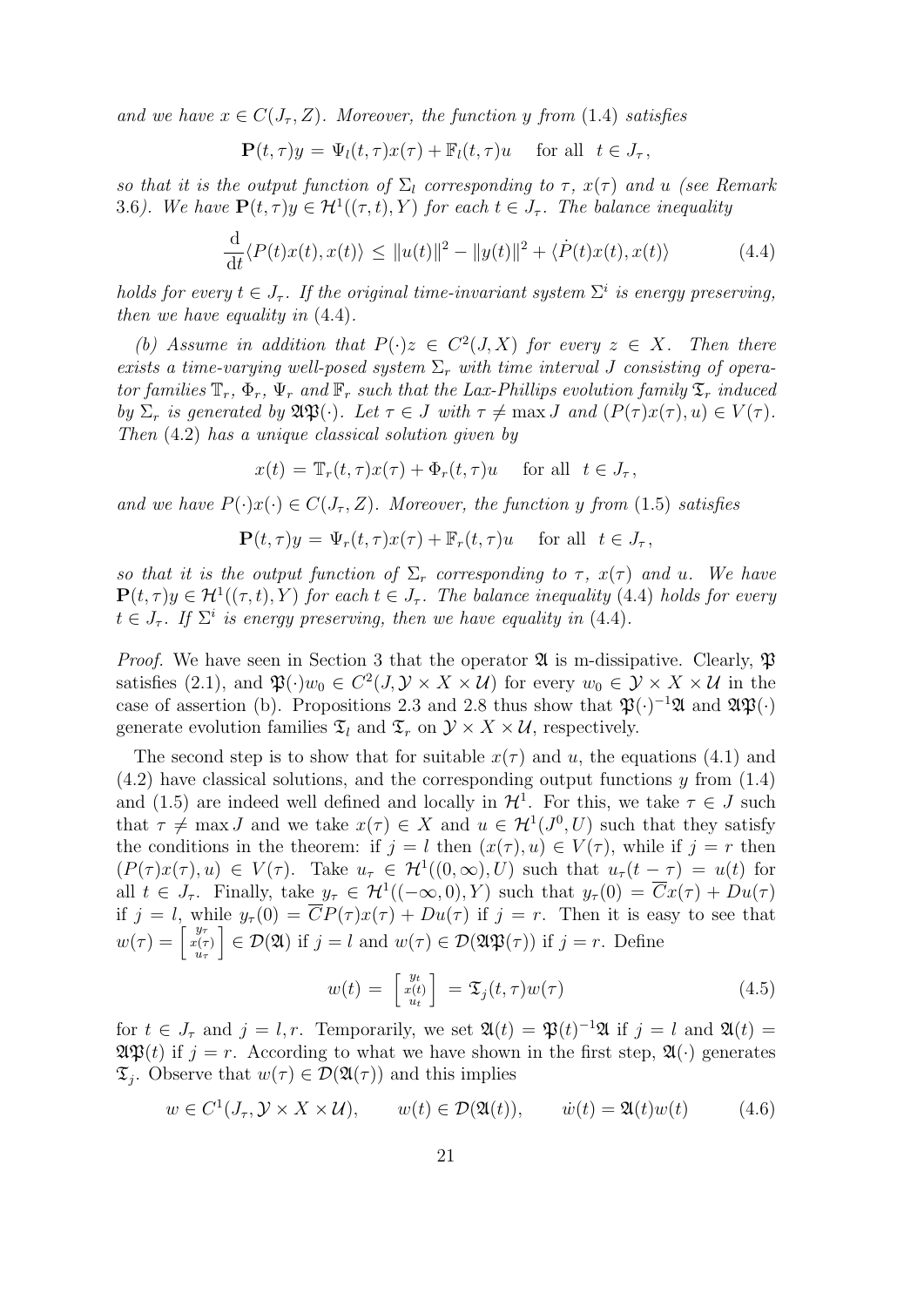for  $t \in J_{\tau}$ . In particular,  $x(\cdot) \in C^{1}(J_{\tau}, X)$  and the map  $t \mapsto y_{t}$  is in  $C^{1}(J_{\tau}, Y)$ . We set  $y(t) = y_t(0)$  and  $\hat{y}(t, \theta) = y_t(\theta)$  for  $t \in J_\tau$  and  $\theta \leq 0$ . The relations (4.6) imply that  $\hat{y} \in \mathcal{H}^1(J_\tau^0 \times (-\infty, 0), Y)$   $(J_\tau^0$  is the interior of  $J_\tau$ ) and  $\frac{\partial}{\partial t} \hat{y} = \frac{\partial}{\partial \theta} \hat{y}$ , so that  $\hat{y}$  is constant along the lines  $\{(t + r, \theta - r) \mid r \in \mathbb{R}\}\cap (J_{\tau}\times\mathbb{R}_{-})$ . Therefore

$$
y_t(\theta) = \hat{y}(t, \theta) = \begin{cases} \hat{y}(\tau, \theta + t - \tau) = y_\tau(\theta + t - \tau), & \theta \le \tau - t, \\ \hat{y}(t + \theta, 0) = y(t + \theta), & \tau - t \le \theta \le 0, \end{cases}
$$
(4.7)

where  $t \in J_{\tau}$ . Similarly, we see that

$$
u_t(\theta) = u_\tau(\theta + t - \tau) \quad \text{for } t \in J_\tau \text{ and } \theta \ge 0.
$$
 (4.8)

which implies that  $u_t(0) = u(t)$ . So (4.6) implies that x, y and u satisfy (1.4) if  $j = l$ and (1.5) if  $j = r$ . From the differential equations in (1.4) and (1.5) we conclude that  $x(\cdot) \in C(J_\tau, Z)$  and  $P(\cdot)x(\cdot) \in C(J_\tau, Z)$ , respectively. The middle part of (4.6) with (4.7) imply that  $\mathbf{P}(t, \tau)y \in \mathcal{H}^1((\tau, t), Y)$  for each  $t \in J_{\tau}$ .

The third step is to prove the inequality (4.4). First we consider  $j = l$ . Let  $\tau$ ,  $x(\tau)$ , u and y be as in the second step for  $j = l$  and let  $t \in J_{\tau}$ . From (4.1) we have

$$
\frac{\mathrm{d}}{\mathrm{d}t} \langle P(t)x(t), x(t) \rangle = 2 \operatorname{Re} \langle P(t)x(t), \dot{x}(t) \rangle + \langle \dot{P}(t)x(t), x(t) \rangle
$$
  
= 2 \operatorname{Re} \langle x(t), Ax(t) + Bu(t) \rangle + \langle \dot{P}(t)x(t), x(t) \rangle.

Due to Proposition 5.2 of [12] and the second line in (1.4), we have

$$
2 \operatorname{Re} \langle x(t), Ax(t) + Bu(t) \rangle \le ||u(t)||^2 - ||\overline{C}x(t) + Du(t)||^2 = ||u(t)||^2 - ||y(t)||^2,
$$

so that (4.4) follows for  $\Sigma_l$ . In the case that  $\Sigma^i$  is energy preserving, we obtain the equality in (4.4) in the same way using Theorem 3.2 of [12] (instead of Proposition 5.2 in [12]). Now consider  $j = r$ , let  $\tau$ ,  $x(\tau)$ , u and y be as in the second step for  $j = r$  and let  $t \in J_{\tau}$ . From (4.2) we have

$$
\frac{\mathrm{d}}{\mathrm{d}t} \langle P(t)x(t), x(t) \rangle = 2 \operatorname{Re} \langle P(t)x(t), AP(t)x(t) + Bu(t) \rangle + \langle \dot{P}(t)x(t), x(t) \rangle.
$$

Considering  $\tilde{x}(t) = P(t)x(t)$  instead of  $x(t)$ , we can argue as above and deduce (4.4) as well as the corresponding equality also in this case.

The fourth step is to prove the uniqueness of the classical solutions of (4.1) and (4.2). Integrating (4.4), we derive

$$
||x(t)||^{2} + \int_{\tau}^{t} ||y(s)||^{2} ds \le ||x(\tau)||^{2} + \int_{\tau}^{t} ||u(s)||^{2} ds + \int_{\tau}^{t} \langle \dot{P}(s)x(s), x(s) \rangle ds
$$
 (4.9)

for  $(x(\tau), u) \in V(\tau)$  in the case of  $\Sigma_l$  and for  $(P(\tau)x(\tau), u) \in V(\tau)$  in the case of  $\Sigma_r$ . Denoting  $\phi(t) = ||x(t)||^2 + \int_{\tau}^{t} ||y(s)||^2 ds$ , the estimate (4.9) implies

$$
\phi(t) \le ||x(\tau)||^2 + \int_{\tau}^t ||u(s)||^2 \, \mathrm{d}s + L(t) \int_{\tau}^t \phi(s) \, \mathrm{d}s,
$$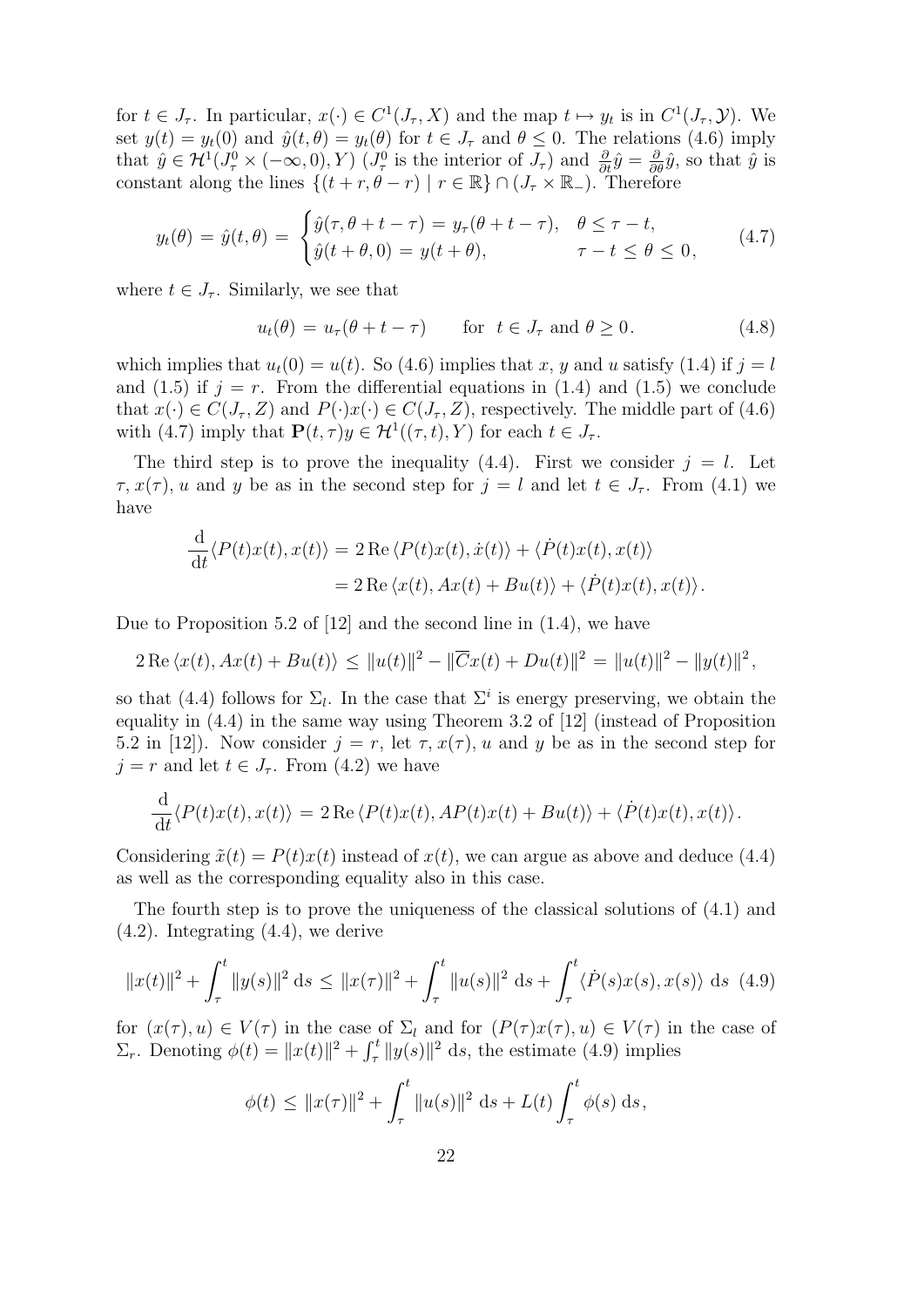where  $L(t) = \max_{s \in [\tau, t]} || \dot{P}(s) ||$ . Applying here Gronwall's inequality thus yields

$$
||x(t)||^2 + \int_{\tau}^t ||y(s)||^2 ds \le \omega(t-\tau) \left( ||x(\tau)||^2 + \int_{\tau}^t ||u(s)||^2 ds \right) \tag{4.10}
$$

for a nondecreasing function  $\omega : [0, \infty) \to [1, \infty)$ . This estimate shows the uniqueness of classical solutions to (1.4) and (1.5).

The fifth step is to introduce the time-varying well-posed systems  $\Sigma_l$  and  $\Sigma_r$  and to show that indeed the solutions of (1.4) and (1.5) are state trajectories and output functions of these systems. Let  $\tau \in J$  with  $\tau \neq \max J$  and let the functions  $u, x$ and y (defined on  $J_{\tau}$ ) be as in the second step. It is clear from the arguments in the second step that the functions x and y depend linearly on  $(x(\tau), u)$ . Thus, we can define the operators

$$
\Sigma_j(t,\tau)\begin{bmatrix}x(\tau)\\u\end{bmatrix} = \begin{bmatrix}x(t)\\ \mathbf{P}(t,\tau)y\end{bmatrix},\,
$$

defined for  $t, \tau \in J$  with  $t \geq \tau$ ,  $(x(\tau), u) \in V(\tau)$  if  $j = l$  and  $(P(\tau)x(\tau), u) \in V(\tau)$ if  $j = r$ . The inequality (4.10) allows us to extend the family  $\Sigma_i(t, \tau)$  to locally uniformly bounded operators from  $X \times L^2(J, U)$  to  $X \times L^2(J, Y)$ . We introduce the constituent blocks of  $\Sigma_j$ , which are the families of operators

$$
\label{eq:11} \begin{array}{ll} \mathbb{T}_j(t,\tau): X \to X; & \mathbb{T}_j(t,\tau)z = \Pi_1 \Sigma_j(t,\tau) \left[ \begin{smallmatrix} z \\ 0 \end{smallmatrix} \right],\\ \Phi_j(t,\tau): L^2(J,U) \to X; & \Phi_j(t,\tau)u = \Pi_1 \Sigma_j(t,\tau) \left[ \begin{smallmatrix} 0 \\ u \end{smallmatrix} \right],\\ \Psi_j(t,\tau): X \to L^2(J,Y); & \Psi_j(t,\tau)z = \Pi_2 \Sigma_j(t,\tau) \left[ \begin{smallmatrix} z \\ 0 \end{smallmatrix} \right],\\ \mathbb{F}_j(t,\tau): L^2(J,U) \to L^2(J,Y); & \mathbb{F}_j(t,\tau)u = \Pi_2 \Sigma_j(t,\tau) \left[ \begin{smallmatrix} 0 \\ u \end{smallmatrix} \right], \end{array}
$$

for  $j = l, r$  and  $t, \tau \in J$  with  $t \geq \tau$ . Consequently, the solutions x and y of (1.4) and (1.5) are given by

$$
x(t) = \mathbb{T}_j(t, \tau) x(\tau) + \Phi_j(t, \tau) u, \qquad \mathbf{P}(t, \tau) y = \Psi_j(t, \tau) x(\tau) + \mathbb{F}_j(t, \tau) u
$$

for  $(x(\tau), u) \in V(\tau)$  and  $i = l$ , respectively, for  $(P(\tau)x(\tau), u) \in V(\tau)$  and  $i = r$ . Combining these equalities with (4.5), (4.7), (4.8) and recalling that  $u = S_{-\tau}u_{\tau}$ , we infer that

$$
\mathfrak{T}_j(t,\tau) = \begin{bmatrix} \mathcal{S}_{t-\tau}^- & \mathcal{S}_t^- \Psi_j(t,\tau) & \mathcal{S}_t^- \mathbb{F}_j(t,\tau) \mathcal{S}_{-\tau} \\ 0 & \mathbb{T}_j(t,\tau) & \Phi_j(t,\tau) \mathcal{S}_{-\tau} \\ 0 & 0 & \mathcal{S}_{t-\tau}^+ \end{bmatrix}
$$

for  $j = l, r$  and  $t, \tau \in J$  with  $t \geq \tau$ . The definition of  $\Sigma_j(t, \tau)$  implies that the families  $\Phi_j$ ,  $\Psi_j$ , and  $\mathbb{F}_j$  satisfy the relations (3.2), (3.3) and (3.4), respectively. So Proposition 3.7 shows that the families  $\mathbb{T}_j$ ,  $\Phi_j$ ,  $\Psi_j$ , and  $\mathbb{F}_j$   $(j = l, r)$  form timevarying well-posed systems  $\Sigma_j$  inducing the Lax-Phillips evolution families  $\mathfrak{T}_j$ .  $\Box$ 

Now we derive representation formulas for the sytems  $\Sigma_l$  and  $\Sigma_r$  similar to those known for time invariant systems. Recall from Section 2 that the extrapolation spaces of  $P(t)^{-1}A$  and  $AP(t)$  are denoted by  $X_{-1,l}^t$  and  $X_{-1,r}^t$  respectively, and that  $X_{-1,r}^t$  is isomorphic to (and identified with)  $X_{-1}$ , the extrapolation space of A.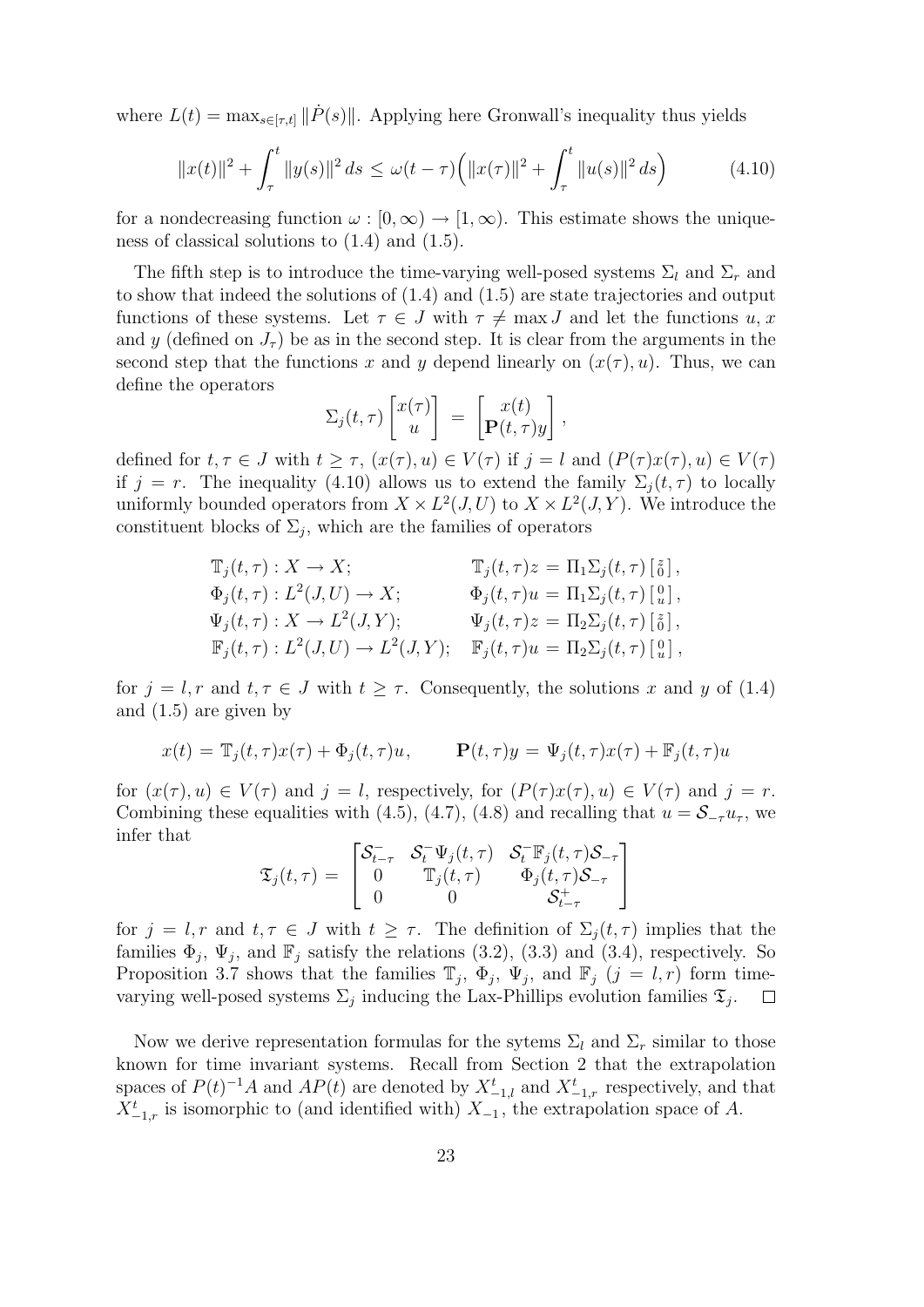Proposition 4.2. In addition to the standing assumptions of this section, we assume that  $P(\cdot)z \in C^2(J,X)$  for every  $z \in X$ . Then the systems  $\Sigma_l$  and  $\Sigma_r$  from Theorem 4.1 have the following properties, where  $t, \tau \in J$  with  $t \geq \tau$ .

- (a) The evolution family  $\mathbb{T}_l$  is generated by  $P(\cdot)^{-1}A$  and the evolution family  $\mathbb{T}_r$  is generated by  $AP(\cdot)$ . These evolution families satisfy the assertions of Propositions 2.3, 2.7 and 2.8. Also, the operators  $P(t)^{-1}$  extend to isomorphisms from  $X_{-1}$  to  $X_{-1,l}^t$  which are locally uniformly bounded together with their inverses.
- (b) For every  $u \in L^2(J, U)$  we have

$$
\Phi_l(t,\tau)u = \int_{\tau}^t \mathbb{T}_l(t,s)P(s)^{-1}Bu(s) ds, \quad \Phi_r(t,\tau)u = \int_{\tau}^t \mathbb{T}_r(t,s)Bu(s) ds,
$$

where the integrals are defined in  $X_{-1,l}^t$  and  $X_{-1,r}^t$ , respectively.

- (c) If  $z \in \mathcal{D}(A)$ , then  $[\Psi_l(t, \tau)z](s) = \overline{C} \mathbb{T}_l(s, \tau)z$ , for all  $s \in [\tau, t]$ . If  $z \in \mathcal{D}(AP(\tau))$ , then  $[\Psi_r(t,\tau)z](s) = \overline{C}P(s)\mathbb{T}_r(s,\tau)z$ , for all  $s \in [\tau,t]$ .
- (d) For every  $u \in H^1(J^0, U)$  with  $u(\tau) = 0$  and  $s \in [\tau, t]$ , we have

$$
[\mathbb{F}_l(t,\tau)u](s) = \overline{C} \int_{\tau}^s \mathbb{T}_l(s,\sigma) P(\sigma)^{-1} Bu(\sigma) d\sigma + Du(s),
$$
  

$$
[\mathbb{F}_r(t,\tau)u](s) = \overline{C}P(s) \int_{\tau}^s \mathbb{T}_r(s,\sigma) Bu(\sigma) d\sigma + Du(s),
$$

where the integrals take values in Z and  $P(s)^{-1}Z$ , respectively.

Proof. (a) The first part of assertion (a) follows from Propositions 2.3, 2.7 and 2.8 combined with Theorem 4.1 for the case  $u = 0$ . According to Proposition 2.4 the operator  $P(t) - A$  has the locally uniformly bounded inverse  $[I - P(t)^{-1}A]^{-1}P(t)^{-1}$ for  $t \in J$ . Using this fact, for all  $z \in X$  we estimate

$$
||(I - P(t)^{-1}A)^{-1}P(t)^{-1}z|| = ||(P(t) - A)^{-1}z||
$$
  
\n
$$
= ||(P(t) - A)^{-1}[I - P(t) + P(t) - A](I - A)^{-1}z||
$$
  
\n
$$
= ||[I + (P(t) - A)^{-1}(I - P(t))](I - A)^{-1}z||
$$
  
\n
$$
\le c(t) ||z||_{X_{-1}},
$$

where  $c(\cdot)$  is bounded on compact subsets of J. This means that  $P(t)^{-1}$  has a locally uniformly bounded extension  $P(t)^{-1}: X_{-1} \to X_{-1,l}^t$ . A similar argument works to show that  $P(t)$ :  $X_{-1,l}^t \to X_{-1}$  with a locally uniformly bounded norm.

(b) Fix  $t, \tau \in J$  with  $t > \tau$ . We first consider the case  $j = l$ . Take  $x_n \in \mathcal{D}(A)$ converging to  $x_0$  in X as  $n \to \infty$ . Then for every  $s \in [\tau, t]$  we have

$$
\frac{\partial}{\partial s}\mathbb{T}_l(t,s)x_n = -\mathbb{T}_l(t,s)P(s)^{-1}Ax_n =: z_n,
$$

due to Proposition 2.3. By the last part of (a), combined with the last sentence in Proposition 2.8, the vectors  $z_n$  converge to  $-\mathbb{T}_l(t,s)P(s)^{-1}Ax_0$  in  $X^t_{-1,l}$  as  $n \to \infty$ ,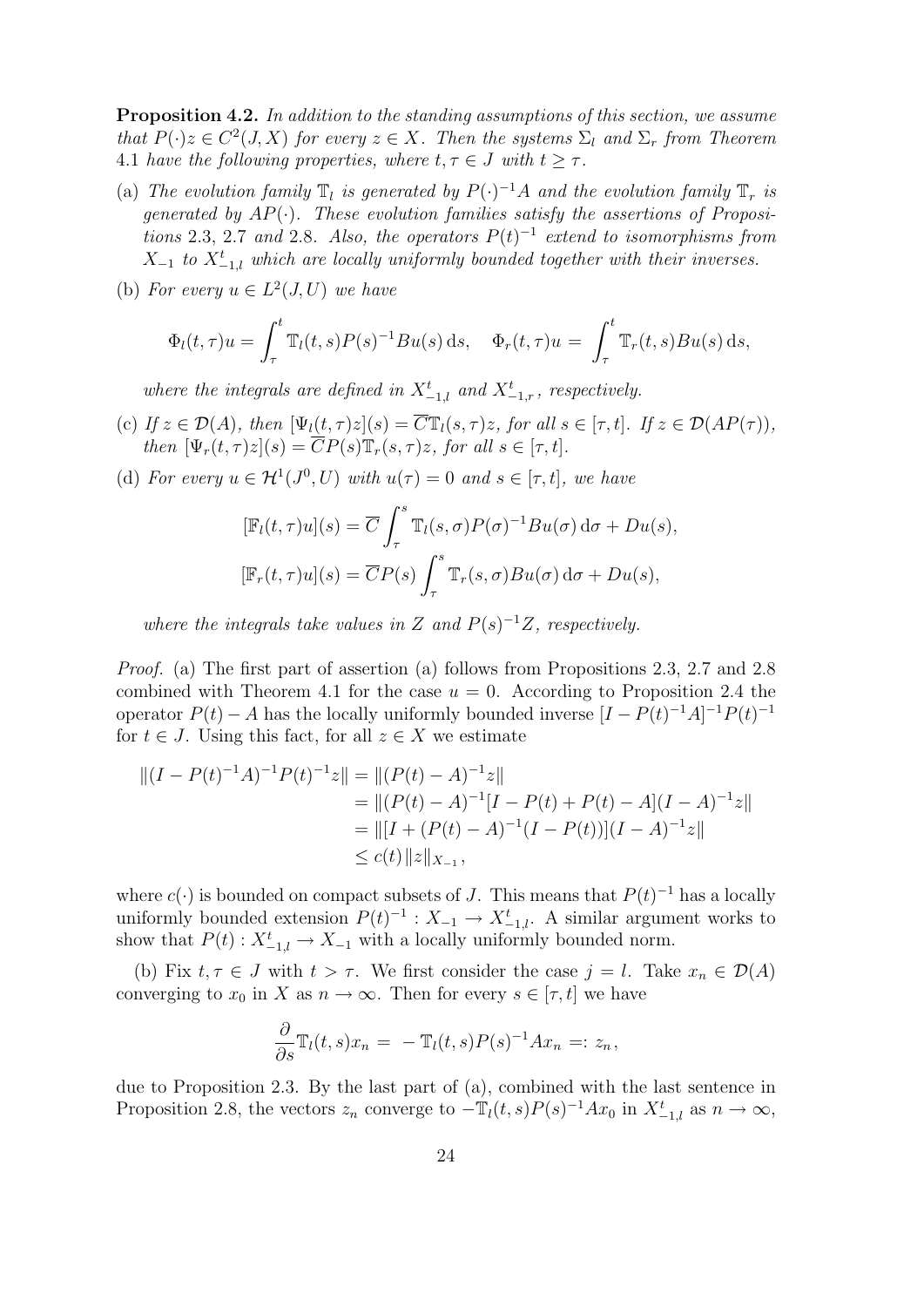uniformly with respect to  $s \in [\tau, t]$ . As a result, the map  $[\tau, t] \ni s \mapsto \mathbb{T}_l(t, s)x_0$ is continuously differentiable in  $X_{-1,l}^t$  with derivative  $-\mathbb{T}_l(t,s)P(s)^{-1}Ax_0$ . For  $u \in H^1(J^0, U)$  with  $u(\tau) = 0$ , Theorem 4.1 gives the solution  $\Phi_i(\cdot, \tau)u = x(\cdot) \in$  $C^1(J_\tau, X)$  of (4.1) with  $x(\tau) = 0$ . Then we can differentiate

$$
\frac{\partial}{\partial s} \mathbb{T}_l(t, s) x(s) = -\mathbb{T}_l(t, s) P(s)^{-1} A x(s) + \mathbb{T}_l(t, s) [P(s)^{-1} A x(s) + P(s)^{-1} B u(s)] \n= \mathbb{T}_l(t, s) P(s)^{-1} B u(s)
$$

in  $X_{-1,l}^t$ . By integration, we derive

$$
\Phi_l(t,\tau)u = x(t) = \int_{\tau}^t \mathbb{T}_l(t,s)P(s)^{-1}Bu(s) ds.
$$

The case  $u \in L^2(J, U)$  can now be treated by approximation using again part (a).

For the case  $j = r$ , take  $u \in H^1(J^0, U)$  with  $u(\tau) = 0$ . According to Theorem 4.1 the solution of (4.2) with  $x(\tau) = 0$  is  $\Phi_r(\cdot, \tau)u = x(\cdot) \in C^1(J_\tau, X)$ . Using Proposition 2.7, we can differentiate

$$
\frac{\partial}{\partial s} \mathbb{T}_r(t,s)x(s) = -\mathbb{T}_r(t,s)AP(s)x(s) + \mathbb{T}_r(t,s)[AP(s)x(s) + Bu(s)]
$$
  
=  $\mathbb{T}_r(t,s)Bu(s)$ 

in  $X_{-1}$ . The asserted formula for  $\Phi_r(t,\tau)u$  follows by integration. We then obtain the result for  $u \in L^2(J, U)$  by approximation.

Assertions (c) and (d) follow from Theorem 4.1 and parts (a) and (b) above.  $\square$ 

If  $P(\cdot)z \in C^1(J,X)$  for every  $z \in X$ , we can still construct a time-varying wellposed system  $\Sigma_r$  related to (1.5).

Proposition 4.3. Under the standing assumptions of this section, there exists a time-varying well-posed system  $\Sigma_r$  with time interval J consisting of operator families  $\mathbb{T}_r$ ,  $\Phi_r$ ,  $\Psi_r$  and  $\mathbb{F}_r$  such that the following assertions hold. In these assertions,  $\tau \in J$  with  $\tau \neq \max J$ .

(a) The evolution family  $\mathbb{T}_r$  satisfies the assertions of Proposition 2.7. Let  $x(\tau) \in$ X and  $u \in L^2(J_\tau, U)$ . Then the function

$$
t \mapsto x(t) = \mathbb{T}_r(t, \tau)x(\tau) + \Phi_r(t, \tau)u \qquad (for \ t \in J)
$$

belongs to  $\mathcal{H}^1((\tau,b),X_{-1})$  for every  $b \in J$  with  $b > \tau$ , and it satisfies (4.2) in  $X_{-1}$ for almost all  $t \in J_{\tau}$ .

(b) For every  $u \in L^2(J, U)$  we have (using integration in  $X_{-1}$ )

$$
\Phi_r(t,\tau)u = \int_{\tau}^t \mathbb{T}_r(t,s)Bu(s) ds.
$$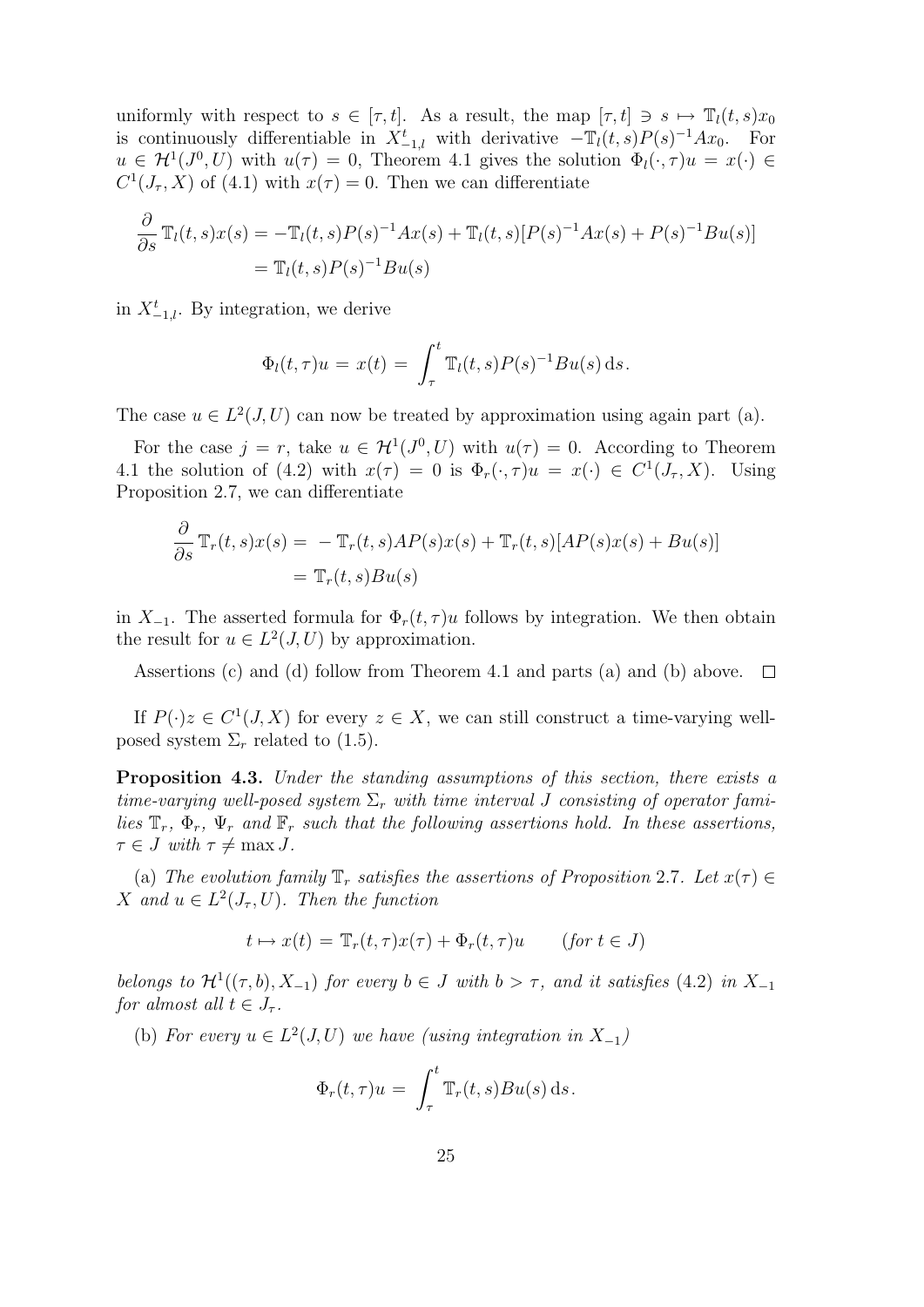(c) For  $x(\tau) \in X$  and  $u \in L^2(J_\tau, U)$ , we define the output  $y : J_\tau \to Y$  of (1.5) by setting  $P(t, \tau)y = \Psi_r(t, \tau)x(\tau) + \mathbb{F}_r(t, \tau)u$  on  $[\tau, t]$  for  $t \in J_{\tau}$ . Then we have the balance inequality

$$
\langle P(t)x(t), x(t) \rangle + \int_{\tau}^{t} \|y(s)\|^2 ds \le \langle P(\tau)x(\tau), x(\tau) \rangle + \int_{\tau}^{t} \|u(s)\|^2 ds \qquad (4.11)
$$

$$
+ \int_{\tau}^{t} \langle \dot{P}(s)x(s), x(s) \rangle ds
$$

for every  $t \in J_{\tau}$ . If the system  $\Sigma^{i}$  is energy preserving, then the map  $t \mapsto$  $\langle P(t)x(t), x(t) \rangle$  is differentiable a.e. and (4.4) holds with equality for a.e.  $t \in J_{\tau}$ .

Proof. (a) We proceed similarly as in Remark 2.6 and Proposition 2.7. There exists a time-varying well-posed system  $\tilde{\Sigma}_l$  consisting of operator families  $\tilde{\mathbb{T}}_l$ ,  $\tilde{\Phi}_l$ ,  $\tilde{\Psi}_l$  and  $\tilde{\mathbb{F}}_l$ which satisfy the assertions of Theorem 4.1(a) for the system  $\Sigma^i$  and the operators  $P(t)^{-1}$ . In particular, the corresponding Lax-Phillips evolution family  $\tilde{\mathfrak{T}}_l$  is generated by  $\mathfrak{P}(\cdot)\mathfrak{A}$ , where we use the same notation as in the proof of Theorem 4.1. Let  $w_0 \in \mathcal{Y} \times X \times \mathcal{U}$  and  $t, s, \tau \in J_\tau$  with  $t \geq s \geq \tau$ . We set  $\mathfrak{V}(t, \tau) = \mathfrak{P}(t)^{-1} \tilde{\mathfrak{X}}_l(t, \tau) \mathfrak{P}(\tau)$ . By Proposition 2.7 there is an evolution family  $\mathfrak{T}_r$  on  $\mathcal{Y} \times X \times \mathcal{U}$  such that

$$
\mathfrak{T}_r(t,\tau)w_0 = \mathfrak{V}(t,\tau)w_0 + \int_{\tau_1}^t \mathfrak{V}(t,s)\mathfrak{P}(s)^{-1}\dot{\mathfrak{P}}(s)\mathfrak{T}_r(s,\tau)w_0 ds, \tag{4.12}
$$

$$
\mathfrak{T}_r(t,\tau)w_0 = \mathfrak{V}(t,\tau)w_0 + \int_{\tau}^t \mathfrak{T}_r(t,s)\mathfrak{P}(s)^{-1}\dot{\mathfrak{P}}(s)\mathfrak{V}(s,\tau)w_0 ds.
$$
 (4.13)

Taking into account  $(3.13)$  and  $(4.3)$ , we obtain

$$
\mathfrak{V}(t,s) = \begin{bmatrix} \mathcal{S}_{t-s}^{-} & \mathcal{S}_t^{-} \tilde{\Psi}_l(t,s) P(s) & \mathcal{S}_t^{-} \tilde{\mathbb{F}}_l(t,s) \mathcal{S}_{-s} \\ 0 & P(t)^{-1} \tilde{\mathbb{T}}_l(t,s) P(s) & P(t)^{-1} \tilde{\Phi}_l(t,s) \mathcal{S}_{-s} \\ 0 & 0 & \mathcal{S}_{t-s}^{+} \end{bmatrix}, \qquad (4.14)
$$

$$
\mathfrak{V}(t,s)\mathfrak{P}(s)^{-1}\dot{\mathfrak{P}}(s) = \begin{bmatrix} 0 & \mathcal{S}_t^{-} \tilde{\Psi}_l(t,s)\dot{P}(s) & 0\\ 0 & P(t)^{-1} \tilde{\mathbb{T}}_l(t,s)\dot{P}(s) & 0\\ 0 & 0 & 0 \end{bmatrix}.
$$
\n(4.15)

Here we can replace  $S_t^-$  with  $S_t$  since (3.3) and (3.4) hold for  $\tilde{\Sigma}_l$ . Equation (4.12) now implies that the third line of  $\mathfrak{T}_r(t,\tau)$  is given by  $\begin{bmatrix} 0 & 0 & \mathcal{S}_{t-\tau}^+ \end{bmatrix}$  and that

$$
[\mathfrak{T}_r(t,\tau)]_{21} = \int_{\tau}^t P(t)^{-1} \tilde{\mathbb{T}}_l(t,s) \dot{P}(s) [\mathfrak{T}_r(s,\tau)]_{21} ds.
$$

(Here and below the integrals are understood in a strong sense, and  $[\mathfrak{T}_r(t,\tau)]_{ik}$ denotes the component of  $\mathfrak{T}_r(t,\tau)$  in the jth line and kth row.) From Gronwall's inequality we deduce that  $[\mathfrak{T}_r(t,\tau)]_{21} = 0$ . Hence,  $[\mathfrak{T}_r(t,\tau)]_{11} = \mathcal{S}_{t-\tau}^-$  by (4.12). On the other hand, there is a unique evolution family  $\mathbb{T}_r$  on X satisfying the assertions of Proposition 2.7. Due to (4.12), (4.14) and (4.15), the components  $[\mathfrak{T}_r(t,\tau)]_{22}$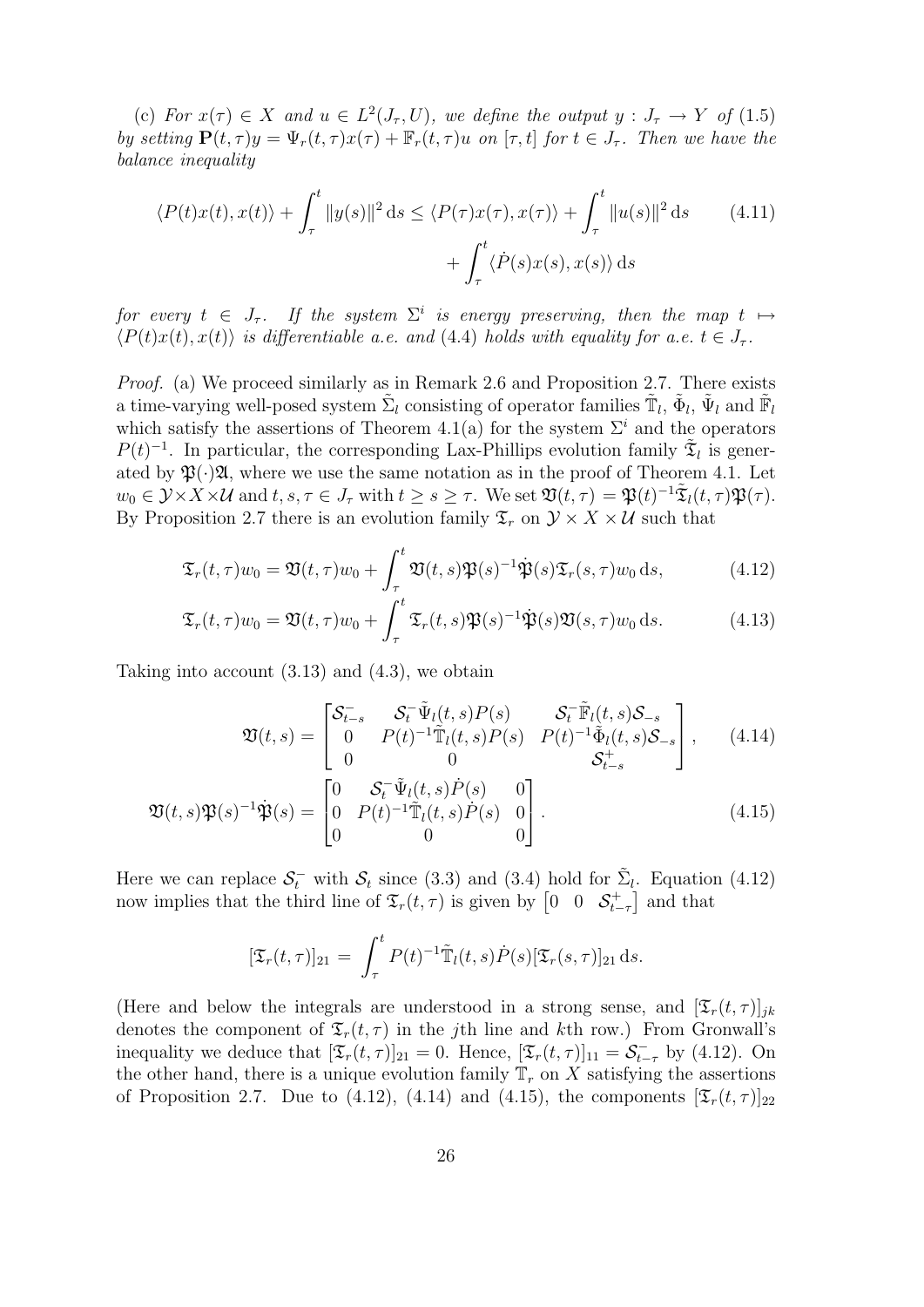satisfy (2.10) for all  $x_0 \in X$  and  $t, \tau \in J$  with  $t \geq \tau$ . The uniqueness part of Proposition 2.7(a) thus implies that  $[\mathfrak{T}_r(t,\tau)]_{22} = \mathfrak{T}_r(t,\tau)$ . To determine the remaining components of  $\mathfrak{T}_r(t,\tau)$ , we set

$$
\Psi_r(t,\tau) = \mathcal{S}_{-t}[\mathfrak{T}_r(t,\tau)]_{12}, \quad \mathbb{F}_r(t,\tau) = \mathcal{S}_{-t}[\mathfrak{T}_r(t,\tau)]_{13}\mathcal{S}_{\tau}, \quad \Phi_r(t,\tau) = [\mathfrak{T}_r(t,\tau)]_{23}\mathcal{S}_{\tau}.
$$

We want to check that the operator families  $\mathbb{T}_r$ ,  $\Phi_r$ ,  $\Psi_r$  and  $\mathbb{F}_r$  form a time-varying well-posed system  $\Sigma_r$ . By Proposition 3.7 we have to verify the identities (3.2), (3.3) and  $(3.4)$  for these operators. At first, equations  $(4.12)$ ,  $(4.14)$  and  $(4.15)$  yield

$$
\Psi_r(t,\tau) = \tilde{\Psi}_l(t,\tau)P(\tau) + \int_{\tau}^t \tilde{\Psi}_l(t,s)\dot{P}(s)\mathbb{T}_r(s,\tau)\,\mathrm{d}s.
$$
 (4.16)

Since  $\tilde{\Psi}_l$  satisfies (3.3), we have

$$
\mathbf{P}(t,\tau)\tilde{\Psi}_l(t,s) = \mathbf{P}(t,\tau)\mathbf{P}(t,s)\tilde{\Psi}_l(t,s) = \mathbf{P}(t,s)\tilde{\Psi}_l(t,s) = \tilde{\Psi}_l(t,s).
$$

Equation (4.16) now implies the identity  $\mathbf{P}(t, \tau)\Psi_r(t, \tau) = \Psi_r(t, \tau)$ , i.e., (3.3) for  $\Psi_r$ holds. Second, we note that

$$
\mathfrak{T}_r(t,s)\mathfrak{P}(s)^{-1}\dot{\mathfrak{P}}(s) = \begin{bmatrix} 0 & \mathcal{S}_t^{-}\Psi_r(t,s)P(s)^{-1}\dot{P}(s) & 0\\ 0 & \mathbb{T}_r(t,s)P(s)^{-1}\dot{P}(s) & 0\\ 0 & 0 & 0 \end{bmatrix},
$$

so that  $(4.13)$  and  $(4.14)$  yield

$$
\Phi_r(t,\tau) = P(t)^{-1} \tilde{\Phi}_l(t,\tau) + \int_{\tau}^t \mathbb{T}_r(t,s) P(s)^{-1} \dot{P}(s) P(s)^{-1} \tilde{\Phi}_l(s,\tau) \, \mathrm{d}s. \tag{4.17}
$$

As above, we first deduce the equality  $\tilde{\Phi}_l(s,\tau)P(t,\tau) = \tilde{\Phi}_l(s,\tau)$  from (3.2) for  $\tilde{\Phi}_l$ and then  $(3.2)$  for  $\Phi_r$  from  $(4.17)$ . Finally,  $(4.12)$ ,  $(4.14)$  and  $(4.15)$  yield that

$$
\mathbb{F}_r(t,\tau) = \tilde{\mathbb{F}}_l(t,\tau) + \int_{\tau}^t \tilde{\Psi}_l(t,s) \dot{P}(s) \Phi_r(s,\tau) \,ds.
$$

Arguing as above and using  $\Phi_r(s,\tau)P(t,\tau) = \Phi_r(s,\tau)$ , we obtain (3.4) for  $\mathbb{F}_r$ . Consequently,  $\mathbb{T}_r$ ,  $\Phi_r$ ,  $\Psi_r$  and  $\mathbb{F}_r$  form a time-varying well-posed system  $\Sigma_r$ .

Let  $\tau \in J$  with  $\tau \neq \max J$ ,  $x(\tau) \in X$  and  $t \in J_{\tau}$ . Due to Proposition 2.7, the function  $t \mapsto \mathbb{T}_r(t, \tau) x(\tau)$  is continuously differentiable in  $X_{-1}$  with derivative  $AP(t)\mathbb{T}_r(t,\tau)x_0$ . For  $(0,u) \in V(\tau)$ , Theorem 4.1(a) shows that the function  $t \mapsto$  $P(t)^{-1} \tilde{\Phi}_l(t, \tau) u$  is continuously differentiable in X with the derivative

$$
\frac{\partial}{\partial t}P(t)^{-1}\tilde{\Phi}_l(t,\tau)u = -P(t)^{-1}\dot{P}(t)P(t)^{-1}\tilde{\Phi}_l(t,\tau)u + A\tilde{\Phi}_l(t,\tau)u + Bu(t).
$$

Equation (4.17) then implies that the map  $t \mapsto \Phi_r(t, \tau)u$  is continuously differentiable in  $X_{-1}$  with the derivative  $AP(\cdot)\Phi_r(\cdot, \tau)u + Bu$ . Now, let  $u \in L^2(J, U)$ . By approximation, we see that the map  $t \mapsto \Phi_r(t, \tau)u$  belongs to  $\mathcal{H}^1((\tau, b), X_{-1})$  for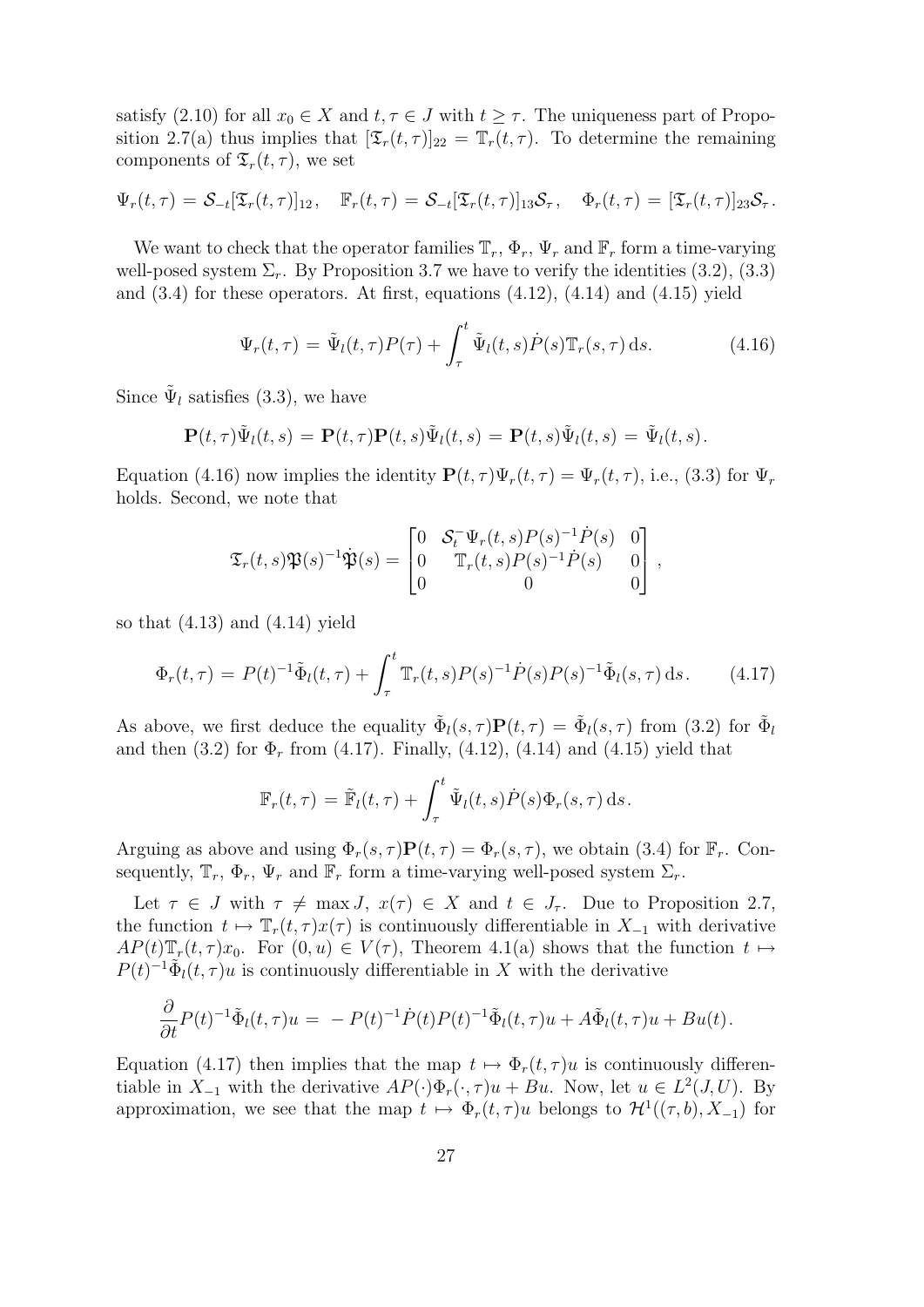every  $b \in J$  with  $b > \tau$  and that its derivative is equal to  $AP(\cdot)\Phi_r(\cdot, \tau)u + Bu$  in  $L^2((\tau, b), X_{-1})$ . Summing up, we have established all assertions in (a).

(b) Assertion (b) can be proved as the corresponding identity in Proposition 4.2(b) using Proposition 2.7 and part (a) of the present proof.

(c) We show the balance inequality by an approximation argument. Fix an interval  $[a, b] \subset J^0$ . Let  $\tau \in [a, b]$  and  $(P(\tau)x(\tau), u) \in V(\tau)$ . By a standard mollification procedure one constructs operators  $P_n(t)$  for all  $t \in [a, b]$  and  $n \in \mathbb{N}$  such that (2.1) holds on [a, b],  $P_n(\cdot)x_0 \in C^2([a, b], X)$ , and  $P_n(\cdot)x_0 \to P(\cdot)x_0$  in  $C^1([a, b], X)$ as  $n \to \infty$  for every  $x_0 \in X$ . Moreover, the operators  $P_n(t)$ ,  $P_n(t)^{-1}$  and  $P_n(t)$  are uniformly bounded for  $n \in \mathbb{N}$  and  $t \in [a, b]$ . We set  $x_n(\tau) = P_n(\tau)^{-1} P(\tau) x(\tau)$ . Then  $x_n(\tau) \to x(\tau)$  in X as  $n \to \infty$  and  $(P_n(\tau)x_n(\tau), u) \in V(\tau)$ . By Theorem 4.1(b) there are classical solutions  $x_n$  and  $y_n$  of (1.5) with P replaced by  $P_n$  and

$$
\langle P_n(t)x_n(t), x_n(t) \rangle + \int_{\tau}^t \|y_n(s)\|^2 ds \le \langle P_n(\tau)x_n(\tau), x_n(\tau) \rangle + \int_{\tau}^t \|u(s)\|^2 ds \quad (4.18)
$$

$$
+ \int_{\tau}^t \langle \dot{P}_n(s)x_n(s), x_n(s) \rangle ds
$$

for every  $t \in [\tau, b]$ . We construct evolution families  $\tilde{\mathfrak{T}}_l^n$ ,  $\mathfrak{V}^n$  and  $\mathfrak{T}_r^n$  as in part (a) of the proof, where we replace P with  $P_n$  and define  $\mathfrak{P}_n$  corresponding to  $P_n$  as in (4.3). In view of the proof of Proposition 2.3 and the results cited there, the operators  $\tilde{\mathfrak{T}}_l^n(t,\tau)$  are uniformly bounded for  $n \in \mathbb{N}$  and  $t, \tau \in [a,b]$  with  $t \geq \tau$ . Let  $w_0 \in \mathcal{D}(\mathfrak{A})$ . For  $t, s \in [a, b]$  with  $t \geq s$  we have

$$
\frac{d}{ds}\tilde{\mathfrak{T}}_l^n(t,s)\tilde{\mathfrak{T}}_l(s,\tau)w_0=\tilde{\mathfrak{T}}_l^n(t,s)(\mathfrak{P}(s)-\mathfrak{P}_n(s))\mathfrak{A}\tilde{\mathfrak{T}}_l(s,\tau)w_0.
$$

Integrating this identity, we derive

$$
\tilde{\mathfrak{T}}_l(t,\tau)w_0 - \tilde{\mathfrak{T}}_l^n(t,\tau)w_0 = \int_{\tau}^t \tilde{\mathfrak{T}}_l^n(t,s)(\mathfrak{P}(s) - \mathfrak{P}_n(s))\mathfrak{A}\tilde{\mathfrak{T}}_l(s,\tau)w_0 ds
$$

for every  $t \in [\tau, b]$ . It is now straightforward to see that  $\tilde{\mathfrak{T}}_l^n(t, \tau)$  converges strongly to  $\tilde{\mathfrak{T}}_l(t,\tau)$  as  $n \to \infty$  for all  $\tau, t \in [a,b]$  with  $t \geq \tau$ , and so  $\mathfrak{V}^n(t,\tau)$  converges strongly to  $\mathfrak{V}(t, \tau)$ . We observe that equation (4.12) holds with  $\mathfrak{P}, \mathfrak{V}$  and  $\mathfrak{T}_r$  replaced by  $\mathfrak{P}_n$ ,  $\mathfrak{V}^n$  and  $\mathfrak{T}^n_r$ , respectively. Combining this quation with Gronwall's inequality, we then deduce that the operators  $\mathfrak{T}_r^n(t,\tau)$  converge strongly to  $\mathfrak{T}_r(t,\tau)$  as  $n \to \infty$  for all  $\tau, t \in [a, b]$  with  $t \geq \tau$ . Hence,  $x_n(t) \to x(t) = \mathbb{T}_r(t, \tau)x(\tau) + \Phi_r(t, \tau)u$  in X and  $\mathbf{P}(t,\tau)y_n \to \mathbf{P}(t,\tau)y = \Psi_r(t,\tau)x(\tau) + \mathbb{F}_r(t,\tau)u$  in  $L^2([\tau,t],Y)$  for all  $t \in [\tau,b]$ . So the balance inquality (4.11) for  $(P(\tau)x(\tau), u) \in V(\tau)$  and  $t \in [\tau, b]$  follows from (4.18). By approximation, one can extend (4.11) to the case of  $x(\tau) \in X$  and  $u \in L^2(J, U)$ , still for  $\tau, t \in [a, b]$  with  $t \geq \tau$ . Here  $a, b \in J^0$  with  $b > a$  are arbitrary, so that by continuity (4.11) holds for all  $\tau, t \in J$  with  $t \geq \tau$ . If  $\Sigma^{i}$  is energy preserving, we have equality in (4.18) and we can then deduce also (4.11) with an equality sign for all  $t \in J_{\tau}$ ,  $x(\tau) \in X$  and  $u \in L^2(J, U)$ . This fact implies the final assertion in (b).  $\Box$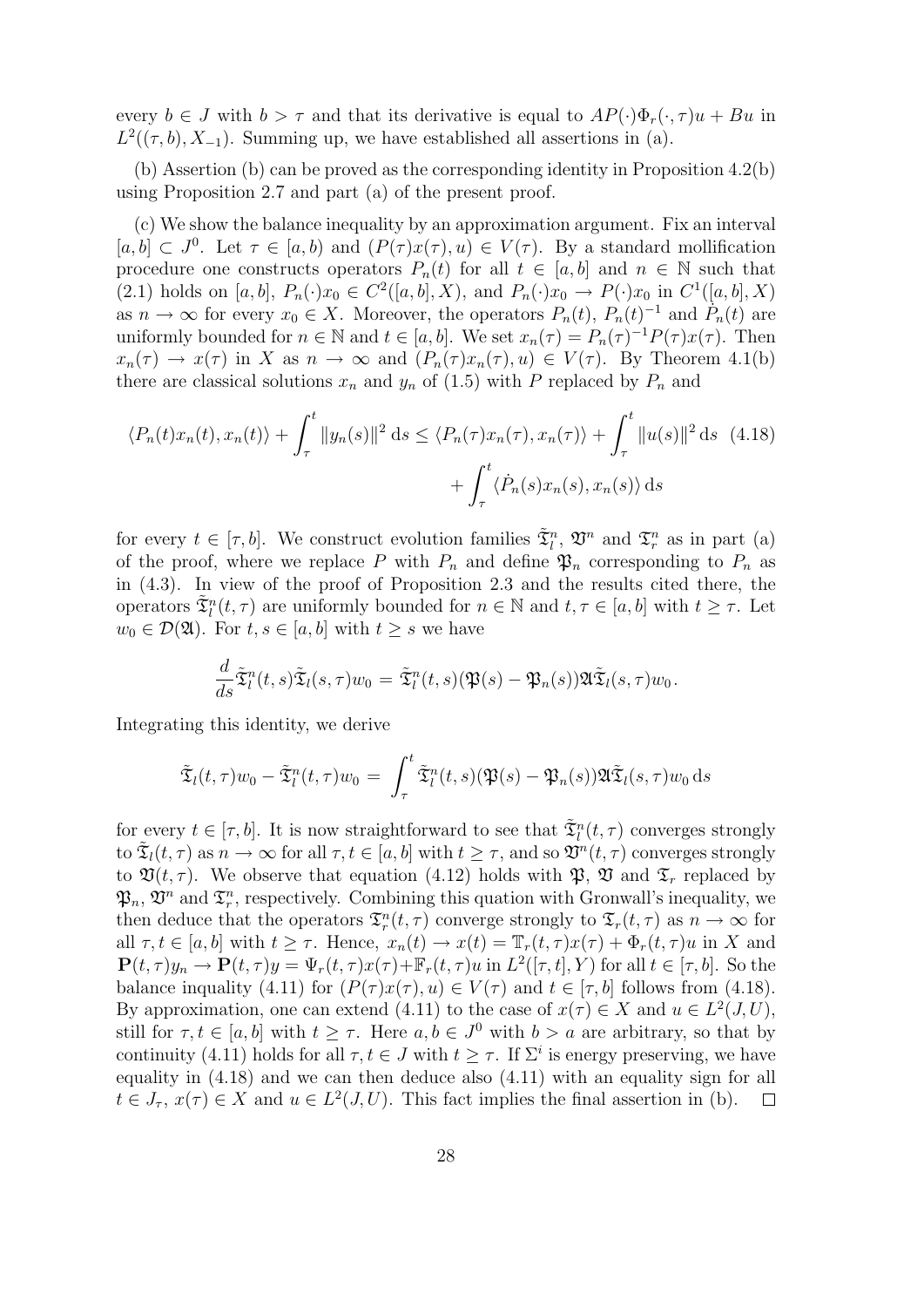#### 5. An example with the wave equation

In this section we investigate a wave equation with control and observation at the boundary and with time-dependent coefficients in the differential equation. The corresponding time-invariant system was studied in Tucsnak and Weiss [22, Section 7] (see also [23, Section 7.5]). We refer to this work for further details and references. Let  $\Omega \subset \mathbb{R}^n$  be a bounded domain with Lipschitz boundary  $\Gamma$ . Moreover, let  $\Gamma_0$  and  $\Gamma_1$  be nonempty, disjoint, relatively open subsets of  $\Gamma$  such that  $\overline{\Gamma_0 \cup \Gamma_1} = \Gamma$  and the boundaries of  $\Gamma_0$  and  $\Gamma_1$  with respect to  $\Gamma$  have surface measure 0. We note that, for almost all  $\xi \in \Gamma$ , there exists the outer unit normal  $\nu(\xi)$  at  $\xi$ . We investigate the system described by the equations

$$
\begin{aligned}\n\ddot{w}(t) &= \text{div}(a(t)\nabla w(t)), & \text{on } [0, \infty) \times \Omega, \\
w(t) &= 0, & \text{on } [0, \infty) \times \Gamma_0 \\
\sqrt{2}bu(t) &= \nu \cdot a(t)\nabla w(t) + |b|^2 \dot{w}(t), & \text{on } [0, \infty) \times \Gamma_1, \\
\sqrt{2}by(t) &= \nu \cdot a(t)\nabla w(t) - |b|^2 \dot{w}(t), & \text{on } [0, \infty) \times \Gamma_1, \\
w(0) &= w_0, & \dot{w}(0) &= w_1, & \text{on } \Omega,\n\end{aligned}\n\tag{5.1}
$$

where w and the output y are unknown and the input u and the initial data  $w_0, w_1$ are given. In the above equations we have omitted the space variable  $\xi$  which belongs to  $\overline{\Omega}$ ,  $\Gamma_0$  or  $\Gamma_1$ , respectively, and we have denoted the scalar product in  $\mathbb{R}^n$  by  $a \cdot b$ .

We assume that  $b \in L^{\infty}(\Gamma_1)$  is real-valued and there exists  $\delta > 0$  such that  $b(\xi) \geq \delta$  for almost every  $\xi \in \Gamma_1$ . Moreover,  $a(t, \xi)$  is a symmetric real  $n \times n$ -matrix with  $a(t,\xi) \geq \delta I$  for all  $t \in [0,\infty)$  and  $\xi \in \overline{\Omega}$ , and the components  $a_{ij}$  of a satisfy  $a_{ij} \in C^2([0,\infty),\overline{\Omega})$  for all  $i, j \in \{1,\ldots,n\}.$ 

To put the equations (5.1) in the framework of the present paper, we set  $H =$  $L^2(\Omega)$  and  $U = Y = L^2(\Gamma_1)$ . We denote by  $\gamma$  the Dirichlet trace operator on  $\Gamma$ , so that  $\gamma: \mathcal{H}^1(\Omega) \to \mathcal{H}^{\frac{1}{2}}(\Gamma)$ . Let R be the usual restriction map from  $L^2(\Gamma)$  to  $L^2(\Gamma_1)$ . Then the Dirichlet trace operator  $\gamma_0: \mathcal{H}^1(\Omega) \to \mathcal{H}^{\frac{1}{2}}(\Gamma_1)$  on  $\Gamma_1$  is defined by  $\gamma_0 = R\gamma$ . We further introduce the Hilbert space

$$
\mathcal{H}^1_{\Gamma_0}(\Omega) = \{ f \in \mathcal{H}^1(\Omega) : (I - R)\gamma f = 0 \}
$$

which is a closed subspace of  $\mathcal{H}^1(\Omega)$  endowed with the norm  $||f||_{\mathcal{H}^1} = ||\nabla f||_{H^n}$ . The Neumann trace operator on  $\Gamma_1$  is initially defined by  $\gamma_1 f = R \frac{\partial}{\partial \nu} f$  for  $f \in C^1(\overline{\Omega})$ . One can extend  $\gamma_1$  to all those  $f \in \mathcal{H}^1_{\Gamma_0}(\Omega)$  such that  $\Delta f \in H$ , see e.g. [23, p. 107]. Here and later the derivatives are understood in the sense of distributions.

For vector-valued functions  $v \in C^1(\overline{\Omega})^n$  we define a Dirichlet-type trace operator on Γ by  $\overline{\gamma}_{\nu}v = \nu \cdot \gamma v$ . Due to Theorem 1 and formula (1.10) in Section IX.1 of [4], we can extend  $\overline{\gamma}_{\nu}$  to an operator from the space  $H(\text{div}) := \{v \in L^2(\Omega)^n | \text{div } v \in L^2(\Omega) \}$ to  $\mathcal{H}^{-\frac{1}{2}}(\Gamma)$  (still denoted by  $\overline{\gamma}_{\nu}$ ) such that the equation

$$
\langle \nabla \varphi, v \rangle + \langle \varphi, \text{div } v \rangle = \langle \gamma \varphi, \overline{\gamma}_{\nu} v \rangle_{\mathcal{H}^{\frac{1}{2}}(\Gamma), \mathcal{H}^{-\frac{1}{2}}(\Gamma)}
$$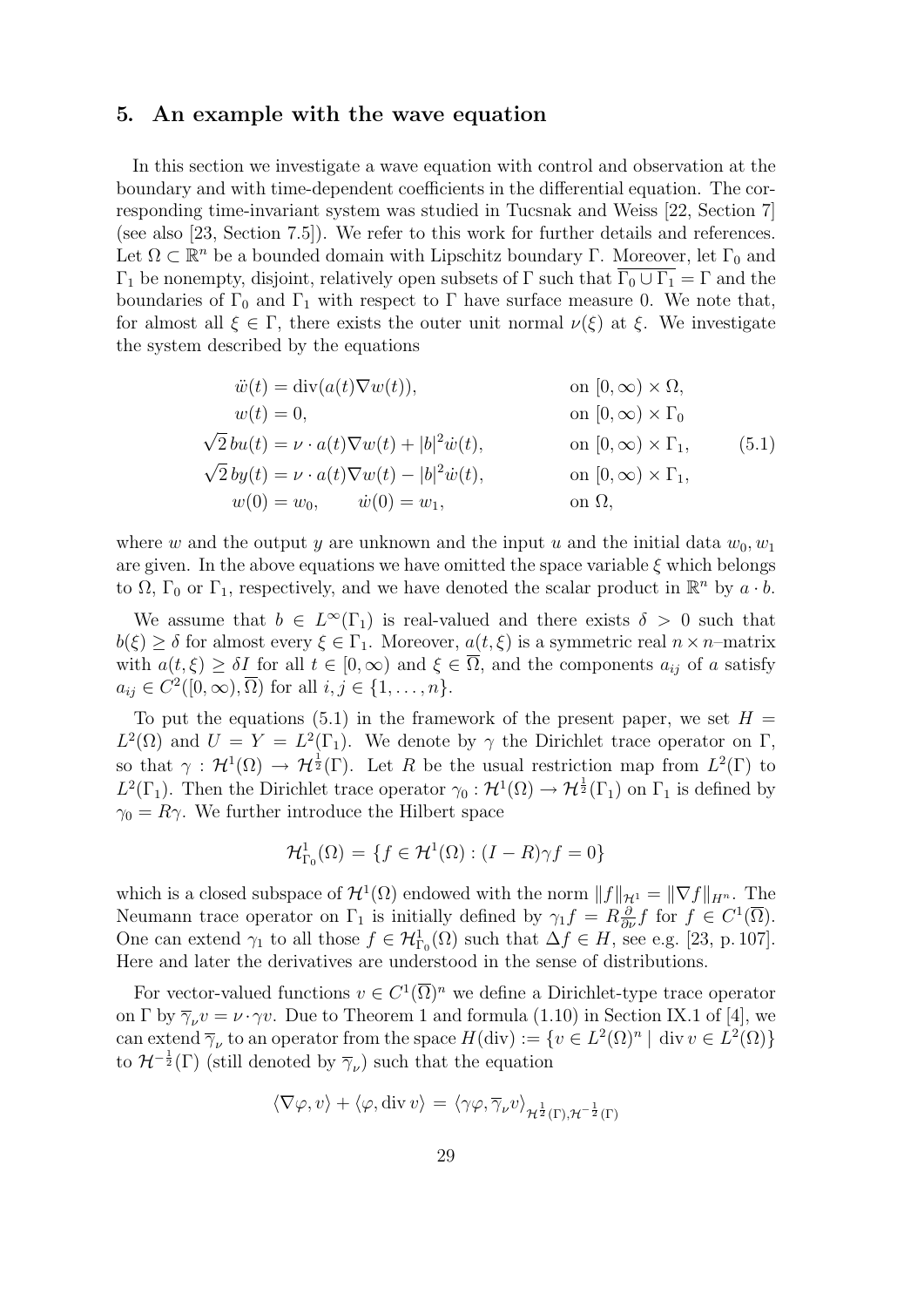holds for all  $v \in H(\text{div})$  and all  $\varphi \in H^1(\Omega)$ , see equation (1.10) in Section IX.1 of [4]. Here,  $H(\text{div})$  is endowed with the norm  $(\|v\|_{H^n}^2 + \|\text{div } v\|_H^2)^{\frac{1}{2}}$ , the brackets  $\langle \cdot, \cdot \rangle$ denote the usual scalar product in  $L^2(\Omega)^n$  or in  $L^2(\Omega)$ , and  $\langle \cdot, \cdot \rangle_{\mathcal{H}^{\frac{1}{2}}(\Gamma), \mathcal{H}^{-\frac{1}{2}}(\Gamma)}$  denotes the duality pairing between  $\mathcal{H}^{\frac{1}{2}}(\Gamma)$  and its dual space  $\mathcal{H}^{-\frac{1}{2}}(\Gamma)$ .

We also need a variant of  $\overline{\gamma}_{\nu}$  on  $\Gamma_1$ . For this we introduce a subspace of  $\mathcal{H}^{\frac{1}{2}}(\Gamma_1)$ :

$$
\tilde{\mathcal{H}}^{\frac{1}{2}}(\Gamma_1) = \left\{ \gamma_0 f \mid f \in \mathcal{H}^1_{\Gamma_0}(\Omega) \right\} = \left\{ \gamma f \mid f \in \mathcal{H}^1(\Omega), \ \operatorname{supp} \gamma f \subset (\Gamma \setminus \Gamma_0) \right\},
$$

see [22, Section 5] and [23, p. 428]. The norm of  $\psi \in \tilde{\mathcal{H}}^{\frac{1}{2}}(\Gamma_1)$  is given by the infimum of all norms  $||f||_{\mathcal{H}^1}$  where  $\psi = \gamma_0 f$  and  $f \in \mathcal{H}_{\Gamma_0}^1(\Omega)$ . We denote by  $\tilde{\mathcal{H}}^{-\frac{1}{2}}(\Gamma_1)$  the dual space of  $\tilde{\mathcal{H}}^{\frac{1}{2}}(\Gamma_1)$  with respect to the pivot space  $L^2(\Gamma_1)$ . The space  $L^2(\Gamma_1)$  is densely embedded into  $\tilde{\mathcal{H}}^{-\frac{1}{2}}(\Gamma_1)$  due to Remark 13.6.14 of [23]. For  $v \in H(\text{div})$  we can then define  $\gamma_{\nu}v \in \tilde{\mathcal{H}}^{-\frac{1}{2}}(\Gamma_1)$  by

$$
\langle \gamma_0 \varphi, \gamma_\nu v \rangle_{\tilde{\mathcal{H}}^{\frac{1}{2}}(\Gamma_1), \tilde{\mathcal{H}}^{-\frac{1}{2}}(\Gamma_1)} = \langle \nabla \varphi, v \rangle + \langle \varphi, \text{div } v \rangle, \tag{5.2}
$$

for all  $\varphi \in \mathcal{H}_{\Gamma_0}^1(\Omega)$ . Clearly,  $\gamma_{\nu}: H(\text{div}) \to \tilde{\mathcal{H}}^{-\frac{1}{2}}(\Gamma_1)$  is linear and continuous. In the sequel, the boundary conditions in (5.1) are understood in the sense of the trace operators  $(I - R)\gamma$ ,  $\gamma_0$  and  $\gamma_{\nu}$ , respectively.

We now define the operator  $A_0$  in H by setting

$$
A_0f = -\Delta f, \qquad \mathcal{D}(A_0) = \{ f \in \mathcal{H}^1_{\Gamma_0}(\Omega) \mid \Delta f \in H, \ \gamma_1 f = 0 \}.
$$

It is known that  $A_0$  is strictly positive, see [14, §1]. Moreover,

$$
H_{\frac{1}{2}} = D(A_0^{\frac{1}{2}}) = \mathcal{H}_{\Gamma_0}^1(\Omega),
$$

which is a Hilbert space with the norm  $\|\varphi\|_{\frac{1}{2}} = \| |\nabla \varphi| \|_{H}$ .

**Theorem 5.1.** The equations (5.1) determine a time-varying well-posed system  $\Sigma_r$ with state  $(\nabla w, \dot{w})$ , state space

$$
X = H^n \times H = L^2(\Omega)^n \times L^2(\Omega)
$$

and input and output space  $U = L^2(\Gamma_1)$ . If  $w_0, w_1 \in H_{\frac{1}{2}} = H_{\Gamma_0}^1(\Omega)$  and  $u \in$  $\mathcal{H}^1((0,\infty),U)$  satisfy  $\text{div}(a(0)\nabla w_0) \in L^2(\Omega)$  and the compatibility condition

$$
\gamma_{\nu}a(0)\nabla w_0 + |b|^2 \gamma_0 w_1 = \sqrt{2}bu(0), \qquad (5.3)
$$

then there is unique solution  $w, y$  of  $(5.1)$  satisfying

$$
w \in C^2([0,\infty),H) \cap C^1([0,\infty),H_{\frac{1}{2}}), \qquad y \in \mathcal{H}^1((0,b),U)
$$

for each  $b > 0$ . Moreover, in this case the functions  $t \mapsto \text{div}(a(t)\nabla w(t))$  and  $t \mapsto \gamma_{\nu}a(t)\nabla w(t)$  belong to  $C([0,\infty), H)$  and  $C([0,\infty), U)$ , respectively, and the following balance equality holds for all  $t \geq 0$ :

$$
\frac{\mathrm{d}}{\mathrm{d}t}\Big(\langle a(t)\nabla w(t),\nabla w(t)\rangle+\|\dot{w}(t)\|^2\Big)=\|u(t)\|^2-\|y(t)\|^2+\langle\dot{a}(t)\nabla w(t),\nabla w(t)\rangle.
$$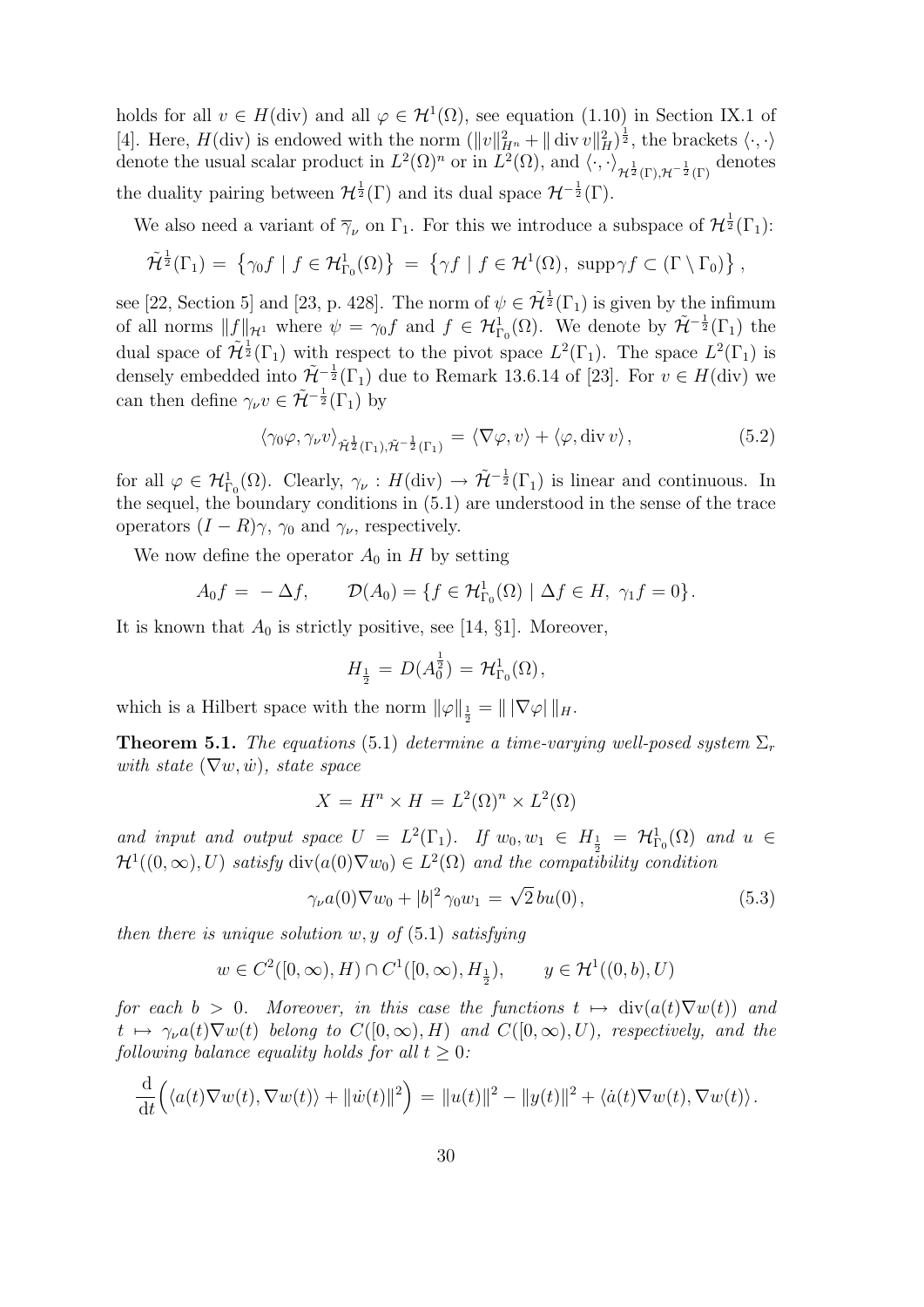*Proof.* 1) As in [22, p. 270] we define the Neumann map  $N \in \mathcal{L}(U, H_{\frac{1}{2}})$  by setting  $N\psi = v$ , where  $v \in H_{\frac{1}{2}}$  is the unique solution in  $H_{\frac{1}{2}}$  of the Neumann problem  $\Delta v = 0$ and  $\gamma_1 v = \psi$  for a given  $\psi \in U$ . We further set  $K = \sqrt{2} b N^* A_0 \in \mathcal{L}(H_{\frac{1}{2}}, U)$ . It is known that  $K = \sqrt{2} b\gamma_0$ , see, e.g., [22, p. 271]. Moreover, we have  $K^* \in \sqrt{2} A_0 N b \in$  $\mathcal{L}(U, H_{-\frac{1}{2}})$ , where  $H_{-\frac{1}{2}}$  is the dual space of  $H_{\frac{1}{2}}$  with pivot space H. We define

$$
\tilde{A} = \begin{bmatrix} 0 & I \\ -A_0 & -\frac{1}{2}K^*K \end{bmatrix} \quad \text{with} \quad \mathcal{D}(\tilde{A}) = \left\{ \begin{bmatrix} f \\ g \end{bmatrix} \in H_{\frac{1}{2}} \times H_{\frac{1}{2}} \middle| A_0 f + \frac{1}{2}K^*Kg \in H \right\}
$$
\n
$$
B = \begin{bmatrix} 0 \\ K^* \end{bmatrix}, \qquad \overline{C} = \begin{bmatrix} 0 & -K \end{bmatrix}, \qquad D = I.
$$

In Proposition 7.1 of [22] it has been shown that  $\tilde{A}, B, \overline{C}$ , and D define via (1.1) a scattering energy-preserving time-invariant system  $\tilde{\Sigma}^i$  with the state space  $\tilde{X}$  =  $H_{\frac{1}{2}} \times H$  and the input and output space U.

2) In this step we transform the system  $\Sigma$  to the new state space  $X = H^n \times H$ . To this aim, we observe that the subspace  $E = \nabla H_{\frac{1}{2}}$  is closed in  $H^n$  and that E has the orthogonal complement

$$
E_1 = \{ v \in H^n \mid \text{div } v = 0, \, \gamma_\nu v = 0 \}.
$$

These facts can be established like Proposition 1 in Section IX.1 of [4] using (5.2) above. We denote by  $L_0$  the isometric map  $\nabla: H_{\frac{1}{2}} \to E$ . In particular,  $L_0$  has the bounded inverse  $L_0^{-1}: E \to H_{\frac{1}{2}}$ . We then introduce the isometric isomorphism

$$
J = \begin{bmatrix} L_0 & 0 \\ 0 & I \end{bmatrix} : H_{\frac{1}{2}} \times H \to E \times H.
$$

In  $E \times H$  we thus obtain the transformed operator

$$
\hat{A} = J\tilde{A}J^{-1} = \begin{bmatrix} 0 & L_0 \\ -A_0L_0^{-1} & -\frac{1}{2}K^*K \end{bmatrix} \text{ with } \mathcal{D}(\hat{A}) = J\mathcal{D}(\tilde{A}).
$$

The operator  $A_0$  can be extended to an operator in  $\mathcal{L}(H_{\frac{1}{2}}, H_{-\frac{1}{2}})$  again denoted by  $A_0$ , and we have  $\langle \varphi, A_0 \psi \rangle_{H_{\frac{1}{2}}} = \langle \nabla \varphi, \nabla \psi \rangle$  for every  $\varphi, \psi \in H_{\frac{1}{2}}$ . This fact yields

$$
\langle \varphi, A_0 L_0^{-1} v \rangle_{H_{\frac{1}{2}}} = \langle \nabla \varphi, \nabla L_0^{-1} v \rangle = \langle L_0 \varphi, v \rangle = \langle \varphi, L_0^* v \rangle_{H_{\frac{1}{2}}}
$$

for every  $v \in E$  and  $\varphi \in H_{\frac{1}{2}}$ . (The brackets  $\langle \cdot, \cdot \rangle$  denote the standard scalar product on  $H^n$ , H, or U.) As a consequence, we have  $A_0 = L_0^* L_0$  on  $H_{\frac{1}{2}}$ , and thus

$$
\hat{A} = \begin{bmatrix} 0 & L_0 \\ -L_0^* & -\frac{1}{2}K^*K \end{bmatrix} \quad \text{with} \quad \mathcal{D}(\hat{A}) = \left\{ \begin{bmatrix} v \\ g \end{bmatrix} \in E \times H_{\frac{1}{2}} \middle| L_0^* v + \frac{1}{2}K^* K g \in H \right\}.
$$

We identify B and JB, thus considering B as a map from U to  $E \times H_{-\frac{1}{2}}$ , and we identify  $\overline{C}$  and  $\overline{C}J^{-1}$ , considering  $\overline{C}$  as map from  $E \times H_{\frac{1}{2}}$  to  $U$ . It then easily follows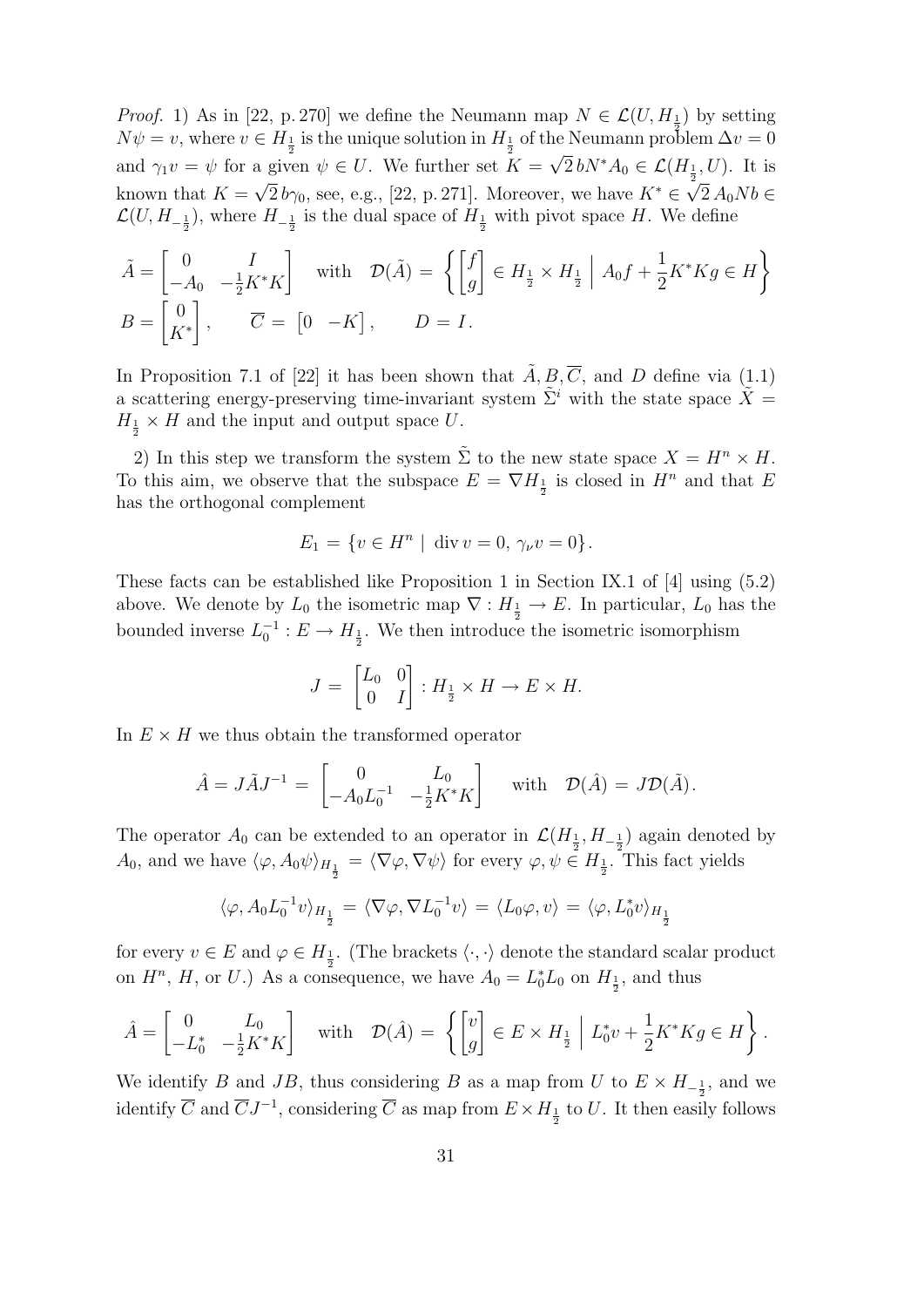that  $\hat{A}$ ,  $B$ ,  $\overline{C}$ , and  $D$  define a scattering energy-preserving time-invariant system  $\hat{\Sigma}^i$ with the state space  $\hat{X} = E \times H$  and the input and output space U.

3) To construct the time-varying system corresponding to (5.1), we want to consider the operators

$$
P(t) = \begin{bmatrix} a(t) & 0 \\ 0 & I \end{bmatrix}
$$

for each  $t > 0$ . However, these operators do not leave invariant  $E \times H$ , in general, though it is clear that they satisfy (2.1) on the space  $X = H<sup>n</sup> \times H = (E \oplus E<sub>1</sub>) \times H$ . In order to obtain a system on X, we have to extend  $\ddot{A}$  from  $E \times H$  to X. To that purpose, we denote by L the bounded operator  $\nabla: H_{\frac{1}{2}} \to H^n$ . Equation (5.2) then implies

$$
\langle \varphi, L^* v \rangle_{H_{\frac{1}{2}}} = \langle \nabla \varphi, v \rangle = - \langle \varphi, \operatorname{div} v \rangle + \langle \gamma_0 \varphi, \gamma_\nu v \rangle_{\tilde{\mathcal{H}}^{\frac{1}{2}}(\Gamma_1)} = 0
$$

for every  $v \in E_1$  and  $\varphi \in H_{\frac{1}{2}}$ . As a result,  $L^* = L_0^* \oplus 0$ . We now extend  $\hat{A}$  to the operator

$$
A = \begin{bmatrix} 0 & L \\ -L^* & -\frac{1}{2}K^*K \end{bmatrix} \quad \text{with} \quad \mathcal{D}(A) = \left\{ \begin{bmatrix} v \\ g \end{bmatrix} \in H^n \times H_{\frac{1}{2}} \middle| L^*v + \frac{1}{2}K^*Kg \in H \right\}.
$$

on X. Observe that  $\mathcal{D}(A) = \mathcal{D}(\hat{A}) \oplus (E_1 \times \{0\})$  and that  $A(E_1 \times \{0\}) = 0$ . Therefore the operators A, B,  $\overline{C}$ , and D define a scattering energy-preserving timeinvariant system  $\Sigma^i$  with the state space  $X = H^n \times H$  and the input and output space U. Applying Theorem 4.1(b) to  $\Sigma^i$  and  $P(\cdot)$ , we thus obtain a time-varying well-posed system  $\Sigma_r$  with state space X and input and output space U which is determined by (1.5). In particular, for each initial state  $x_0 \in X$  and each input function  $u \in H^1((0,\infty),U)$  satisfying  $AP(0)x_0 + Bu(0) \in X$  there is a unique solution  $x \in C^1([0,\infty),X)$  of

$$
\dot{x}(t) = AP(t)x(t) + Bu(t). \tag{5.4}
$$

Moreover,  $P(\cdot)x(\cdot) \in C([0,\infty), Z)$ , the output of the system is given by

$$
y(t) = \overline{C}x(t) + u(t)
$$
\n(5.5)

for all  $t \geq 0$ , and y belongs to  $\mathcal{H}^1((0, b), U)$  for each  $b > 0$ . We recall that the space  $Z = \mathcal{D}(A) + (I - A)^{-1}BU$  was defined in the Introduction. For the system  $\tilde{\Sigma}^i$  defined by  $\tilde{A}, \tilde{B}, \tilde{C}$  and D, we have a corresponding space  $\tilde{Z}$  which is equal to  $Z_0 \times H_{\frac{1}{2}}$  where  $Z_0 = \{ f \in H_{\frac{1}{2}} \mid \Delta f \in H, \ \gamma_1 f \in L^2(\Gamma_1) \},$  see p. 263 and p. 271 in [22]. Further, let  $\hat{Z} = \mathcal{D}(\hat{A}) + (I - \hat{A})^{-1}BU$ . Observe that  $Z = \hat{Z} \oplus (E_1 \times \{0\})$ . Moreover, equation (5.2) and the definition of  $\gamma_1$  on p. 270 of [22] imply that  $\gamma_\nu v = \gamma_1 f$  if  $v = \nabla f$  and  $f \in H_{\frac{1}{2}}$ . It then follows that

$$
\hat{Z} = J(Z_0 \times H_{\frac{1}{2}}) = \left\{ \begin{bmatrix} v \\ g \end{bmatrix} \in E \times H_{\frac{1}{2}} \middle| \gamma_\nu v \in L^2(\Gamma_1), \text{ div } v \in H \right\}.
$$
 (5.6)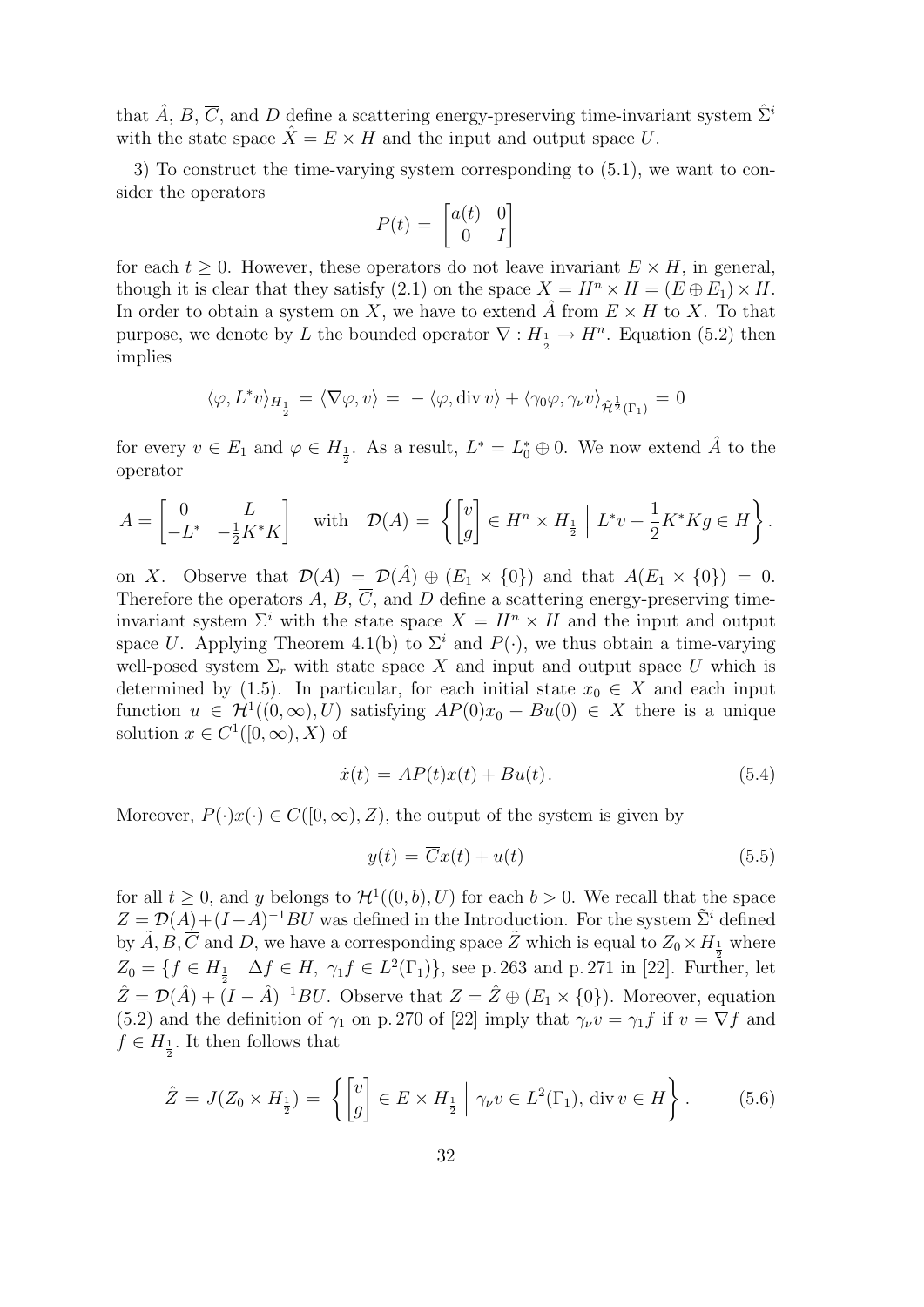Finally, the balance inequality

$$
\frac{\mathrm{d}}{\mathrm{d}t} \langle P(t)x(t), x(t) \rangle = ||u(t)||^2 - ||y(t)||^2 + \langle \dot{P}(t)x(t), x(t) \rangle \tag{5.7}
$$

holds for every  $t \geq 0$ .

4) We now have to relate the system (5.4) with the equations (5.1). First, the initial state  $x_0$  of (5.4) is given by  $x_0 = \begin{bmatrix} \nabla w_0 \\ w_1 \end{bmatrix}$  for the functions  $w_0, w_1$  from the statement of this proposition. Observe that  $\nabla w_0 \in E \subset H^n$ ,  $w_1 \in H_{\frac{1}{2}}$ , and

$$
AP(0)x_0 + Bu(0) = \begin{bmatrix} \nabla w_1 \\ -L^*a(0)\nabla w_0 + K^*(u(0) - \frac{1}{2}Kw_1) \end{bmatrix} =: \begin{bmatrix} \nabla w_1 \\ \psi \end{bmatrix}.
$$

In view of step 3, we have to show that  $AP(0)x_0 + Bu(0) \in H^n \times H$ . This is clear for the first component. To treat the second component  $\psi$ , we first note that  $a(0)\nabla w_0 \in H(\text{div})$  by our assumptions. So we can apply  $\gamma_\nu$  to  $a(0)\nabla w_0$  and we can use formula (5.2). Let  $\varphi \in H_{\frac{1}{2}}$ . Recall that  $K = \sqrt{2} b\gamma_0$ . Using the compatibility condition  $(5.3)$  and equation  $(5.2)$ , we deduce

$$
\langle \varphi, \psi \rangle_{H_{\frac{1}{2}}} = \langle \varphi, -L^* a(0) \nabla w_0 + K^* (u(0) - \frac{1}{2} K w_1) \rangle_{H_{\frac{1}{2}}}
$$
  
\n
$$
= \langle L\varphi, -a(0) \nabla w_0 \rangle + \langle K\varphi, u(0) - \frac{1}{2} K w_1 \rangle
$$
  
\n
$$
= -\langle \nabla \varphi, a(0) \nabla w_0 \rangle + \langle \gamma_0 \varphi, \sqrt{2} bu(0) - |b|^2 \gamma_0 w_1 \rangle
$$
  
\n
$$
= -\langle \nabla \varphi, a(0) \nabla w_0 \rangle + \langle \gamma_0 \varphi, \gamma_\nu a(0) \nabla w_0 \rangle
$$
  
\n
$$
= \langle \varphi, \text{div}(a(0) \nabla w_0) \rangle.
$$

It follows that  $\psi \in H$ , since  $\text{div}(a(0)\nabla w_0) \in H$  by assumption and  $H_{\frac{1}{2}}$  is dense in H. Due to step 3), there is a solution  $x = \begin{bmatrix} x_1 \\ x_2 \end{bmatrix} \in C^1([0,\infty),X)$  of  $(5.4)$  with  $P(\cdot)x(\cdot) \in C([0,\infty),Z)$ . In particular, it holds that  $x_2 \in C([0,\infty), H_{\frac{1}{2}})$  by (5.6). The first component of (5.4) is  $\dot{x}_1(t) = Lx_2(t)$ , so that

$$
x_1(t) = \nabla w_0 + \nabla \int_0^t x_2(s) \, \mathrm{d} s
$$

for every  $t \geq 0$ . We now define

$$
w(t) = w_0 + \int_0^t x_2(s) \, ds
$$

for every  $t \geq 0$ , whence  $\dot{w} = x_2$  and  $x_1 = Lw = \nabla w$ . The asserted balance equation thus follows from (5.7). We also obtain  $w \in C^2([0,\infty), H) \cap C^1([0,\infty), H_1)$ . Hence, the second equation in  $(5.1)$  holds. Moreover,  $(5.4)$  and  $(5.5)$  yield the equations

$$
\ddot{w}(t) = \dot{x}_2(t) = -L^*a(t)Lw(t) + K^*(u(t) - \frac{1}{2}K\dot{w}(t))
$$
\n(5.8)

$$
y(t) = -K\dot{w}(t) + u(t) \tag{5.9}
$$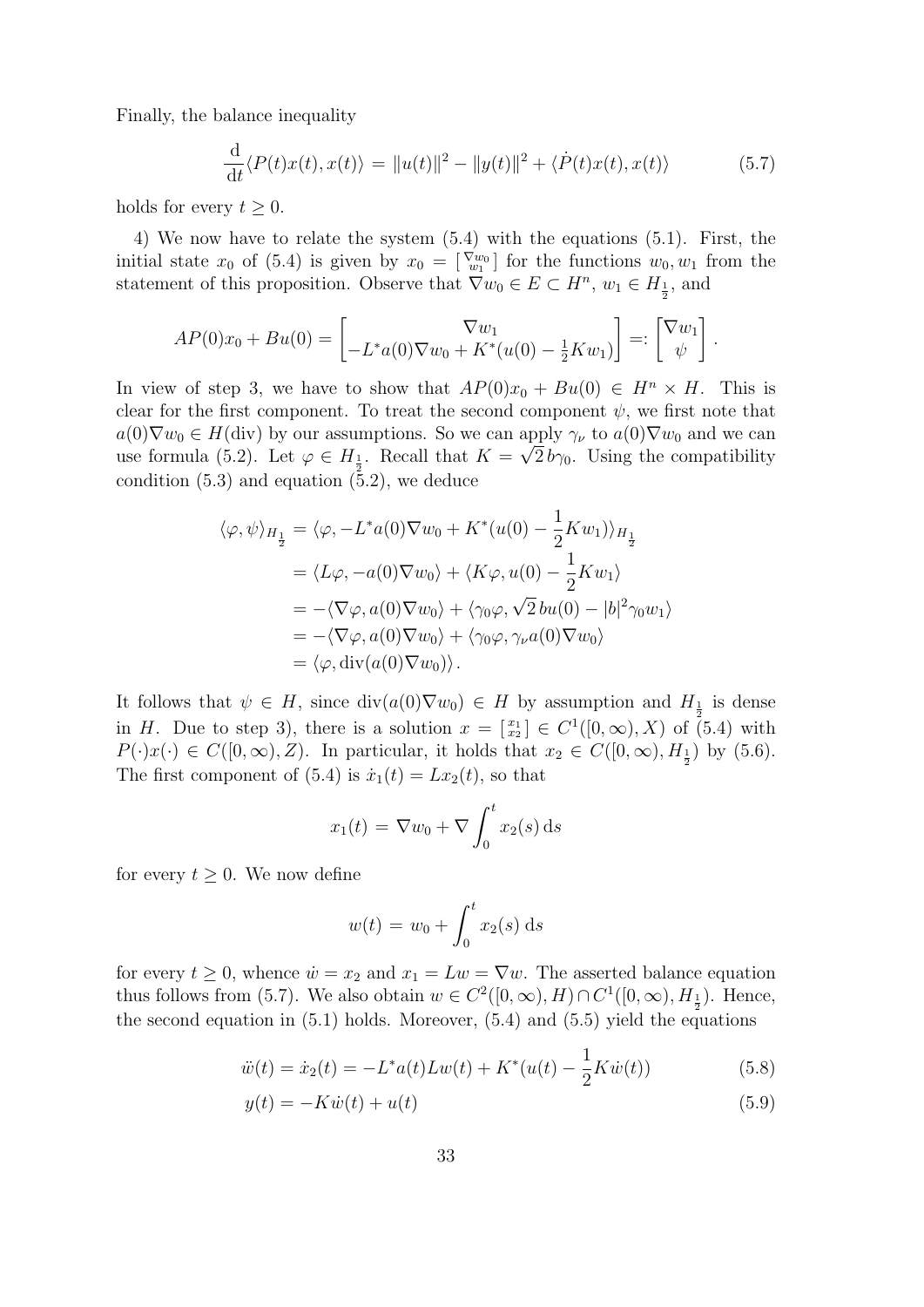for every  $t \geq 0$ . Applying a function  $\varphi \in H_{\frac{1}{2}}$  to the equation (5.8), we derive

$$
\langle \varphi, \ddot{w}(t) \rangle = - \langle \nabla \varphi, a(t) \nabla w(t) \rangle + \langle \gamma_0 \varphi, \sqrt{2} \, bu - |b|^2 \gamma_0 \dot{w}(t) \rangle \tag{5.10}
$$

for every  $t > 0$ . If  $\varphi$  is even a test function, we arrive at

$$
\langle \varphi, \ddot{w}(t) \rangle = - \langle \nabla \varphi, a(t) \nabla w(t) \rangle.
$$

Since  $\ddot{w}(t) \in H$ , the function  $a(t)\nabla w(t)$  belongs to  $H(\text{div})$  and w satisfies the first line of (5.1). As a consequence, the map  $t \mapsto \text{div}(a(t)\nabla w(t))$  from  $[0,\infty)$  to H is continuous. Going back to functions  $\varphi \in H_{\frac{1}{2}}$ , we deduce from equation (5.10) that

$$
\langle \varphi, \ddot{w}(t) \rangle = \langle \varphi, \text{div}(a(t) \nabla w(t)) \rangle + \langle \gamma_0 \varphi, \sqrt{2} \, bu(t) - |b|^2 \gamma_0 \dot{w}(t) - \gamma_\nu a(t) \nabla w(t) \rangle_{\tilde{\mathcal{H}}^{\frac{1}{2}}(\Gamma)},
$$
(5.11)

using (5.2). We fix a function  $\phi \in \tilde{\mathcal{H}}^{\frac{1}{2}}(\Gamma)$ . Then there is a  $g \in H_{\frac{1}{2}}$  with  $\phi = \gamma_0 g$ . There are Lipschitz functions  $\chi_k$  with  $0 \leq \chi_k \leq 1$  which are equal to one on  $\overline{\Gamma}_1$  and vanish for those  $\xi \in \mathbb{R}^n$  whose distance from  $\overline{\Gamma}_1$  is larger than  $\frac{1}{k}$ , for each  $k \in \mathbb{N}$ . We set  $\varphi_k(\xi) = \chi_k(\xi) g(\xi)$  for all  $\xi \in \Omega$  and  $k \in \mathbb{N}$  and note that  $\varphi_k^{\alpha} \in H_{\frac{1}{2}}$ ,  $\gamma_0 \varphi_k = \phi$  and  $\varphi_k \to 0$  in H as  $k \to \infty$ . If we replace in (5.11) the function  $\varphi$  with  $\varphi_k$ , we conclude

$$
\sqrt{2}bu(t) = |b|^2 \gamma_0 \dot{w}(t) + \gamma_\nu a(t) \nabla w(t)
$$

for every  $t \geq 0$ . Thus the third equation in (5.1) has been shown and the function  $t \mapsto \gamma_{\nu}a(t)\nabla w(t)$  belongs to  $C([0,\infty), U)$ . The fourth line in (5.1) is then a consequence of (5.9).

5) It remains to show the uniqueness assertion. Let w be a solution of  $(5.1)$ with the properties stated in the assertion. Then the function  $x := \begin{bmatrix} \nabla w \\ \nabla \end{bmatrix}$  belongs to  $C^1([0,\infty),X)$ , its second component  $x_2$  belongs to  $C([0,\infty),H_{\frac{1}{2}})$ , and it holds  $\dot{x}_1 = Lx_2$ . We have to verify that also the second component of (5.4) holds. Applying  $\varphi \in H_{\frac{1}{2}}$  to the first line of (5.1), we obtain

$$
\langle \varphi, \dot{x}_2(t) \rangle = \langle \varphi, \ddot{w}(t) \rangle = \langle \varphi, \text{div}(a(t) \nabla w(t)) \rangle
$$
  
\n
$$
= -\langle \nabla \varphi, a(t) \nabla w(t) \rangle + \langle \gamma_0 \varphi, \gamma_\nu a(t) \nabla w(t) \rangle_{\tilde{\mathcal{H}}_2^{\frac{1}{2}}(\Gamma)}
$$
  
\n
$$
= -\langle L\varphi, a(t) x_1(t) \rangle + \langle \gamma_0 \varphi, \sqrt{2} \, bu(t) - |b|^2 \gamma_0 \dot{w}(t) \rangle
$$
  
\n
$$
= -\langle \varphi, L^* a(t) x_1(t) \rangle_{H_2^{\frac{1}{2}}} + \langle K\varphi, u(t) - \frac{1}{2} K x_2(t) \rangle
$$
  
\n
$$
= \langle \varphi, -L^* a(t) x_1(t) + K^* (u(t) - \frac{1}{2} K x_2(t)) \rangle_{H_2^{\frac{1}{2}}},
$$

√ where we also used the equation (5.2), the third line in (5.1), and  $K =$  $2b\gamma_0$ . As a result, x solves  $(5.4)$  which implies the uniqueness of the solutions to  $(5.1)$ .  $\Box$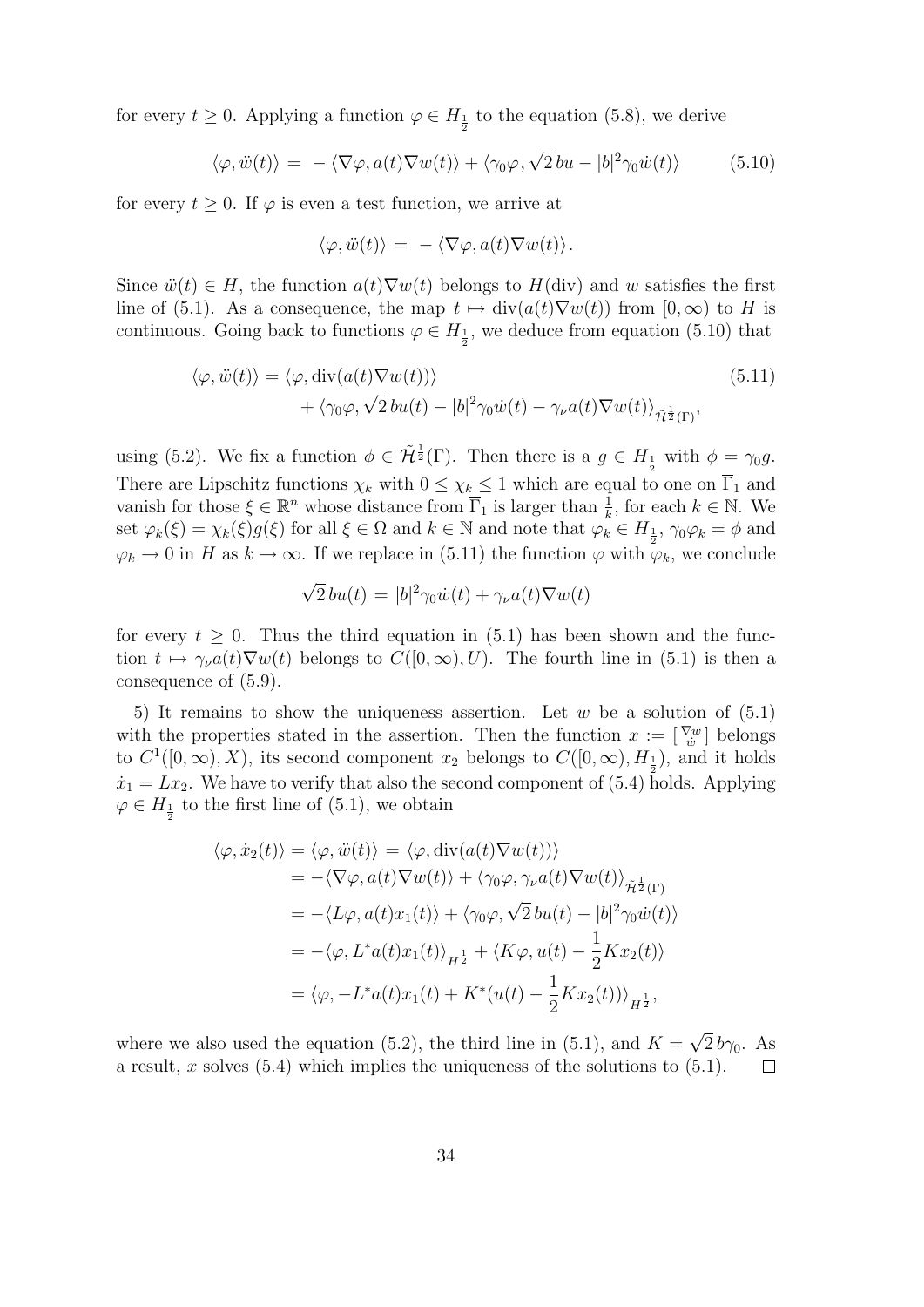#### References

- [1] P. Acquistapace and B. Terreni, Classical solutions of nonautonomous Riccati equations arising in parabolic boundary control problems,  $Appl. Math. \& Optim. 39 (1999),$ pp. 361–409.
- [2] D.Z. Arov and M.A. Nudelman, Passive linear stationary dynamical scattering systems with continuous time, *Integral Equations and Operator Theory* 24 (1996), pp. 1–45.
- [3] R.F. Curtain and A.J. Pritchard, Infinite Dimensional Linear Systems Theory, Springer-Verlag, Berlin, 1978.
- [4] R. Dautray and J.-L. Lions, Mathematical Analysis and Numerical Methods for Science and Technology. Vol. 3: Spectral Theory and Applications, Springer-Verlag, Berlin, 1990.
- [5] K.-J. Engel and R. Nagel, One-Parameter Semigroups for Linear Evolution Equations, Springer-Verlag, New York, 2000.
- [6] H.O. Fattorini, The Cauchy Problem, Addison-Wesley, Reading, MA, 1983.
- [7] D. Hinrichsen and A.J. Pritchard, Robust stability of linear evolution operators on Banach spaces, SIAM J. Control & Optim. 32 (1994), pp. 1503–1541.
- [8] B. Jacob, Time-Varying Infinite Dimensional State-Space Systems, PhD thesis, Bremen, May 1995.
- [9] T. Kato, Linear evolution equations of "hyperbolic" type, J. Fac. Sci. Univ. Tokyo 17 (1970), pp. 241–258.
- [10] T. Kato, Linear evolution equations of "hyperbolic" type II, J. Math. Soc. Japan 25 (1973), pp. 648–666.
- [11] P. Lax and R. Phillips, Scattering Theory, Academic Press, New York, London, 1967.
- [12] J. Malinen, O.J. Staffans and G. Weiss, When is a linear system conservative? Quarterly of Applied Math. **64** (2006), pp. 61–91.
- [13] N. Okazawa, Remarks on linear evolution equations of hyperbolic type in Hilbert space, Advances in Math. Sciences and Appl., Tokyo 8 (1998), pp. 399–423.
- [14] A. Rodríguez-Bernal and E. Zuazua, Parabolic singular limit of a wave equation with localized boundary damping, Discrete Contin. Dynam. Systems 1 (1995), pp. 303–346.
- [15] D. Salamon, Infinite dimensional systems with unbounded control and observation: A functional analytic approach, Trans. Amer. Math. Soc. 300 (1987), pp. 383–431.
- [16] R. Schnaubelt, Feedbacks for nonautonomous regular linear systems, SIAM J. Control & Optim. 41 (2002), pp. 1141-1165.
- [17] R. Schnaubelt, Well-posedness and asymptotic behaviour of non-autonomous linear evolution equations, Evolution equations, semigroups and functional analysis, A. Lorenzi and B. Ruf (eds.), Birkhäuser, Basel, 2002, pp. 311–338.